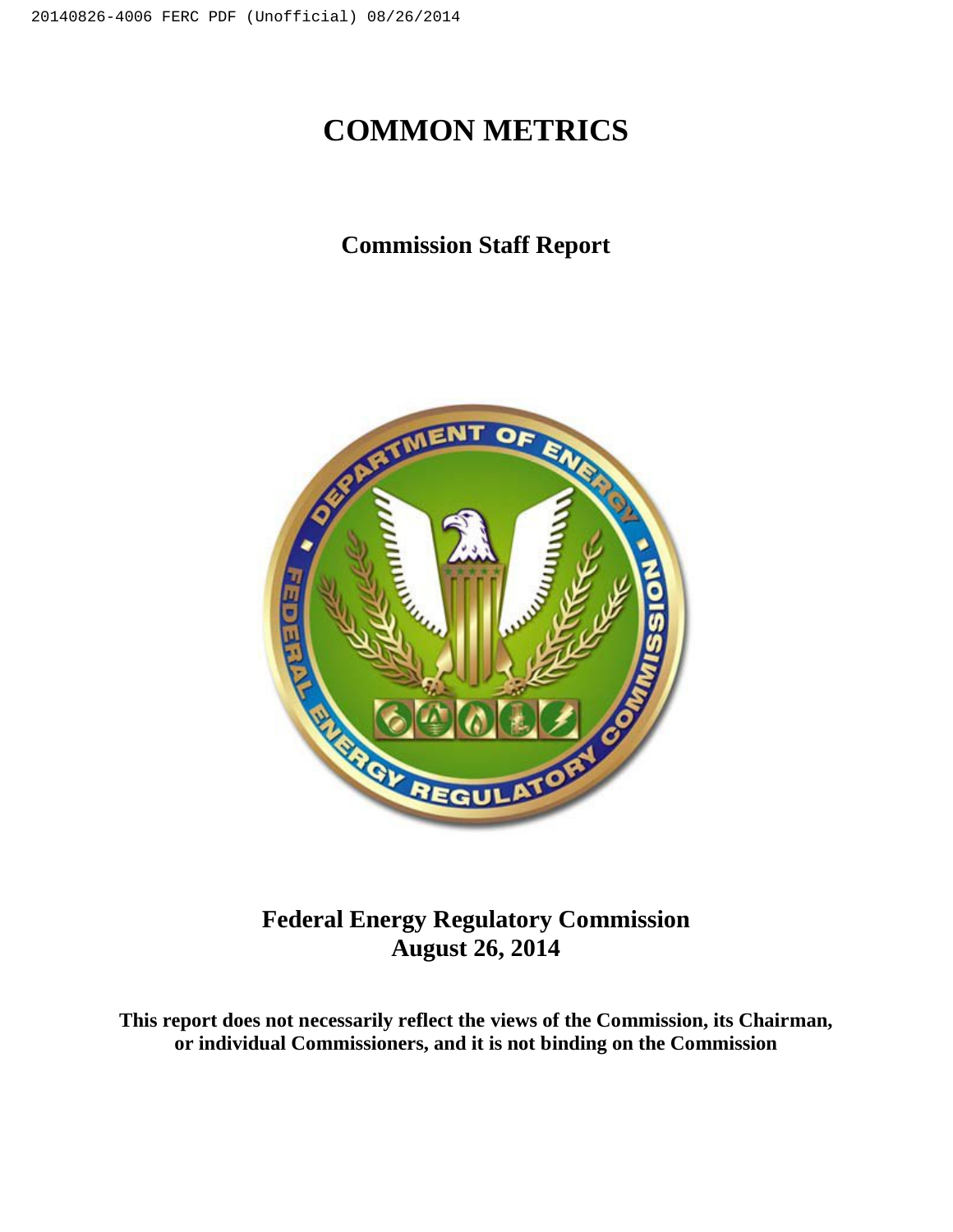## **Table of Contents**

| <b>Section</b> |                | Page |
|----------------|----------------|------|
| I.             |                |      |
| П.             |                |      |
| III.           |                |      |
| IV             |                |      |
|                | A.             |      |
|                | 1.             |      |
|                | a.             |      |
|                | $\mathbf{b}$ . |      |
|                | $2_{\cdot}$    |      |
|                | a.             |      |
|                | b.             |      |
|                | $3_{-}$        |      |
|                | a.             |      |
|                | $\mathbf{b}$ . |      |
|                | 4.             |      |
|                | a.             |      |
|                | b.             |      |
|                | 5.             |      |
|                | a.             |      |
|                | $\mathbf{b}$ . |      |
|                | 6.             |      |
|                | a.             |      |
|                | $b_{\cdot}$    |      |
|                | 7.             |      |
|                | a.             |      |
|                | $\mathbf{b}$ . |      |
|                | 8.             |      |
|                | a.             |      |
|                | b.             |      |
|                | 9              |      |
|                | a.             |      |
|                | $\mathbf b$ .  |      |
|                | 10.            |      |
|                | a.             |      |
|                | $\mathbf{b}$ . |      |
| <b>B.</b>      |                |      |
|                | 1.             |      |
|                | a.             |      |
|                | $b_{\cdot}$    |      |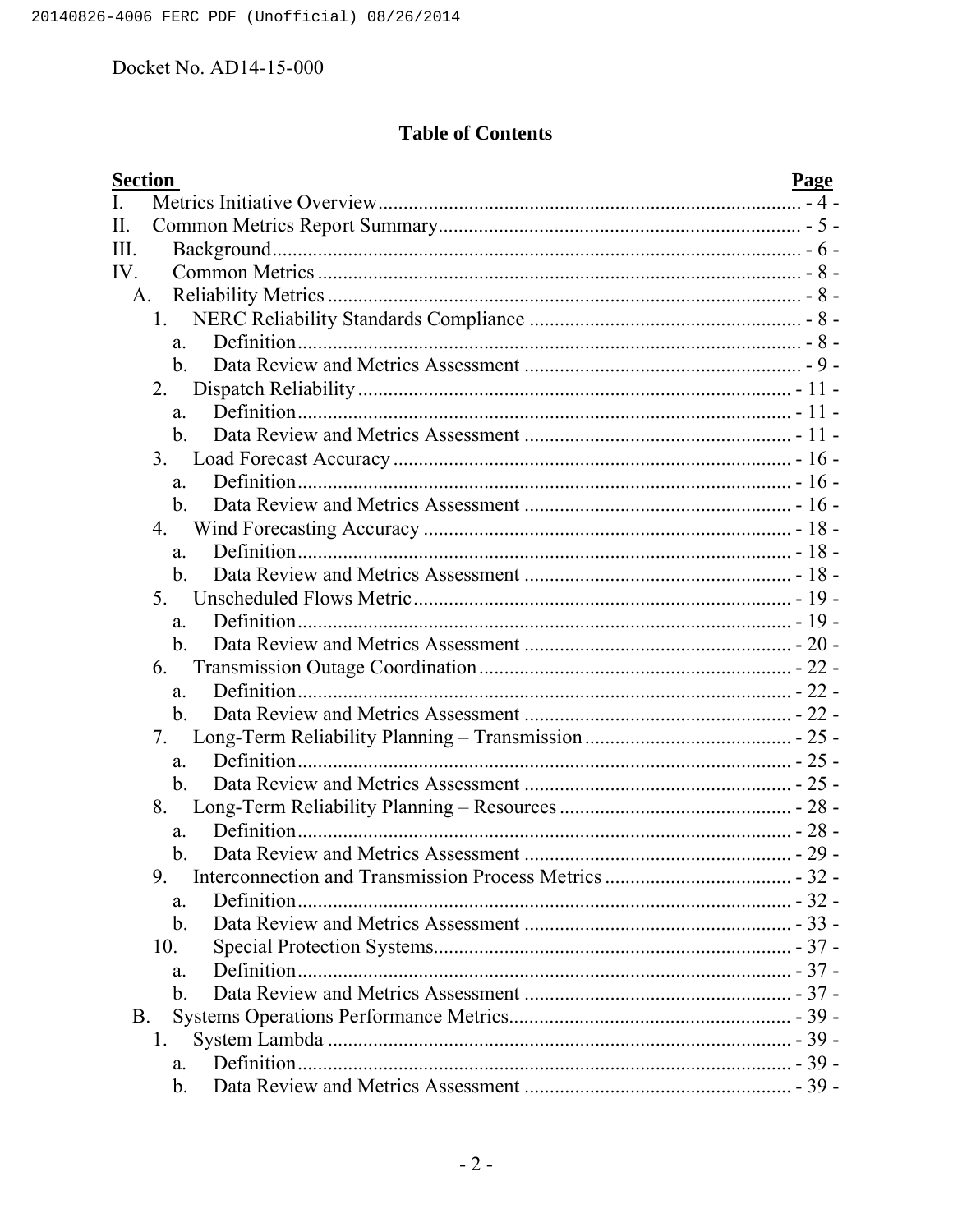|             | 2.               |                                                                        |  |
|-------------|------------------|------------------------------------------------------------------------|--|
|             | a.               |                                                                        |  |
|             | $\mathbf{b}$ .   |                                                                        |  |
|             | 3.               |                                                                        |  |
|             | a.               |                                                                        |  |
|             | $\mathbf{b}$ .   |                                                                        |  |
| $V_{\cdot}$ |                  |                                                                        |  |
|             | A.               |                                                                        |  |
|             | 1.               |                                                                        |  |
|             | 2.               |                                                                        |  |
|             | 3.               |                                                                        |  |
|             | 4.               |                                                                        |  |
|             | 5.               |                                                                        |  |
|             | 6.               |                                                                        |  |
|             | 7.               |                                                                        |  |
|             | 8.               |                                                                        |  |
|             | 9.               |                                                                        |  |
|             | 10.              |                                                                        |  |
|             | 11.              |                                                                        |  |
|             | 12               |                                                                        |  |
|             | 13.              |                                                                        |  |
|             | 14.              |                                                                        |  |
|             | <b>B</b> .       | Other Metrics Specific To Regions Outside ISO and RTO Markets  - 71 -  |  |
|             | 1.               |                                                                        |  |
|             | $\overline{2}$ . | Dollar Amount of Facilities Approved To Be Constructed For Reliability |  |
|             |                  |                                                                        |  |
|             | 3 <sub>1</sub>   | Transmission Access/Transmission Service Requests Denials - 74 -       |  |
|             | $\overline{4}$ . |                                                                        |  |
|             | 5.               |                                                                        |  |
|             | 6.               |                                                                        |  |
|             | 7.               |                                                                        |  |
|             | 8.               |                                                                        |  |

Appendix A: Common Metrics Appendix B: List of Participants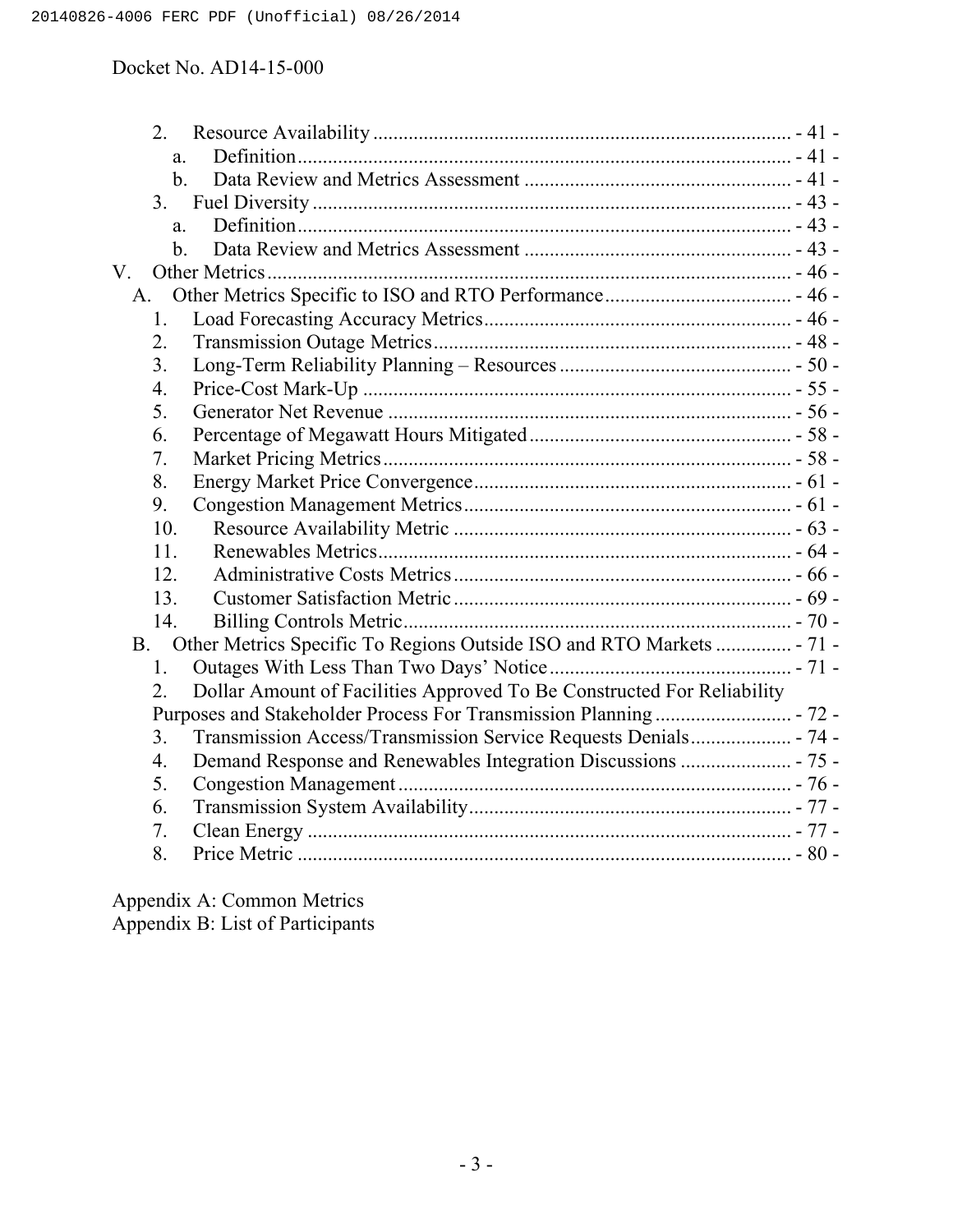## **Federal Energy Regulatory Commission Staff Report Common Metrics**

#### **I. Metrics Initiative Overview**

The primary purpose of the Common Metrics Report is to provide a platform for review of Independent System Operator (ISO), Regional Transmission Organization (RTO) and utility performance. The Common Metrics Report provides two components for a performance review, as follows: (1) an analysis of the metrics data to confirm that the data provided by ISOs, RTOs and utilities in regions outside ISO and RTO markets are consistent with the definitions of the common metrics; and (2) an evaluation and confirmation that the common metrics are measuring the same activities and have the same meaning across the industry.

This report represents the culmination of five years of effort by ISOs, RTOs and utilities in regions outside ISO and RTO markets to develop performance metrics in a Commission Staff-led Metrics Initiative. These entities are to be commended for their contributions to the Metrics Initiative. Their contributions, ranging from submitting comprehensive performance assessments, to providing technical expertise in developing the common metrics and discussing issues of concern to stakeholders in informal discussions, have played a significant role in the evolution of these measures into best practices in the industry, to the benefit of consumers and other stakeholders.

The analysis framework discussed in this report consists of 31 common metrics that measure performance for the six ISOs and RTOs and five utilities in regions outside ISO and RTO markets for the 2006-2010 period. While this information is appropriate as a starting point for reviewing performance, further analysis is needed. For example, additional data will need to be collected to ensure that the performance review reflects the most recent information available and to provide additional data points to ensure that performance is not biased by one-time events. Ideally, additional utilities in regions outside ISO and RTO markets would provide data, thereby providing a more comprehensive basis for performance reviews.

In order to undertake further data collection, approval from the Office of Management and Budget (OMB) is required. Therefore, the next steps will be as follows:

- The Commission will request approval for further data collection on performance metrics for the 2008-2012 and 2010-2014 periods from OMB.
- Upon approval by OMB for additional data collection, the Commission will issue a notice requesting that the ISOs, RTOs and participating utilities provide information on a schedule to be specified in the notice.

As discussed more fully in the Common Metrics Report Summary, data collection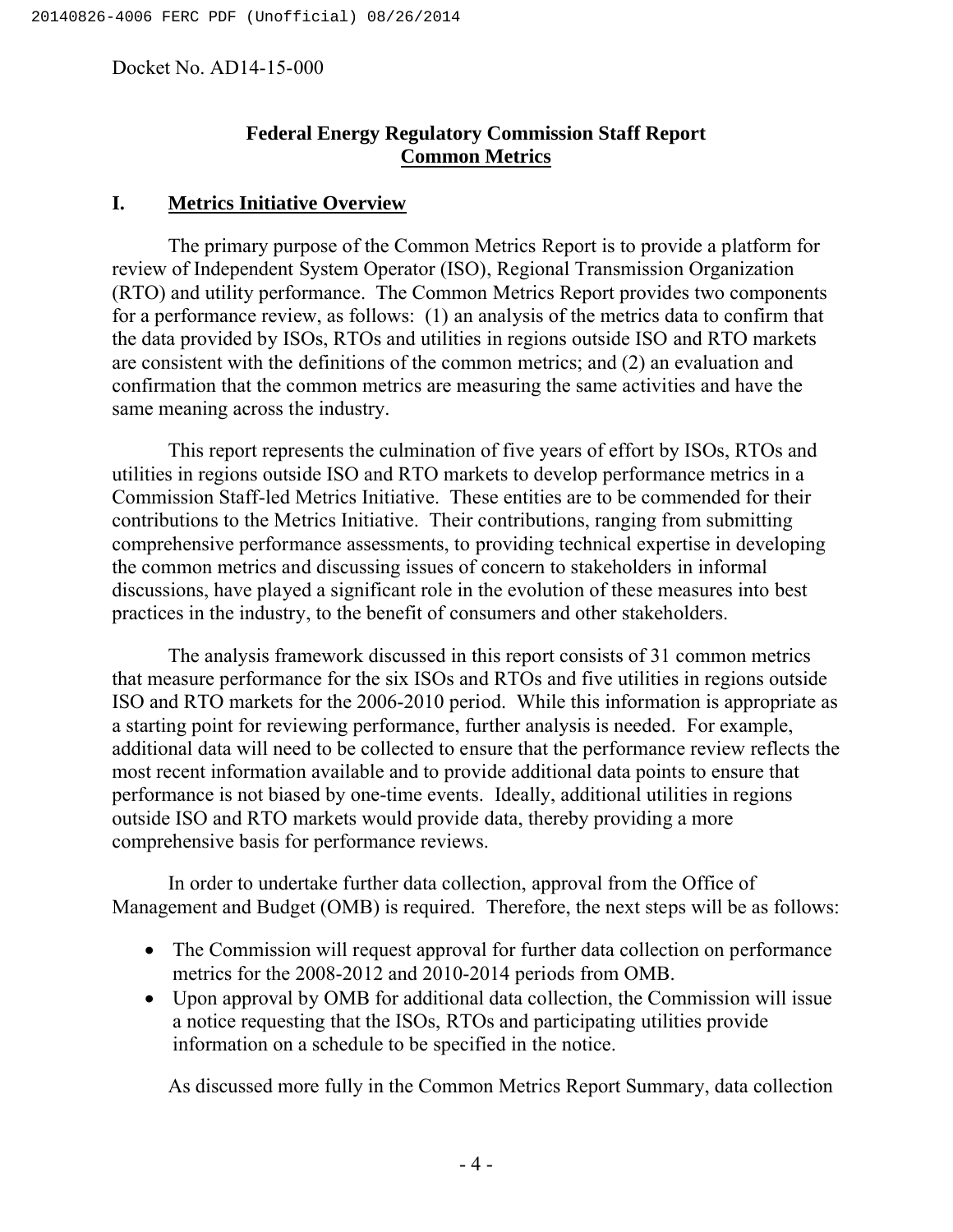will be requested on 30 of the 31 metrics discussed in this report. The transmission loading relief (TLR) and unscheduled flow metric will not be included in the data collection request. After the ISOs, RTOs and utilities provide their performance assessments for the 2008-2012 and 2010-2014 periods, the Commission will issue reports reviewing performance.

### **II. Common Metrics Report Summary**

This report assesses which of the 31 metrics identified as candidates to be common metrics would be suitable as common metrics for evaluating the performance of ISOs, RTOs and utilities in regions outside ISO and RTO markets and provides the first comprehensive review of performance metrics data.

ISOs, RTOs and utilities**<sup>1</sup>** submitted extensive performance metrics data, thereby providing the basis for a comprehensive performance review over the 2006–2010 review period. A five-year review period was chosen to ensure that performance evaluations would be based on long-term trends and not on short-term aberrations.

Significant features of the report are as follows:

- Commission Staff identified 31 metrics as candidates to be common metrics. After reviewing the ISO, RTO and utility reports, all but one of these metrics were determined to meet the criteria for common metrics.**<sup>2</sup>**
	- o The one metric that is not a suitable common metric is the metric for TLRs and unscheduled flow events. As discussed below, TLRs or unscheduled flow events are not used universally in the industry and the data might not be a reliable indicator of their role in managing reliability. As a possible alternative, a more suitable common metric might be a measure of the megawatts managed by all manual actions as a percentage of total megawatts subject to congestion management. Such a measure would encompass the full range of manual procedures used by ISOs, RTOs and utilities and it would not count TLRs that are not implemented.
- The other common metrics have a common definition across ISOs, RTOs and utilities that apply to the same activities.

**<sup>1</sup>** Throughout this report, staff uses the term "utilities" to mean utilities in regions outside ISO and RTO markets.

**<sup>2</sup>** The final common metrics are listed in Appendix A.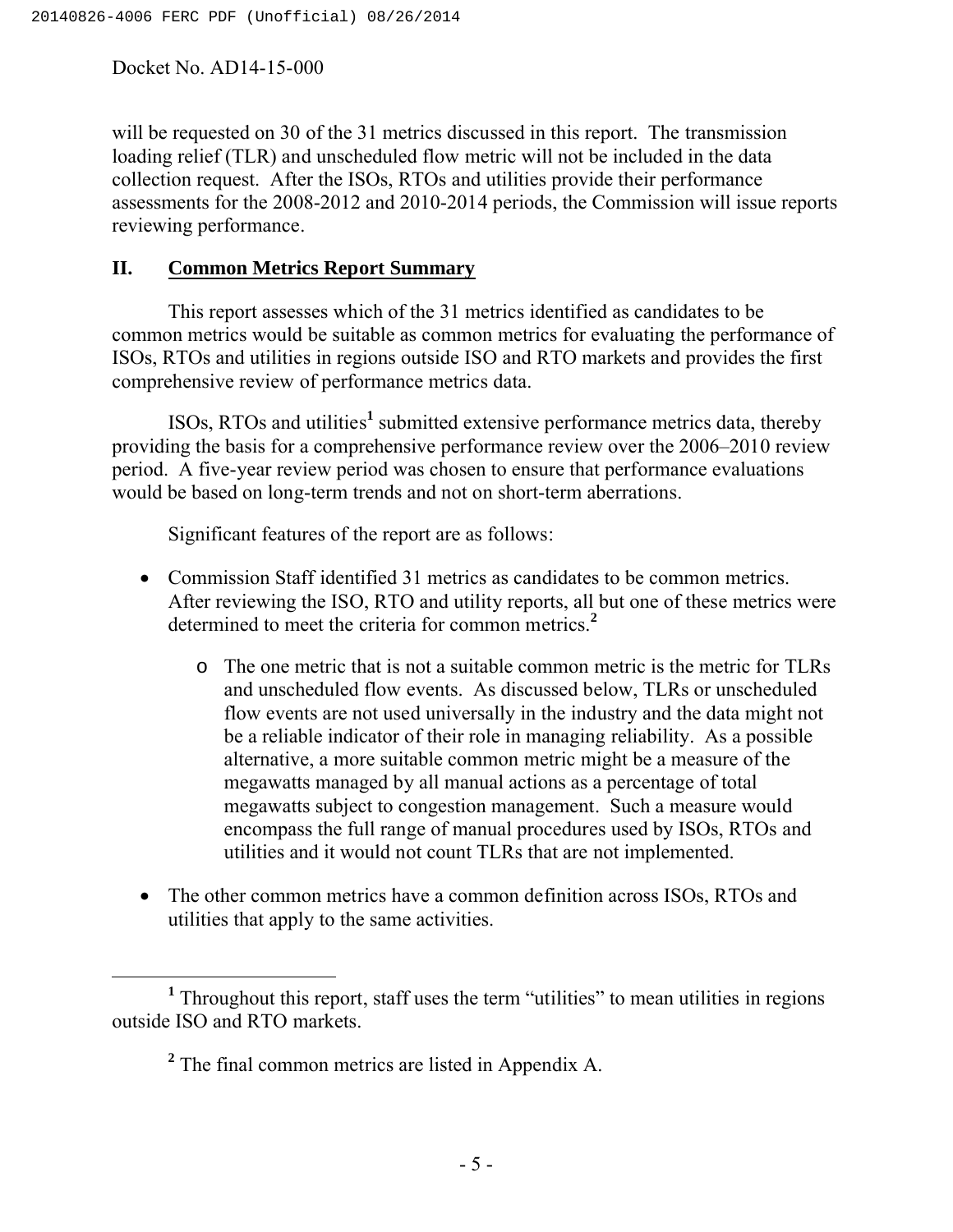- o For example, a number of the reliability metrics are based on North American Electric Reliability Corporation (NERC) reliability standards that apply to all transmission providers. Accordingly, these metrics are suitable as common metrics since they are based on common definitions that are well understood by all transmission providers and have been reported on by these entities for a number of years.
- o As another example, inasmuch as ISOs, RTOs and utilities all perform interconnection and transmission services, the transmission planning metrics apply to activities that are common to ISOs, RTOs and utilities in regions outside ISO and RTO markets.

#### **III. Background**

The common metrics discussed in this report represent the culmination of an effort spanning over five years to develop metrics that measure the performance of ISOs, RTOs and utilities in regions outside ISO and RTO markets with respect to reliability, operations and market performance. The common metrics and the metrics information provided in this report were developed in a voluntary and collaborative process led by Commission Staff. Participants in the process included ISOs, RTOs, utilities, state regulators, consumer advocates and various industry stakeholders, such as developers of renewable resources.**<sup>3</sup>**

As detailed in FERC's FY 2009–2014 Strategic Plan, the objectives of the Metrics Initiative are as follows: (1) develop appropriate operational and financial metrics for ISOs/RTOs; (2) explore and develop appropriate operational and financial metrics for utilities outside ISO and RTO regions; (3) establish appropriate common metrics between ISOs and RTOs and utilities outside ISO and RTO regions; (4) monitor implementation and performance; and (5) evaluate performance and seek changes as necessary. The first objective was completed with the submission of a Report to Congress on performance metrics for ISOs and RTOs.<sup>4</sup> The second objective was completed with the issuance of a Commission Staff Report on performance metrics in regions outside ISOs and RTOs.**<sup>5</sup>**

**<sup>3</sup>** Participants in the Metrics Initiative are listed in Appendix B.

**<sup>4</sup>** *Performance Metrics For Independent System Operators and Regional Transmission Organizations*, Docket No. AD10-5-000, at 5 (Apr. 2011); *see also 2010 ISO/RTO Performance Metrics Commission Report*, Docket No. AD10-5-000 (Oct. 21, 2010).

**<sup>5</sup>** *Performance Metrics In Regions Outside ISOs and RTOs Commission Staff Report*, Docket No. AD12-8-000 (Oct. 15, 2012).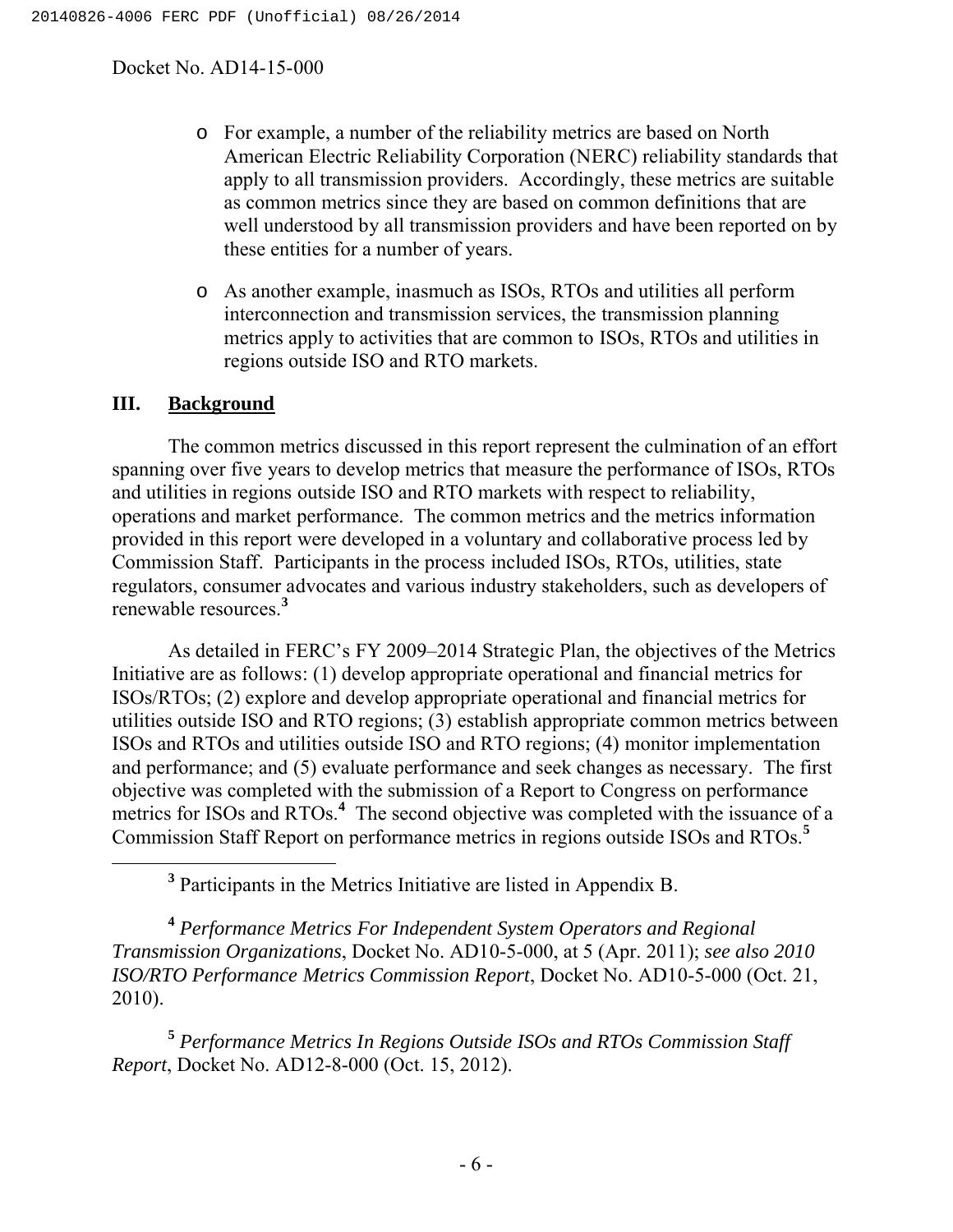This report satisfies the requirements of the third and fourth objectives and takes the first step in meeting the requirements of the fifth objective.

The ISOs and RTOs have submitted two metrics reports. The first report, submitted on December 6, 2010, provided information on performance metrics for the 2005–2009 period. The second report, submitted on August 31, 2011, provided information on performance metrics for the 2006–2010 period. The ISOs and RTOs that submitted reports are as follows:**<sup>6</sup>**

- ISO New England Inc. (ISO-NE)
- New York Independent System Operator, Inc. (NYISO)
- PJM Interconnection, L.L.C. (PJM)
- Midcontinent Independent System Operator, Inc. (MISO)
- Southwest Power Pool, Inc. (SPP)
- California Independent System Operator Corporation (CAISO)

Utilities in regions outside ISO and RTO markets provided information on performance metrics for the 2006 – 2010 period in reports submitted in the first quarter of 2013. The utilities that submitted reports are as follows:

- Duke Energy Corporation<sup>7</sup> (Duke)
- Southern Company (Southern)
- Louisville Gas and Electric Company and Kentucky Utilities Company (LG&E/KU)
- PacifiCorp**<sup>8</sup>**
- Arizona Public Service Company (APS)

**<sup>7</sup>** Duke Energy Corporation provided metrics information for the following subsidiaries: Duke Energy Carolinas, LLC (Duke Energy Carolinas), Carolina Power & Light Company d/b/a Progress Energy Carolinas, Inc. (Progress Energy Carolinas) and Florida Power Corporation, d/b/a Progress Energy Florida, Inc. (Progress Energy Florida).

**<sup>8</sup>** PacifiCorp provided metrics information for the following subsidiaries: PacifiCorp-West (serving California, Oregon and Washington) and PacifiCorp-East (serving Idaho, Utah and Wyoming).

**<sup>6</sup>** Although these reports were filed in one document, this Commission Staff report refers to each ISO's or RTO's separate section of that joint document (i.e., SPP Report at 323).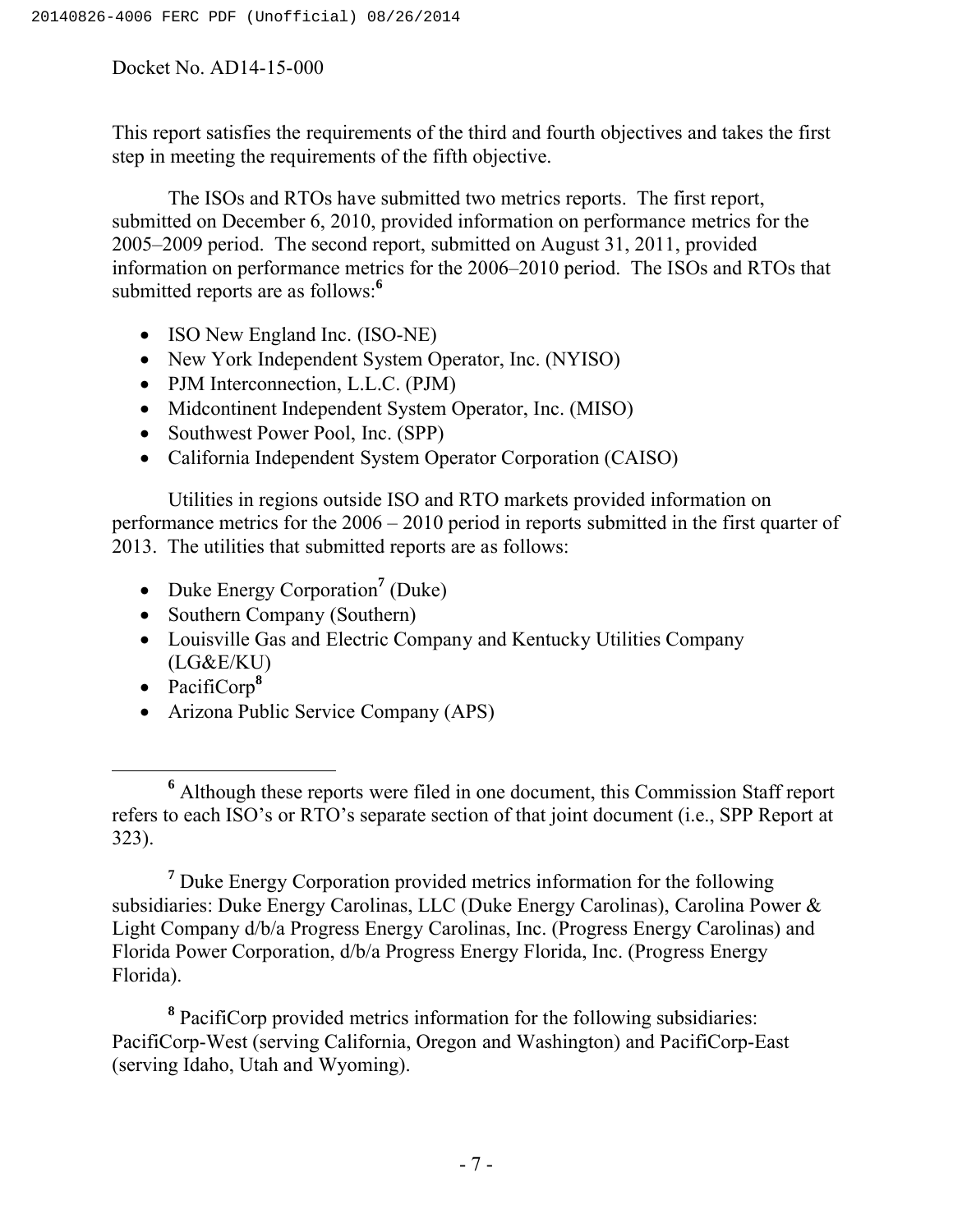### **IV. Common Metrics**

The process for developing common metrics started with the development of metrics for regions outside ISO and RTO markets. During this stage, Commission Staff, with the collaboration of utility participants and industry stakeholders, refined the list of 57 ISO and RTO metrics to a list of metrics that were also applicable to regions outside ISO and RTO markets. This list of common metrics, applicable to ISOs, RTOs and utilities outside of ISO and RTO markets, are the metrics proposed to be common metrics and to be discussed in this report.

To determine if these common metrics are, in fact, appropriate as common metrics, this report first confirms that the definition of each common metric is the same for ISOs, RTOs and utilities in regions outside these markets, and then evaluates the metrics data for each metric to determine if it is measuring the same activities and has the same meaning across all entities. To the extent that a metric is determined not to be suitable as a common metric, recommendations are made to revise the metric so that it can be a common metric. Finally, the metrics data in this report provide the first comprehensive review of performance based on the metrics data submitted by ISOs, RTOs and utilities outside these markets for the 2006–2010 period.

The common metrics measure reliability and systems operations performance. The reliability metrics, evaluated first, were chosen to measure the reliability of day-today operations using metrics such as compliance with national and regional reliability standards, real-time balance of supply and demand, and forecasting and special protection schemes. Reliability metrics were also chosen to measure long-term reliability using metrics such as long-term transmission planning and resource planning. The systems operations metrics were chosen to measure resource availability performance, resource costs and diversity.

### **A. Reliability Metrics**

#### **1. NERC Reliability Standards Compliance**

#### **a. Definition**

This metric measures the number of violations of NERC reliability standards,**<sup>9</sup>** provides information on how these violations were reported (self-reported or reported in audits), and indicates the severity of the violations. The metric also details compliance with operating reserve standards and unserved energy (or load shedding) caused by

**<sup>9</sup>** A full listing of the NERC Reliability Standards is provided at http://www.nerc.com/page.php?cid=2|20 (last visited Aug. 26, 2014).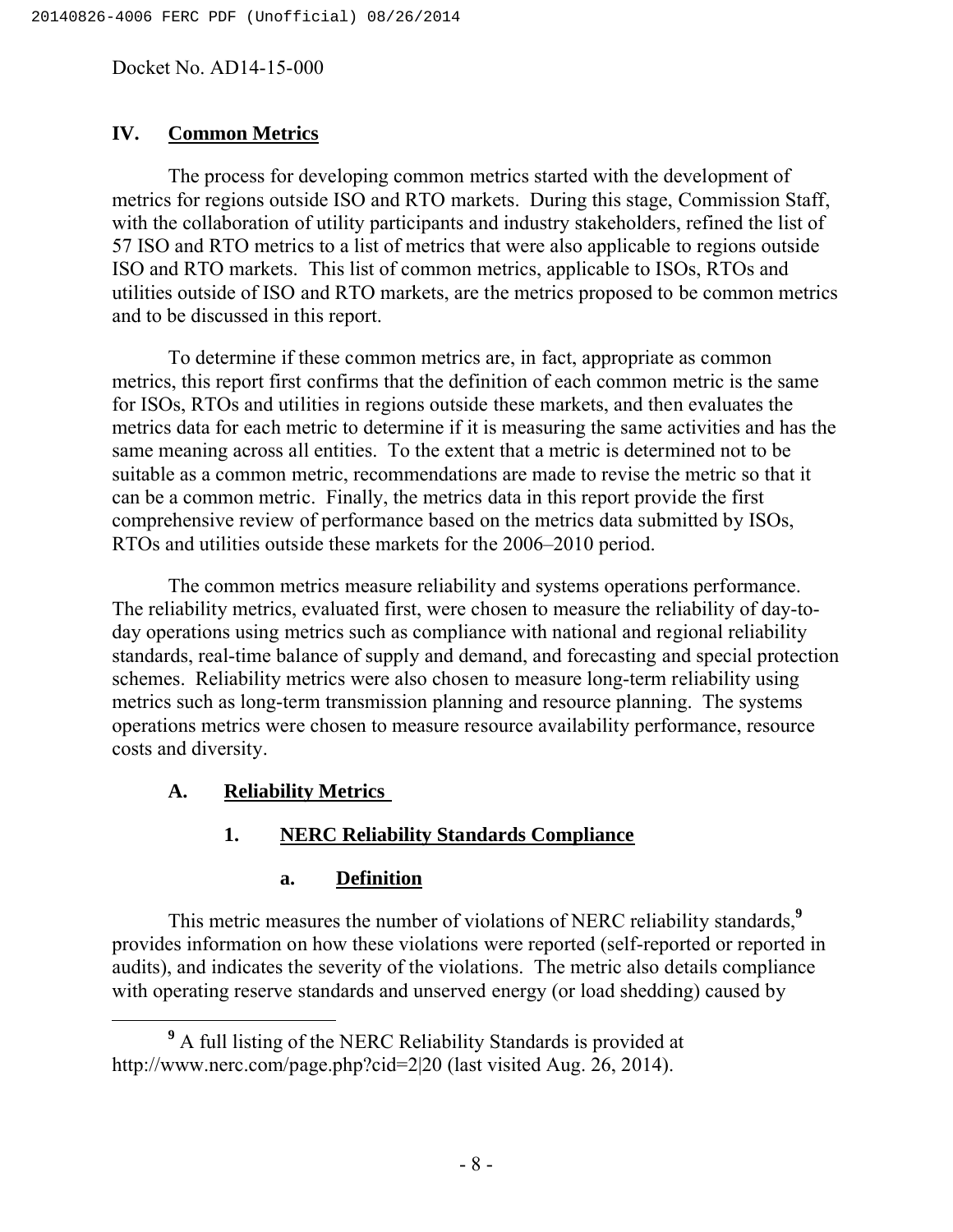violations.

### **b. Data Review and Metrics Assessment**

The reliability standards metrics**<sup>10</sup>** measure both the significance of the violations and the effectiveness of self-reporting procedures in identifying violations in a timely manner. Of the twenty-nine violations shown on the table below, seventeen (more than half) were self-reported. Per NERC's Violation Security Level Matrix, three incidents were rated severe, one was rated high and three were rated medium. All ISOs, RTOs and utilities were in compliance with operating reserve standards. No ISO, RTO or utility outside these markets reported unserved energy resulting from violations*.*

<sup>&</sup>lt;sup>10</sup> These metrics are numbered  $1 - 6$  on the metrics table in Appendix A.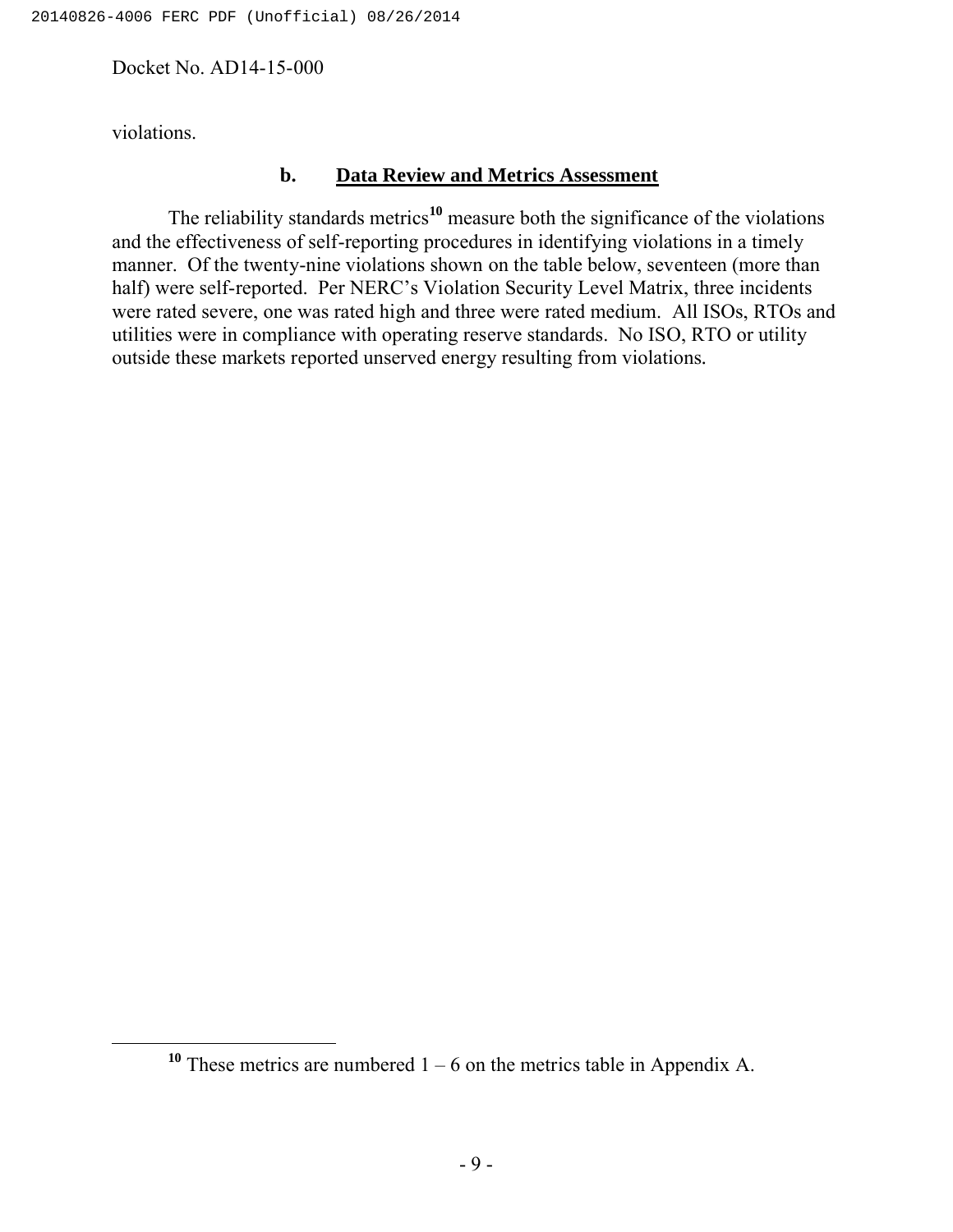| <b>Entity</b> | <b>Violations</b><br><b>Made</b><br><b>Public By</b><br><b>NERC</b> or<br><b>FERC</b> | <b>Violations</b><br><b>Made</b><br><b>Public By</b><br><b>NERC</b><br><b>Audits</b> | <b>Violations</b><br><b>Self</b><br><b>Reported</b> | <b>Severity Level of Public and</b><br><b>Reported Violations</b> |
|---------------|---------------------------------------------------------------------------------------|--------------------------------------------------------------------------------------|-----------------------------------------------------|-------------------------------------------------------------------|
| <b>CAISO</b>  | $\theta$                                                                              | $\theta$                                                                             | $\mathbf{1}$                                        | Severity information not<br>provided                              |
| <b>ISO-NE</b> | 1                                                                                     | $\overline{0}$                                                                       | $\overline{0}$                                      | Severity information not<br>provided                              |
| <b>MISO</b>   | $\overline{0}$                                                                        | $\overline{0}$                                                                       | $\mathbf{1}$                                        | Severity information not<br>provided                              |
| <b>NYISO</b>  | $\overline{0}$                                                                        | $\overline{0}$                                                                       | $\overline{0}$                                      |                                                                   |
| <b>PJM</b>    | $\overline{0}$                                                                        | $\overline{0}$                                                                       | $\overline{0}$                                      |                                                                   |
| <b>SPP</b>    | $\boldsymbol{0}$                                                                      | $\boldsymbol{0}$                                                                     | $\boldsymbol{0}$                                    |                                                                   |
| <b>APS</b>    | 5                                                                                     | $\overline{4}$                                                                       | $\mathbf{1}$                                        | $\mathbf{1}$<br>severe                                            |
| Duke          | $\theta$                                                                              | $\theta$                                                                             | $\theta$                                            |                                                                   |
| LG&E/KU       | $\overline{0}$                                                                        | $\overline{0}$                                                                       | $\mathbf{1}$                                        | 1 medium                                                          |
| PacifiCorp    | $\overline{0}$                                                                        | $\overline{2}$                                                                       | 13                                                  | 2 severe; 1 high; 2 medium                                        |
| Southern      | $\overline{0}$                                                                        | $\boldsymbol{0}$                                                                     | $\boldsymbol{0}$                                    |                                                                   |

### **2006 – 2010 Reliability Standards Violations**

## **Note**

Information represents data provided by ISOs, RTOs and utilities. FERC made public two additional violations in SPP in 2007 after these reports were submitted.

The reliability standards violations and operating reserve standards data submitted and discussion of the data by the ISOs, RTOs and utilities indicate that these metrics measure the same activities and have the same meaning for ISOs, RTOs and utilities in regions outside ISO and RTO markets, and therefore are suitable as common metrics. Such an outcome is expected for these metrics that are based on reliability standards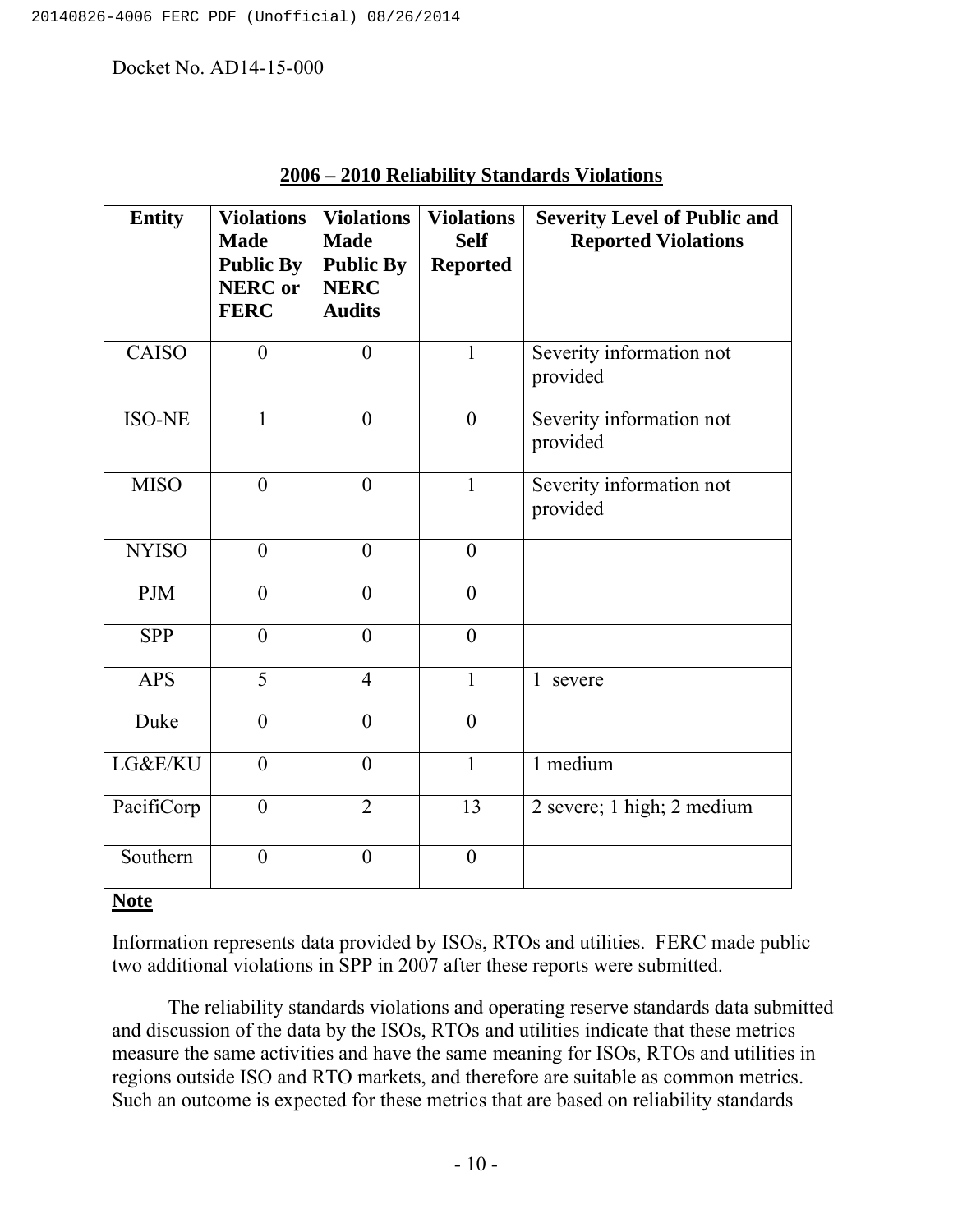developed for the entire electric industry by NERC. The data submitted and discussion of the data by the ISOs, RTOs and utilities for the unserved energy metric indicate that it is measuring the same activity and has the same meaning for ISOs, RTOs and utilities in regions outside ISO and RTO markets, and therefore is suitable as a common metric.

## **2. Dispatch Reliability**

## **a. Definition**

Dispatch reliability is measured by three metrics as follows: (1) Balancing Authority Area Control Error Limit or Control Performance Standard 1 and Control Performance Standard 2.**<sup>11</sup>** These metrics measure the performance of dispatch operations in maintaining steady-state frequency within defined limits by balancing power demand and supply in real time; (2) the number of transmission load relief events (TLRs) of severity level 3 and higher called by the ISO, RTO or incumbent transmission provider or, for Western Electricity Coordinating Council (WECC) entities, unscheduled flow procedures equivalent to the TLR at a severity level 3 and higher, as measures of how often ISO, RTOs or transmission providers must resort to manual actions to redirect physical flows; and (3) Energy Management System Availability for performing realtime monitoring and security analysis functions, reported as a percentage of minutes of operational availability each year.

### **b. Data Review and Metrics Assessment**

As shown on the Control Performance Standards charts below, all reporting ISOs, RTOs and utilities were in compliance with NERC reliability standards for managing supply and demand in real-time. Similar to the reliability standards metrics, the Control Performance Standard metrics are based on reliability standards developed for the entire electric industry by NERC. Therefore, the data submitted and discussion of the data by the ISOs, RTOs and utilities indicates that the Control Performance Standard metrics measure the same activities and have the same meaning across all entities, and therefore are suitable to be common metrics.

**<sup>11</sup>** Control Performance Standard 1 is a statistical measure of Area Control Error variability. This standard measures Area Control Error in combination with the Interconnection's frequency error. It is based on an equation derived from frequencybased statistical theory. Control Performance Standard 2 is a statistical measure of Area Control Error magnitude. The standard is designed to limit a control area's unscheduled power flows.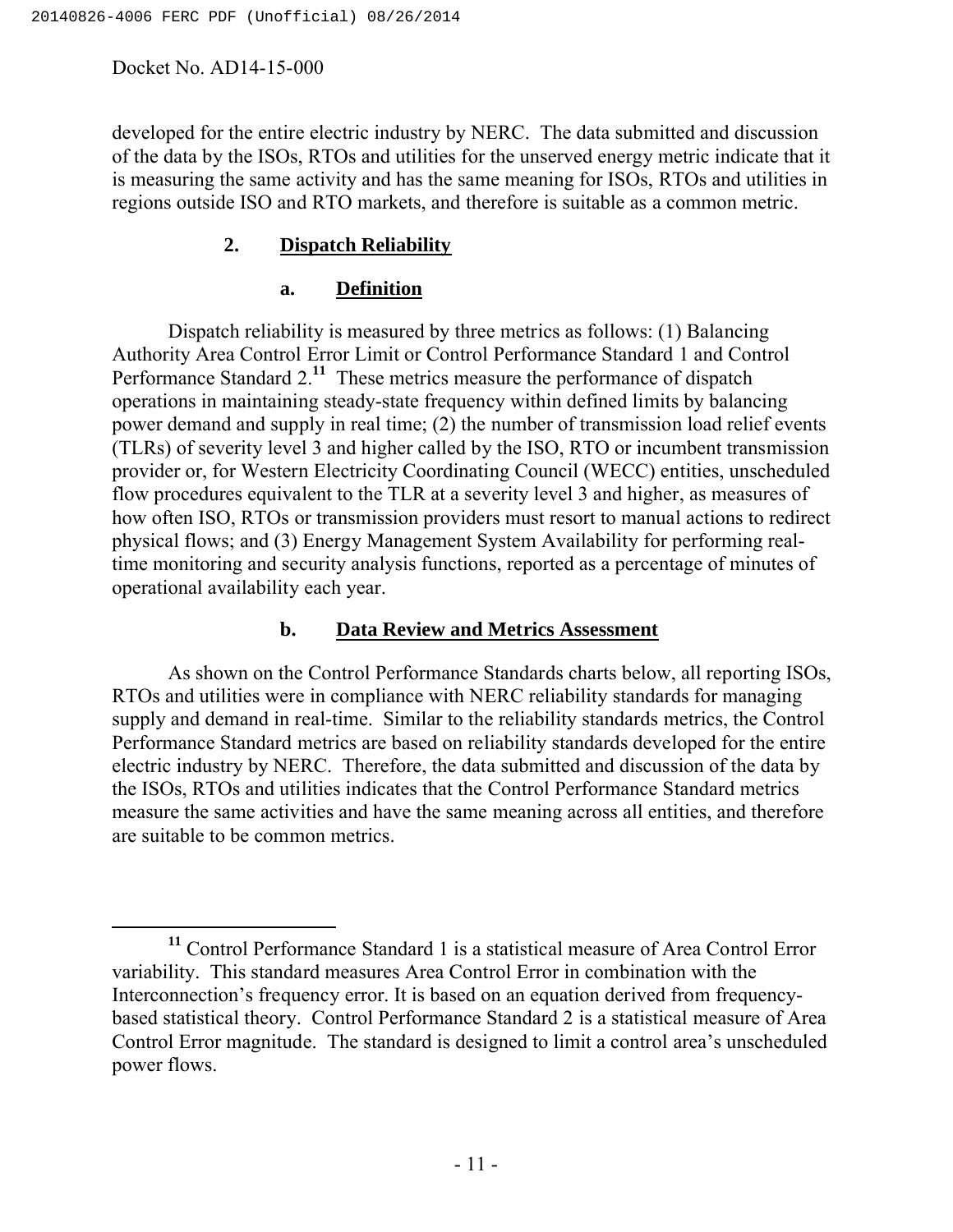

#### **Notes**

CPS 1 is the 12 month rolling average limit for a Balancing Authority's impact of its Area Control Error on system frequency. To be compliant with CPS 1, Balancing Authorities must achieve a score of at least 100 percent to avoid an adverse impact on system frequency.

MISO CPS 1 compliance commenced in 2009 with the start of the Ancillary Services Market.

Duke, Southern and APS provided no data. Their reports state that their operations are in compliance with the reliability standard.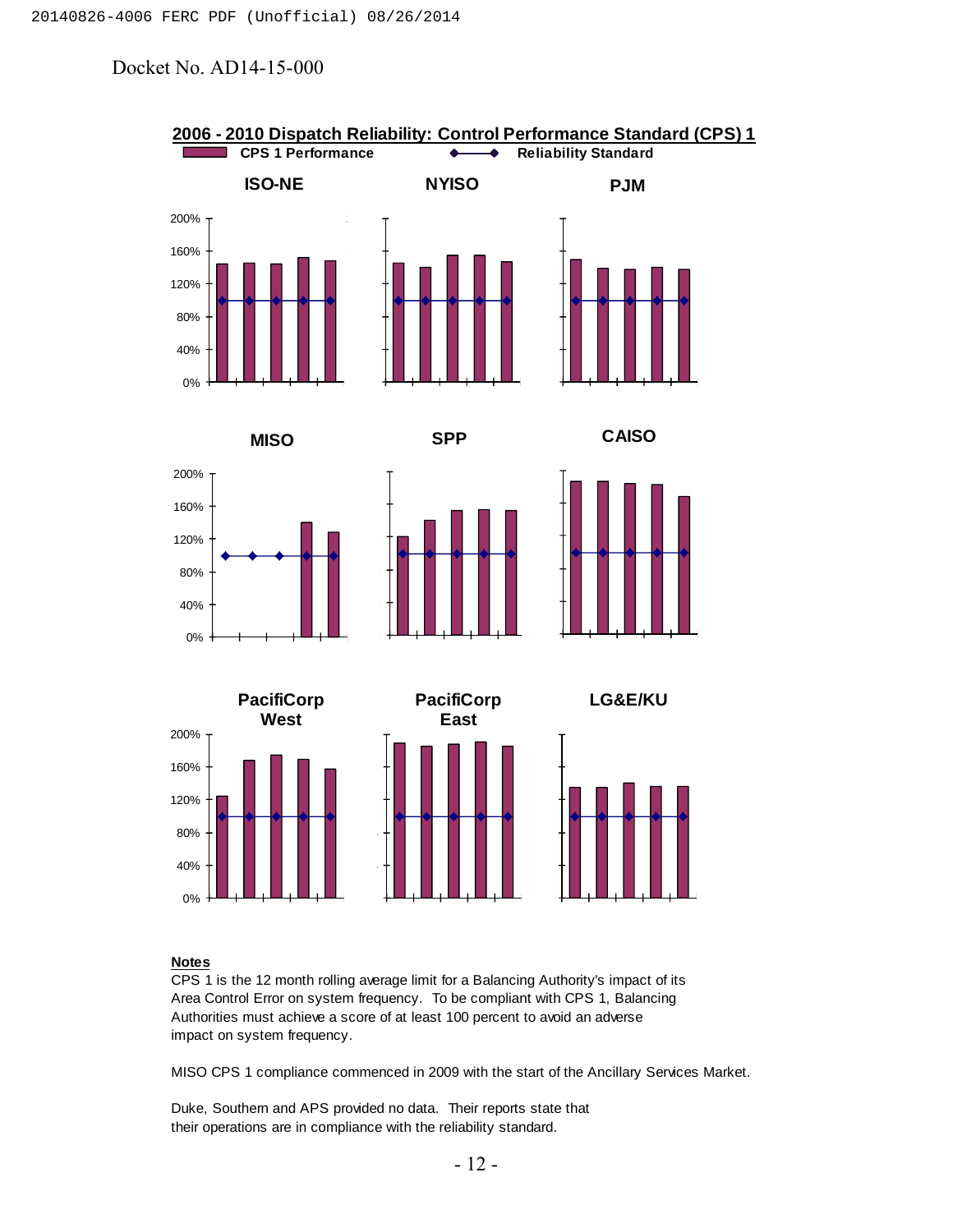



#### **Notes**

CPS 2 compares the Balancing Authority's integrated Area Control Error value for clock 10 minute periods (six non-overlapping periods per hour) during a calendar month against a NERC-assigned limit. Compliance requires being within this limit for greater than 90% of the clock 10 minute periods in every month.

CAISO 2010 data represents January and February results only. CAISO was in a field trial for the remainder of 2010.

PJM, MISO, Duke, Southern and APS did not provide data because they were in field trials. All were in compliance with the reliability standard.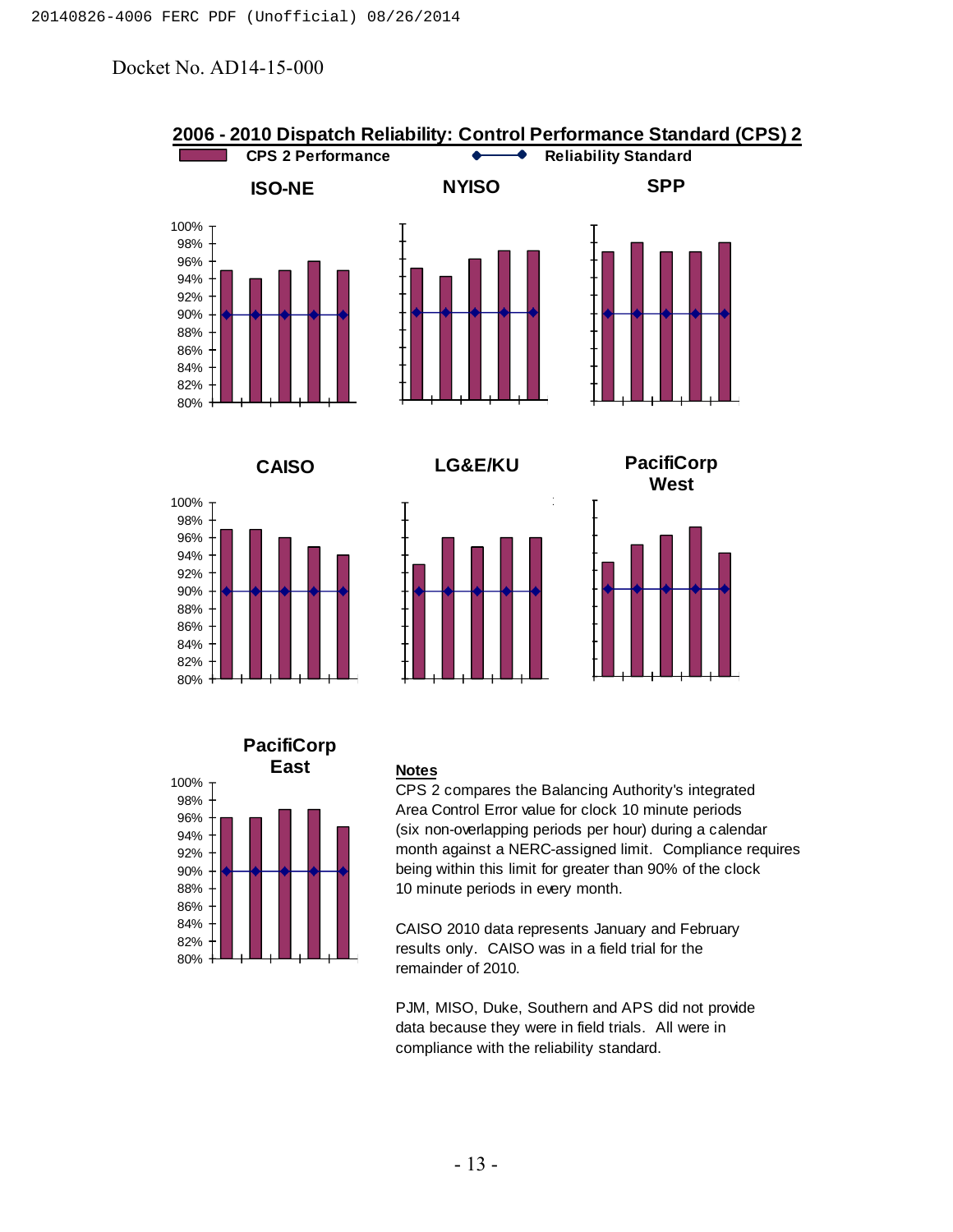The data on the second metric, TLRs and unscheduled flow events, show a wide range of results as reflected in the table below, from a few events per year on certain utility systems to thousands of events per year on some of the ISO and RTO transmission systems. The meaning of this information should be interpreted with caution, particularly in interpreting the extent to which this data measures performance. For example, SPP's operating protocols require that it issue TLRs in parallel with congestion management so that increases in TLRs reflect increased use of market redispatch.**<sup>12</sup>** Accordingly, increases in TLRs in SPP are not necessarily an indication of increased use of manual redispatch.

| <b>Entity</b>            | 2006           | 2007           | 2008                  | <u>2009</u> | 2010    |
|--------------------------|----------------|----------------|-----------------------|-------------|---------|
| <b>CAISO</b>             | No Data        | $\overline{0}$ | 200                   | 30          | 50      |
| <b>ISO-NE</b>            | No Data        | No Data        | No Data               | No Data     | No Data |
| <b>MISO</b>              | 750            | 750            | 550                   | 300         | 200     |
| <b>NYISO</b>             | $\overline{0}$ | $\theta$       | $\overline{0}$        | 200         | 150     |
| <b>PJM</b>               | 200            | 100            | 250                   | 200         | 150     |
| <b>SPP</b>               | 500            | 1700           | 1700                  | 1900        | 2450    |
| <b>APS</b>               | 16             | 15             | 10                    | 8           | 9       |
| Duke                     | 0.5            | 19.8           | $\boldsymbol{\theta}$ | 1.3         | 2.6     |
| LG&E/KU                  | No Data        | 42             | 18                    | 16          | 40      |
| PacifiCorp               | 8              | 122            | 281                   | 25          | 54      |
| Southern<br>$\mathbf{X}$ | No Data        | No Data        | No Data               | No Data     | No Data |

|  |  | TLR or Unscheduled Flow Events: Severity Level 3 or Higher |
|--|--|------------------------------------------------------------|
|  |  |                                                            |

**Notes**

*Bold italics* indicate TLR hours, as opposed to events, reported by Duke. ISO-NE and Southern did not report TLRs. LG&E/KU data includes events for all severity levels. LG&E/KU indicate that 75 percent of all events were severity level 3 and higher. LG&E/KU did not report information on severity level 3 and higher by year.

**<sup>12</sup>** SPP Report at 323.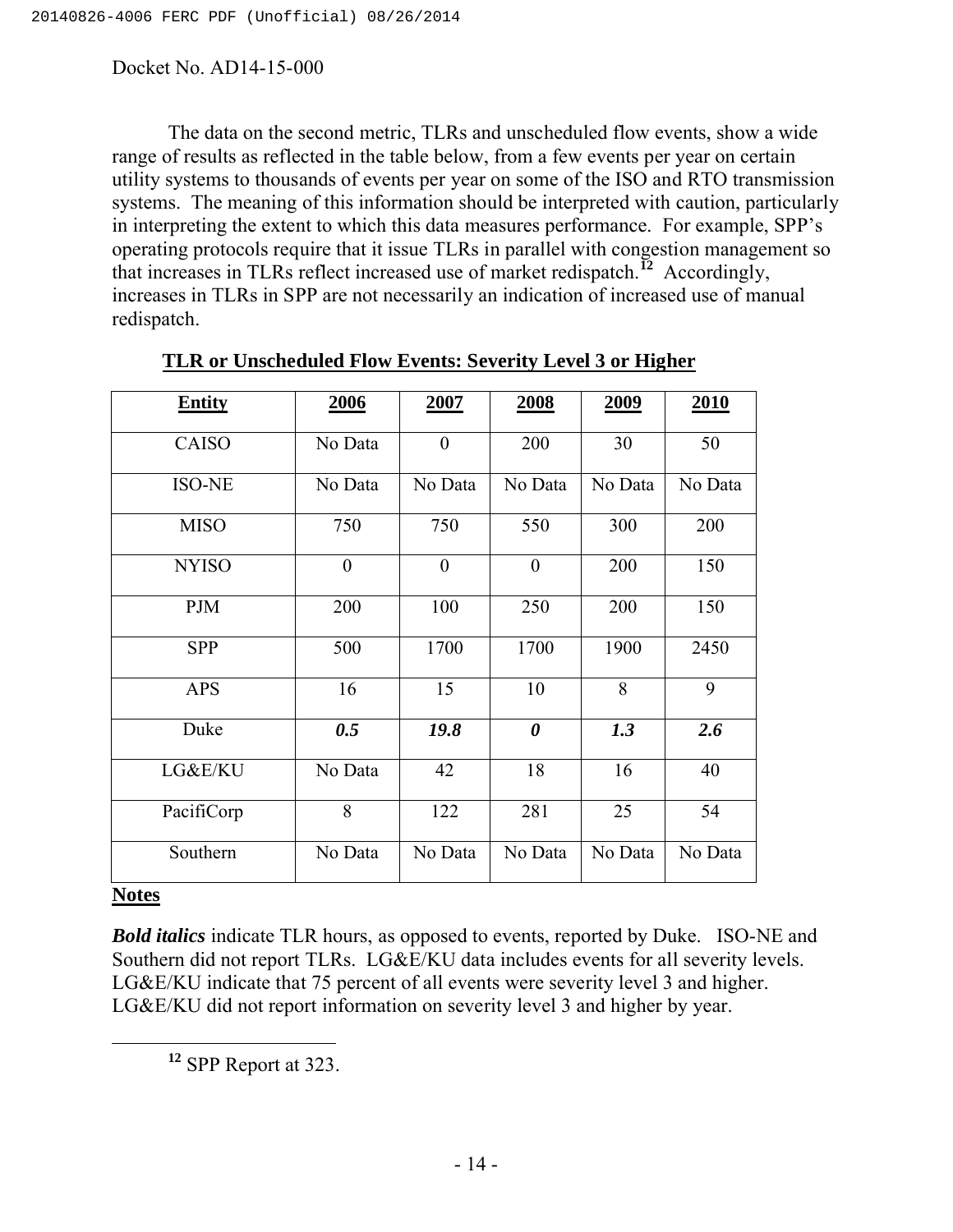The data submitted on TLR and unscheduled flow events indicate that this metric is not suitable as a common metric because TLRs or unscheduled flow events are not used universally in the industry and the data are not reliable indicators of their role in managing reliability, as noted in the SPP discussion above.

A more suitable common metric might be a measure of the megawatts managed by all manual actions as a percentage of total megawatts subject to congestion management. Such a measure would encompass the full range of manual procedures used by ISOs, RTOs and utilities and it would not count TLRs that are not implemented. While we are not recommending that this metric be revised in this report, we encourage ISOs, RTOs, participating utilities and stakeholders to consider refinements to the metric or alternative metrics.

With respect to the Energy Management System availability metric, ISOs, RTOs and utilities in regions outside these markets provided the following information for the 2006–2010 period:

- NYISO reported availability of greater than 99 percent, which is equivalent to Energy Management System unavailability of less than 87 hours and 36 minutes in a year.
- PJM reported availability equal to 99.5 percent, which is equivalent to Energy Management System unavailability of 43 hours and 48 minutes in a year.
- SPP reported availability since 2007 of greater than 99.5 percent.
- PacifiCorp reported availability between 99.869 percent, which is equivalent to 11 hours and 29 minutes of unavailability in a year, and 99.9 percent, which is equivalent to 8 hours and 46 minutes of unavailability in a year.
- ISO-NE, MISO, LG&E/KU and Southern reported availability of greater than 99.9 percent, which is equivalent to unavailability of less than 8 hours and 46 minutes in a year.
- APS reported availability or greater than or equal to 99.94 percent, which is equivalent to unavailability of 5 hours and 15 minutes or less in a year.
- Duke reported availability between 99.986 percent, which is equivalent to 1 hour and 14 minutes of unavailability in a year, and 100 percent for Progress Energy Carolinas and Progress Energy Florida. Duke did not report information for Duke Energy Carolinas.
- CAISO's report did not provide numerical data. Based on the graphical depiction in its report, availability ranges between 99.9 percent (equivalent to 8 hours and 46 minutes in a year) and 100 percent.

The data submitted and the discussion of the data by the ISOs, RTOs and utilities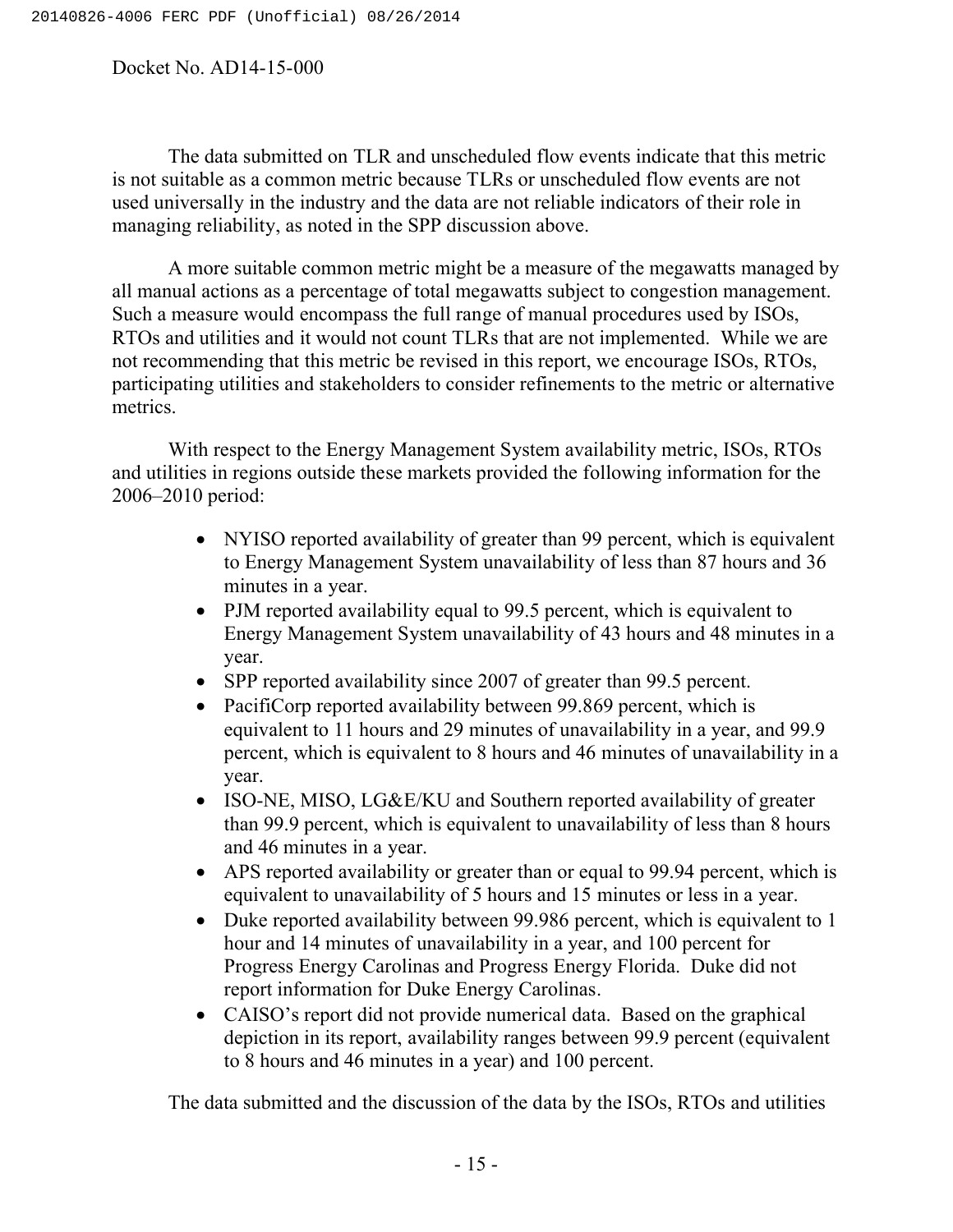indicate that the Energy Management System Availability metric measures the same activities and has the same meaning across all entities, and therefore is a suitable common metric.

### **3. Load Forecast Accuracy**

#### **a. Definition**

The percentage variance of actual peak load compared to day-ahead forecasted peak load measures the effectiveness of the load forecasting function. Since load forecasting provides the basis for resource commitment, this metric impacts the incurrence of resource costs. The more accurate an ISO, RTO or utility is in forecasting load, the greater the likelihood that it can commit sufficient resources in a cost-effective manner that avoids over-commitment of resources, inefficient commitment of short leadtime resources or under-utilization of available resources.

### **b. Data Review and Metrics Assessment**

Day-ahead load forecasting by ISOs, RTOs and utilities is typically highly accurate, as shown by the forecast accuracy data on the following charts. While a dayahead forecast metric is designed to ensure that it does not measure the ability to forecast long-term weather variability that is beyond the control of ISOs, RTOs and utilities, nonetheless, weather still played a role in forecast results. For example, Progress Energy Florida notes that significant weather shifts from AM to PM hours influenced its forecast results. Progress Energy Florida also explains that it forecasts higher to account for potential load volatility.**<sup>13</sup>**

The data submitted indicates that all ISOs and RTOs and three of the five utilities outside ISO and RTO markets use the same metric to measure load forecast accuracy. For these entities, the load forecast accuracy metric is measuring the same activity and has the same meaning. On this basis, we therefore conclude that the proposed load forecasting metric is a suitable common metric.

**<sup>13</sup>** Duke Report at 8.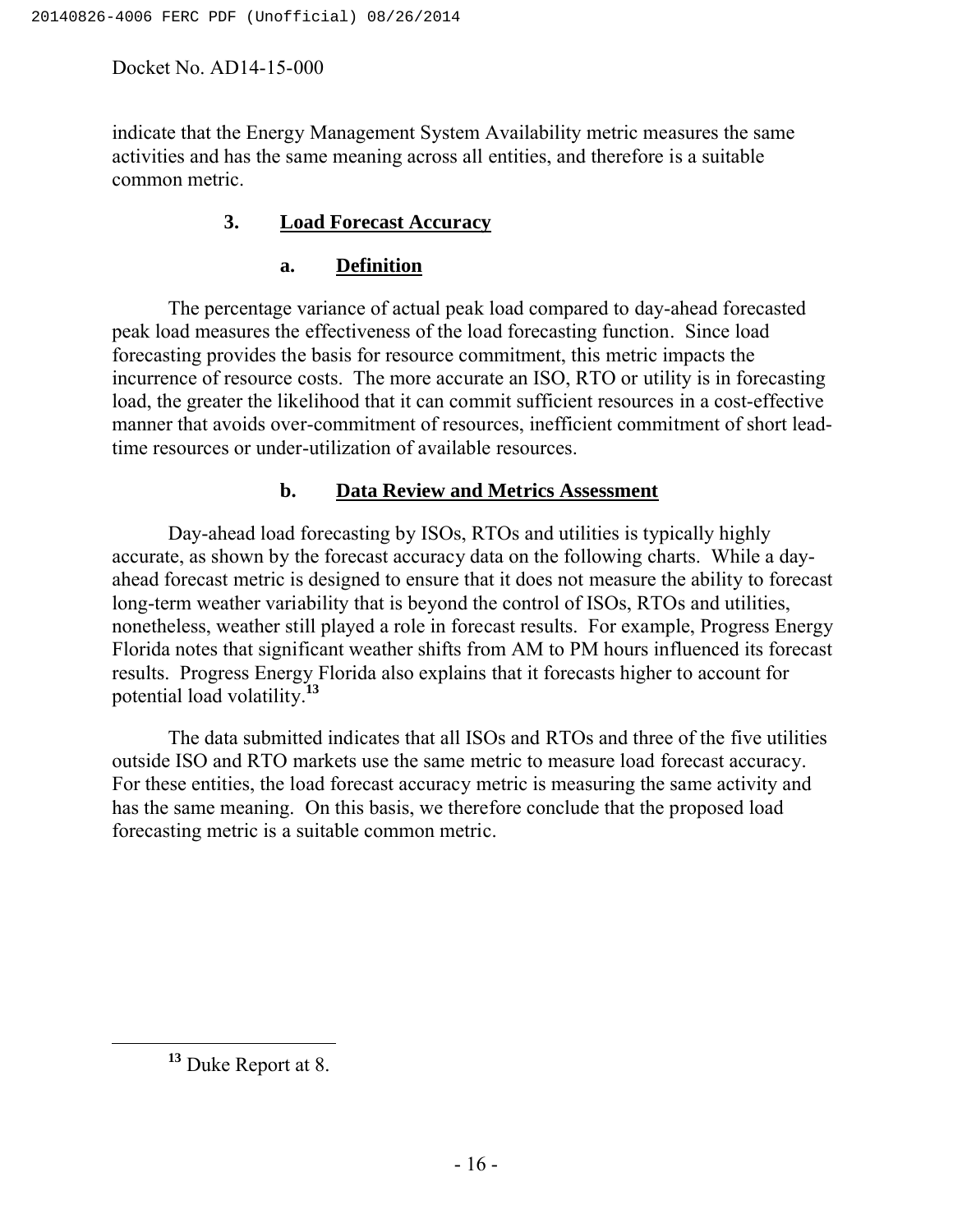

#### **Notes**

MISO, SPP, LG&E/KU, APS and Progress Energy Florida did not report forecast data in 2006. CAISO did not report forecast data prior to 2009. 2009 data represents April through December. PacifiCorp did not submit data on day-ahead forecast accuracy.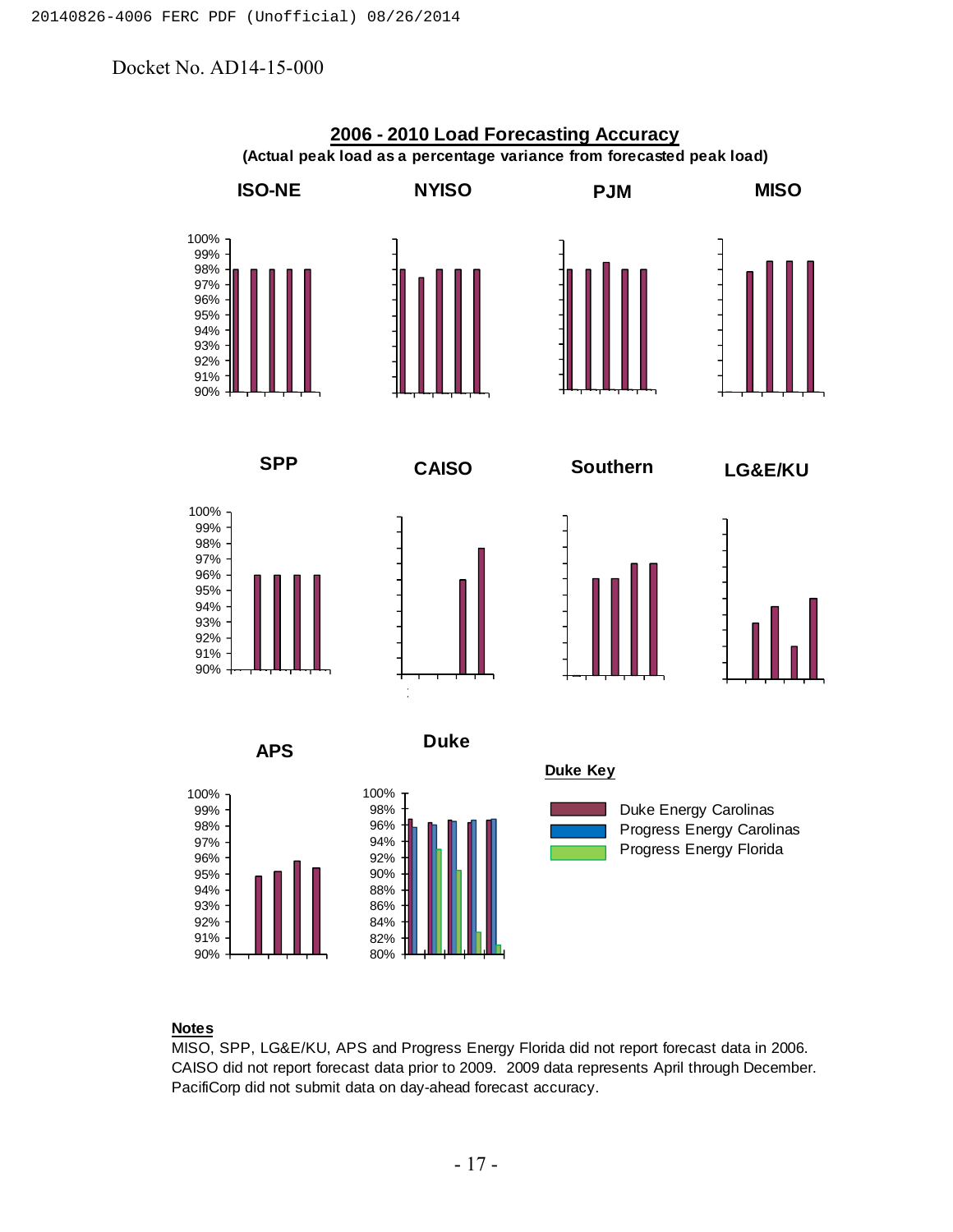#### **4. Wind Forecasting Accuracy**

#### **a. Definition**

This metric measures the percentage accuracy of actual wind availability compared to day-ahead forecasted wind availability. Improving the accuracy of the wind forecast facilitates the timely commitment and dispatch of sufficient supplemental, nonwind resources.

#### **b. Data Review and Metrics Assessment**

During the 2006–2010 period, forecasting wind availability was a new activity for ISOs, RTOs and utilities, as shown by the lack of data for the early years of the analysis period in the charts below and in the discussion of improvements in forecasting techniques in the reports.**<sup>14</sup>** Several transmission providers did not forecast wind availability because they had no or few wind resources interconnected to their transmission systems during the analysis period.

The entities forecasting wind availability used the common definition detailed above, comparing actual wind availability to day-ahead forecasted wind availability. The data submitted and discussion of the data by the ISOs, RTOs and utilities indicates that the wind forecast accuracy metric is measuring the same activity and has the same meaning across the entities forecasting wind availability, and therefore is a suitable common metric.

**<sup>14</sup>** *See, e.g.*, ISO-NE Report at 80; APS Report at 8.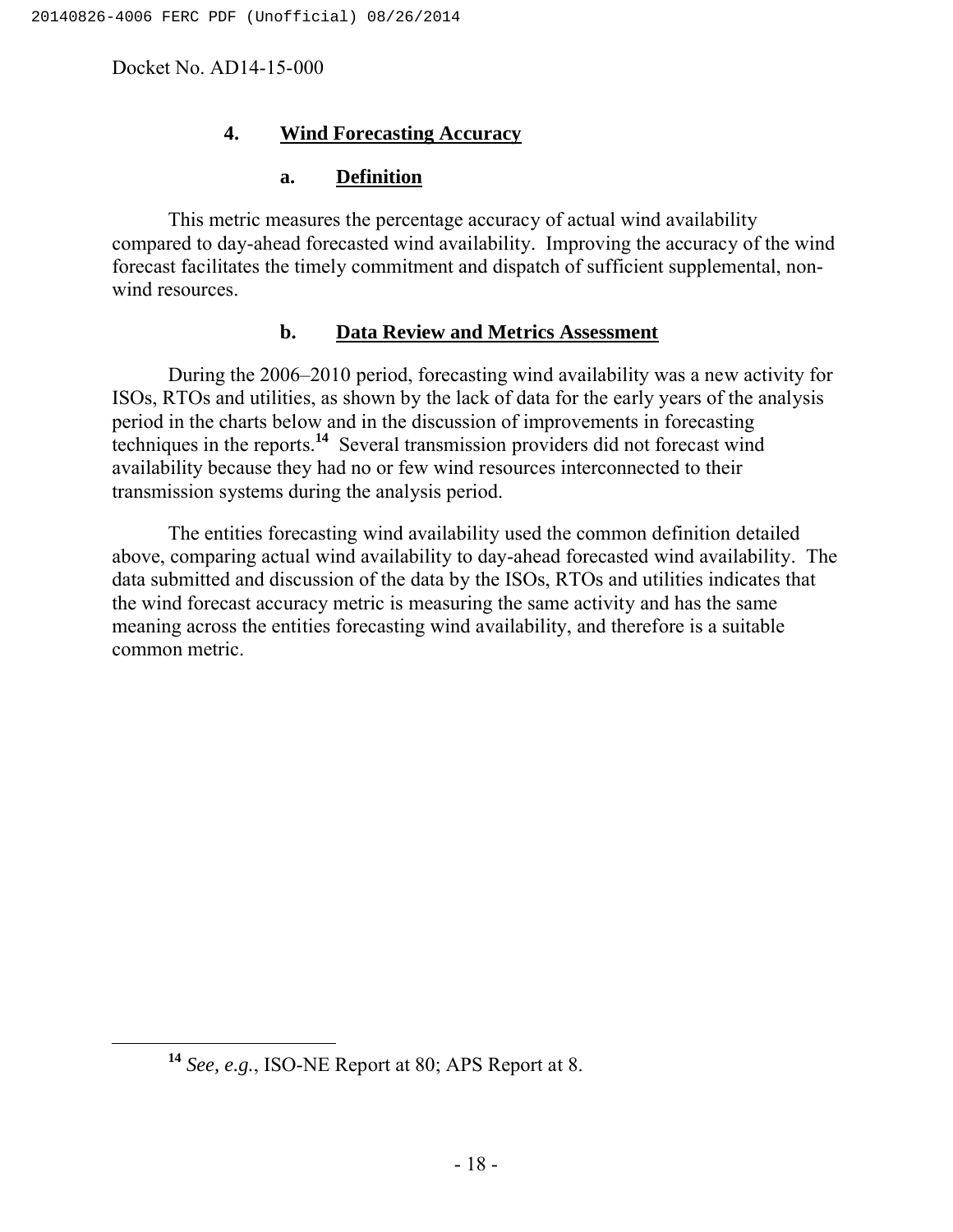

#### **Notes**

NYISO started wind forecasting mid-2008. PJM started wind forecasting in December 2009. MISO started wind forecasting in 2009. CAISO started wind forecasting in 2007. PacifiCorp started wind forecasting for owned resources in March 2010. APS started wind forecasting in 2009. ISO-NE, SPP, Duke, Southern and LG&E/KU did not forecast wind availability.

### **5. Unscheduled Flows Metric**

#### **a. Definition**

Unscheduled flows are defined as the difference between scheduled flows and actual flows on a particular interconnection between two Balancing Authorities and the difference between scheduled and actual flows on a contract path, either between Balancing Authorities or within Balancing Authorities. The two components of unscheduled flows are inadvertent energy, defined as the difference between actual and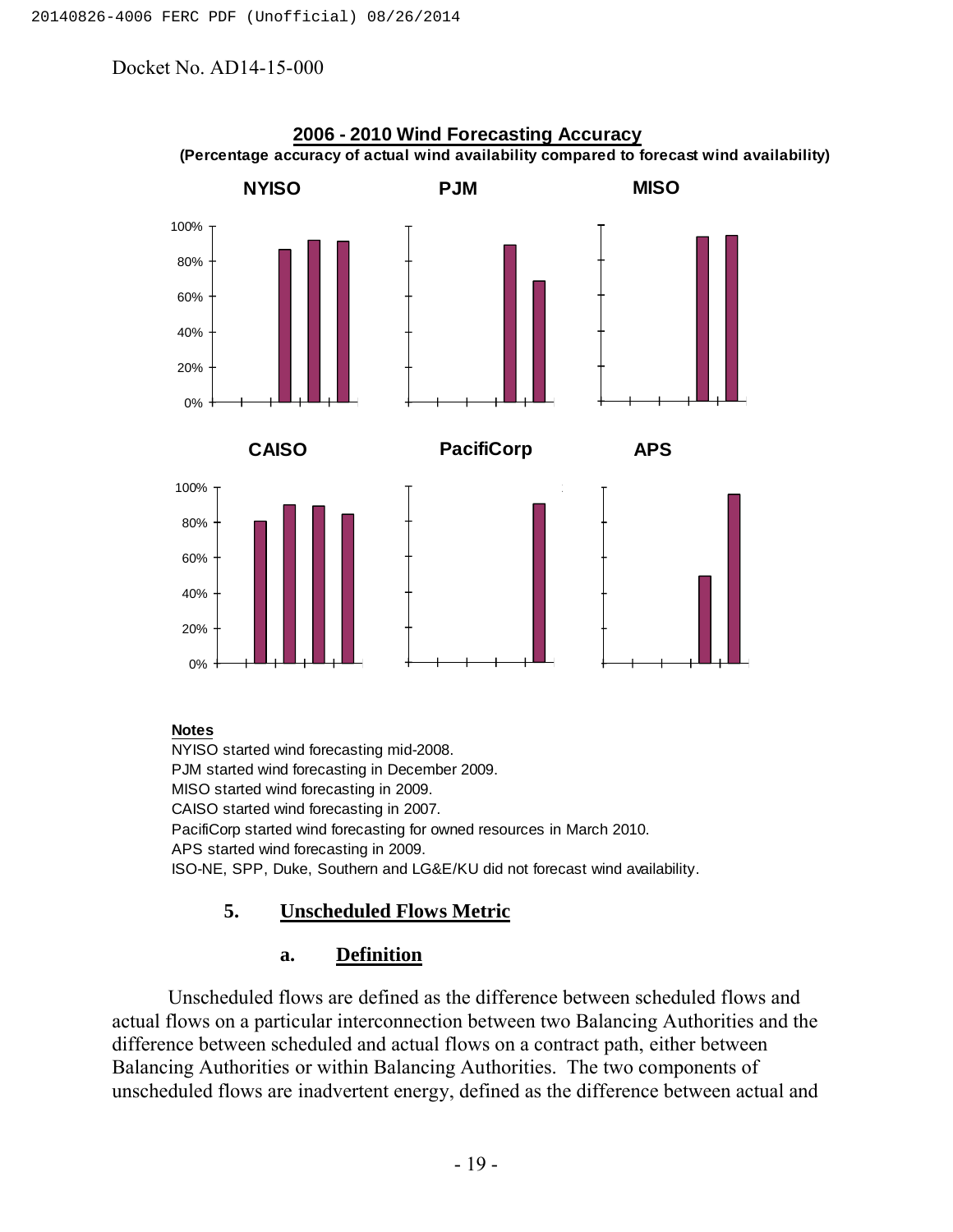scheduled interchange for all interties, and parallel flow (or loop flow), defined as the difference between scheduled and actual flows on a contract path. Parallel flows are a function of the interconnection's operating configuration, line resistance, and physics. This metric measures the difference between net actual interchange (actual measured power flow in real time) and the net scheduled interchange in megawatt hours, as reported in FERC Form No. 714, "Annual Electric Balancing Authority Area and Planning Area Report." When unscheduled flows exceed system operating limits, curtailments could occur and efficient scheduling of the grid could be hindered. Accordingly, unscheduled flows provide information relevant to operational planning that is part of a comprehensive reliability assessment for an ISO, RTO or utility.

#### **b. Data Review and Metrics Assessment**

Unscheduled flows and their percentage of total flows vary significantly among the reporting entities, as shown on the charts below. The fact that certain of the reporting entities, such as NYISO, are in regions with more significant parallel flows**<sup>15</sup>** than other regions would be an explanation for this variation. It should be noted that ISO-NE did not report unscheduled flows and explained that its system does not experience parallel flows because of its radial interconnection with the Eastern Interconnection.**<sup>16</sup>**

Unscheduled flows are based on a FERC Form No. 714 definition applicable to the entire electric industry and, therefore, this metric measures the same activities and has the same meaning across all entities; accordingly, it is a suitable common metric.

**<sup>16</sup>** ISO-NE Report at 81.

**<sup>15</sup>** NYISO Report at 212-13. NYISO has undertaken a regional initiative to address Lake Erie loop flows.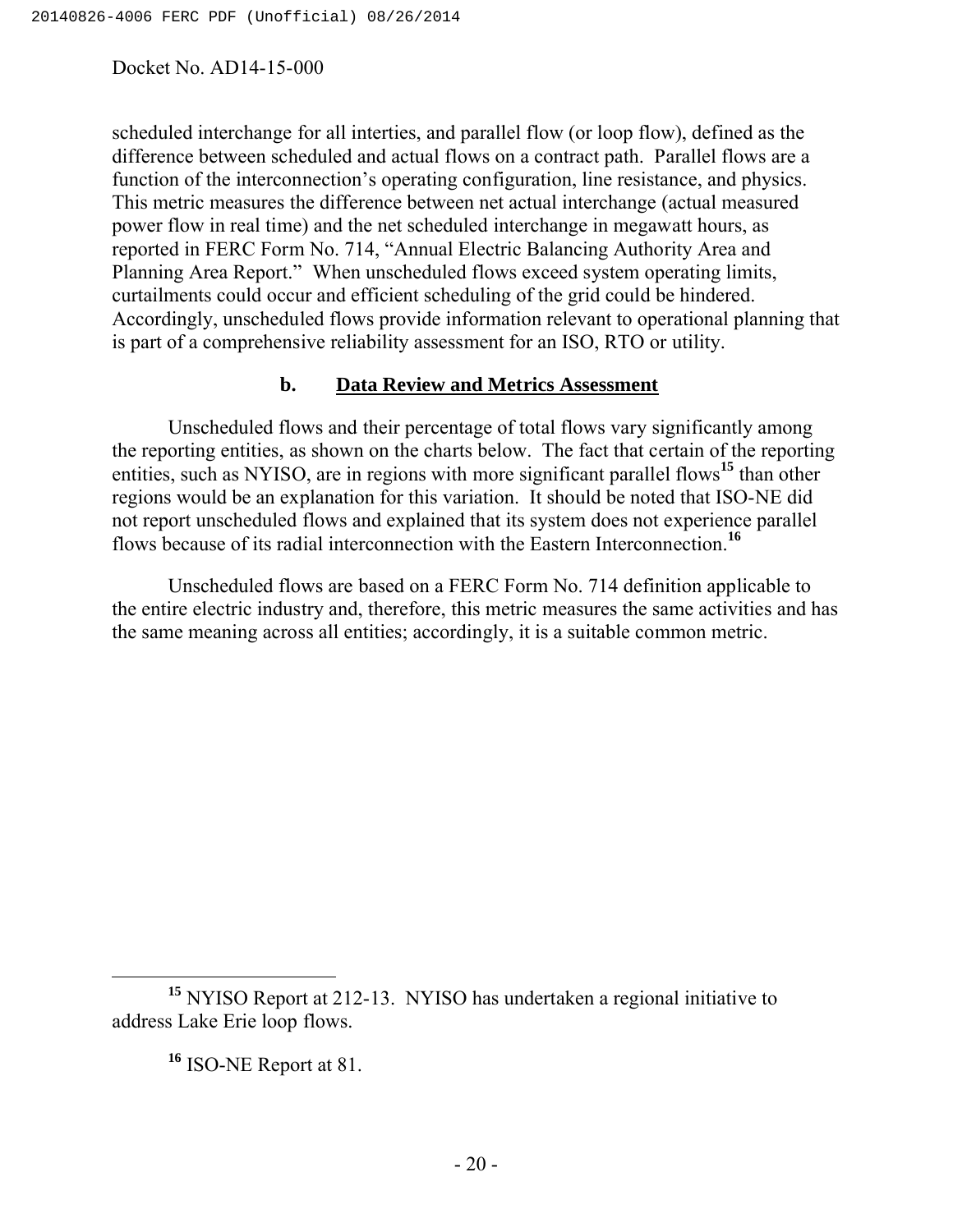

#### **Notes**

Left Axis: Absolute Value of Unscheduled Flows in terawatt hours (TWh).

Right Axis: Unscheduled Percentage of Total Flows.

ISO-NE and SPP did not report unscheduled flows. PacifiCorp did not report the absolute value of unscheduled flows. Southern, APS and Duke did not report information on the percentage of total flows that are unscheduled.

#### **Duke Key:**



Duke Energy Carolinas Progress Energy Carolinas Progress Energy Florida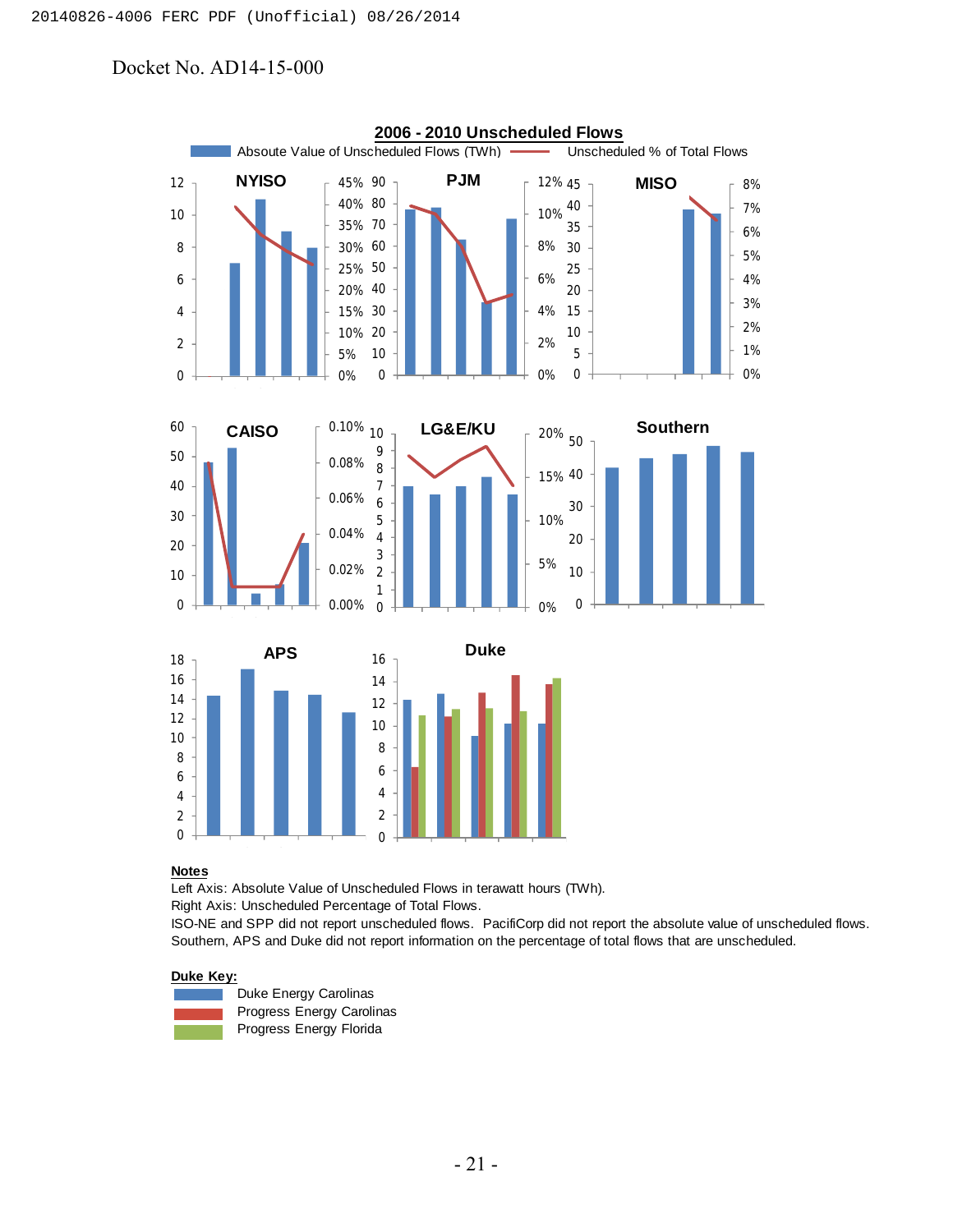#### **6. Transmission Outage Coordination**

#### **a. Definition**

Commission Staff has defined the common metrics for effective transmission outage coordination as follows: (1) early notification of planned outages of five days or longer on major transmission lines  $(200 \text{ kV}$  and above) – i.e., notification at least one month prior to the outage commencement date; and (2) cancellations of outages due to conflicting planned outages as well as forced outages that could cause reliability issues and additional congestion costs. All metrics are measured as a percentage of all outages. Effective transmission outage coordination will result in early notification of outages, and therefore will be indicated in the metrics as a low percentage of short notice outages. Effective transmission outage coordination ensures that outages do not threaten system reliability and that additional, and potentially more expensive, resources do not need to be committed.

#### **b. Data Review and Metrics Assessment**

The charts below show a range of results for the metric measuring early notification of planned outages on major transmission lines. These results require interpretation. Whereas the one-month notification requirement before planned outages is a metric that has been used by some ISOs and RTOs, such as PJM,**<sup>17</sup>** for certain outage durations, other ISOs, RTOs and utilities do not have a one-month notification standard. For example, LG&E/KU coordinate their outage notifications with the Tennessee Valley Authority system, which uses a seven-day notice requirement.**<sup>18</sup>** The chart for the second metric, cancellations of planned outages, shows low levels for all entities, with the exception of LG&E/KU.

The data submitted and discussion of the data by the ISOs, RTOs and utilities indicate that the transmission coordination metrics measure the same activities and have the same meaning across all entities, and therefore are suitable common metrics.

**<sup>17</sup>** *See* PJM Report at 272.

**<sup>18</sup>** LG&E/KU Report at 7-8.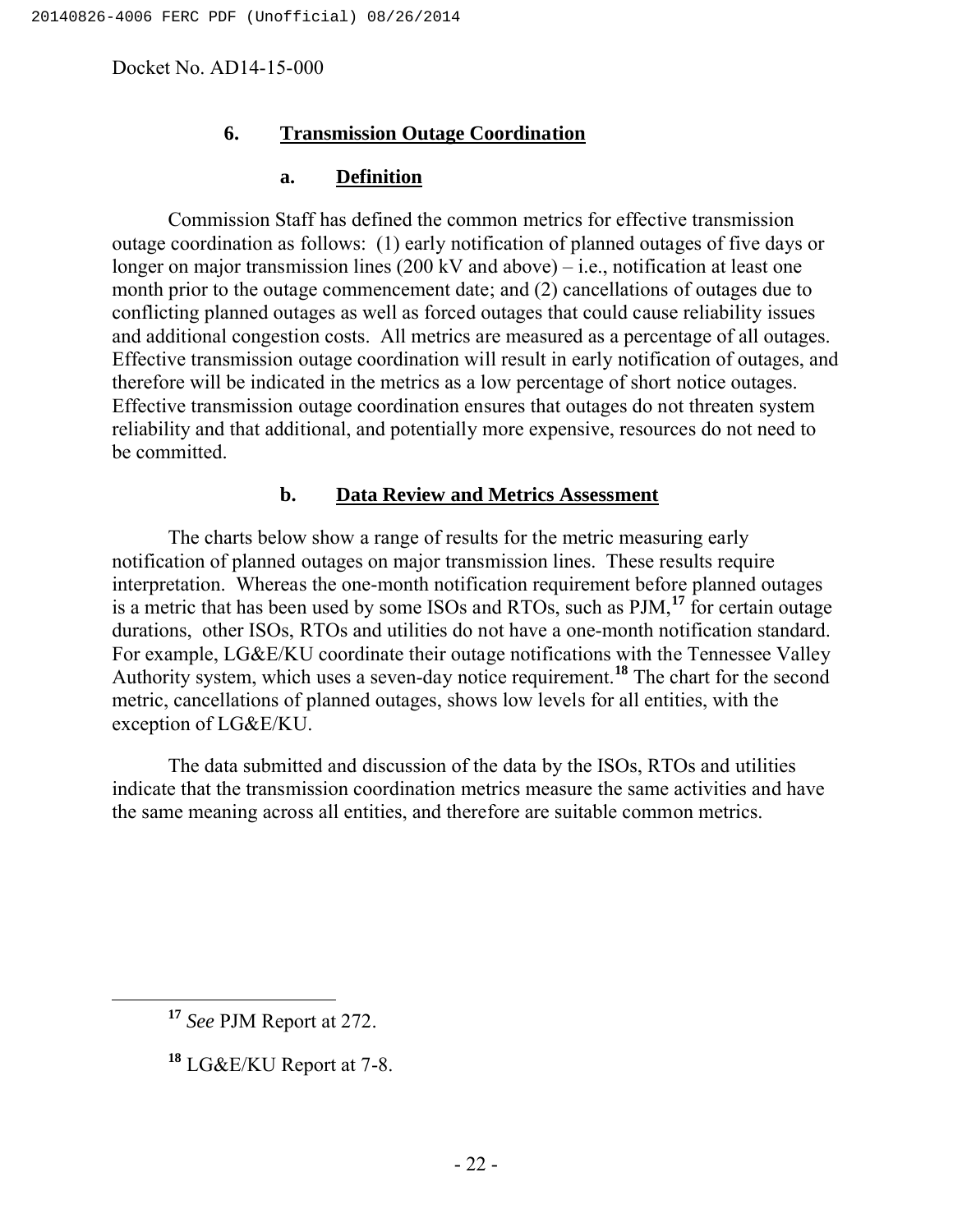

## **2006 - 2010 Transmission Outage Coordination: Early Notification Metric**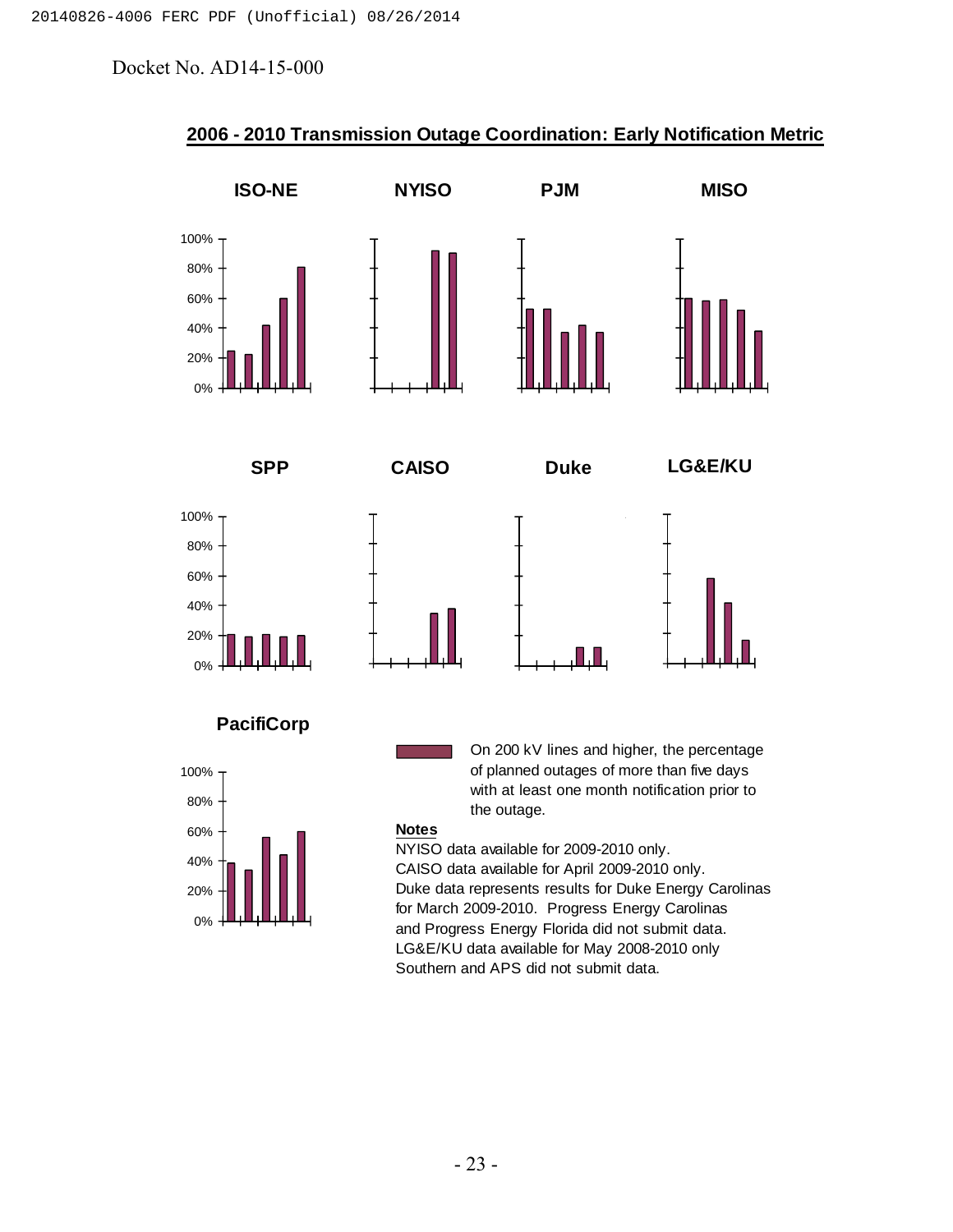

#### **2006 - 2010 Transmission Outage Coordination: Cancellation Metric**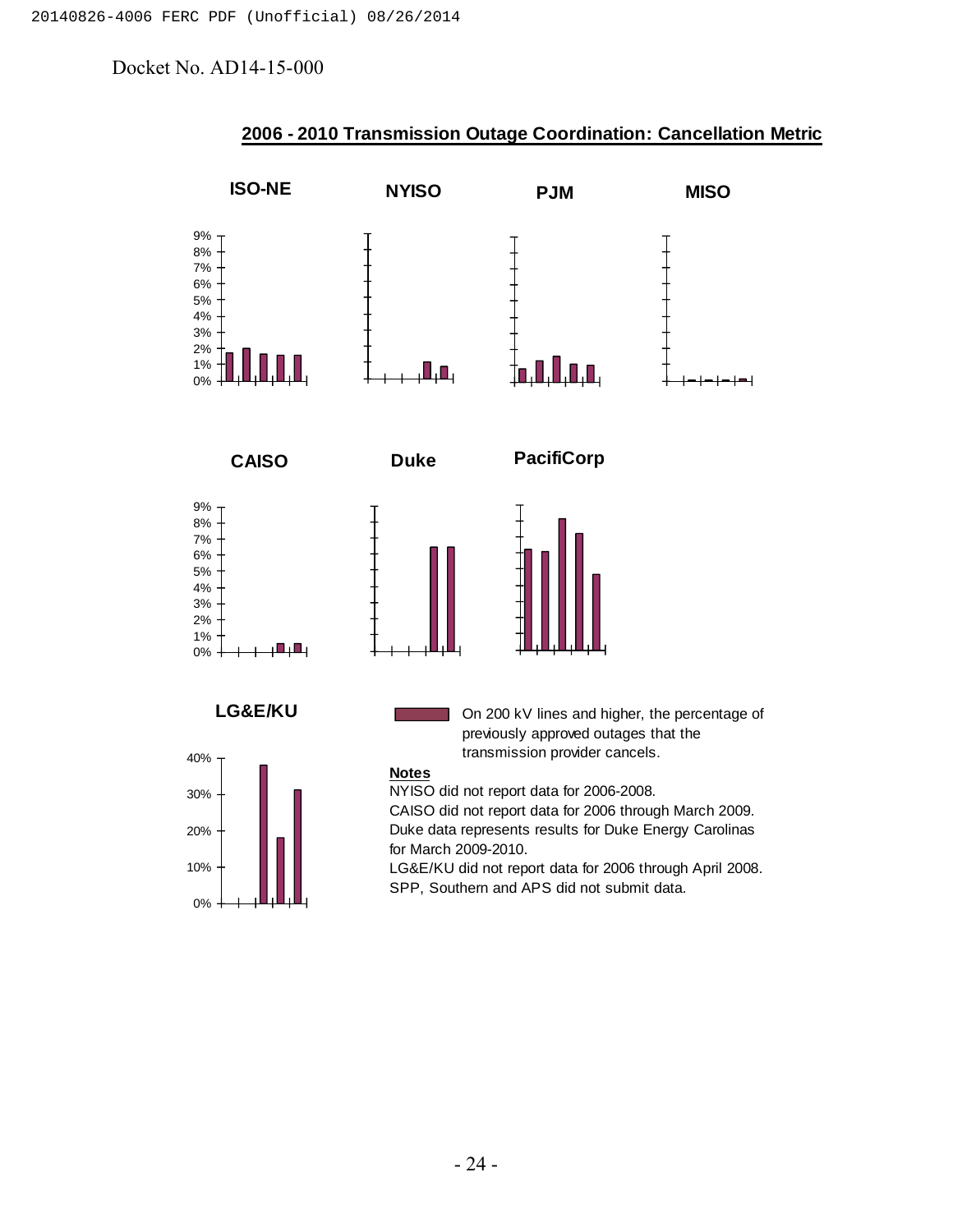#### **7. Long-Term Reliability Planning – Transmission**

#### **a. Definition**

This metric tracks the effectiveness of a transmission provider's planning process in facilitating development of the transmission system. Measures of transmission planning performance are as follows: (1) the number of transmission facilities approved to be constructed for reliability purposes; (2) the percentage of approved construction projects completed and on schedule; and (3) measures of the performance of the planning study process in completing reliability and economic studies. This information measures the ability of each ISO's, RTO's or utility's expansion planning process to identify reliability and economic needs in advance.

With respect to the first metric, the number of transmission facilities approved to be constructed for reliability purposes, Commission Staff did not consider it appropriate to measure ISO and RTO performance based on construction spending and construction project completion information since ISOs and RTOs do not construct transmission facilities. Instead, a project approval measure was considered an appropriate common metric since all entities approve transmission projects – ISOs and RTOs in their reliability planning processes and utilities in their own transmission planning, which is undertaken typically as part of regional power pool planning processes.

#### **b. Data Review and Metrics Assessment**

Data submitted on transmission project approvals is shown on the chart below.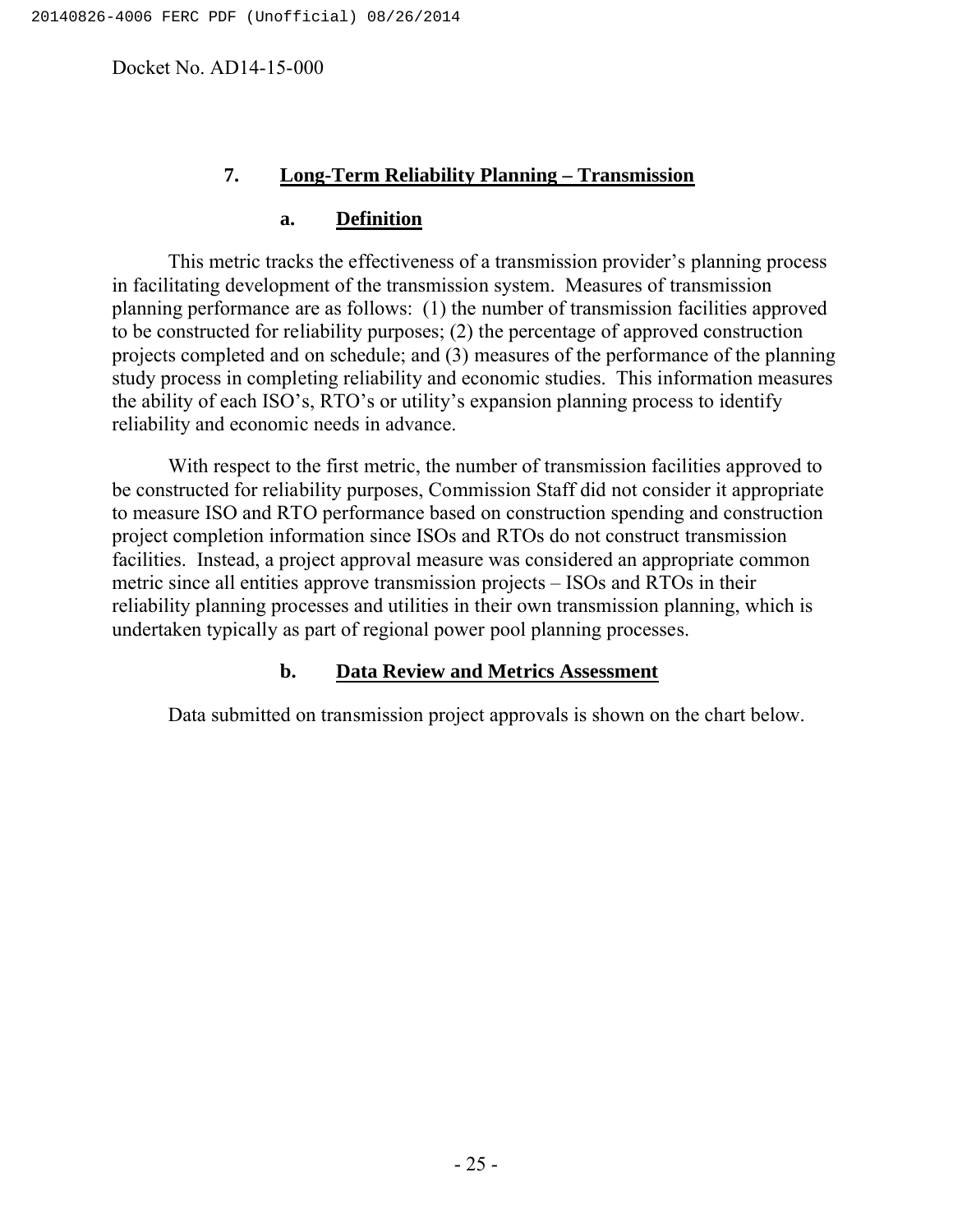| <b>Entity</b> | 2006             | 2007         | 2008           | 2009           | <b>2010</b>            |
|---------------|------------------|--------------|----------------|----------------|------------------------|
| <b>CAISO</b>  | 48               | 45           | 50             | 49             | 48                     |
| <b>ISO-NE</b> | 149              | 147          | 245            | 200            | 185                    |
| <b>NYISO</b>  | 10               | 20           | 35             | 47             | 40                     |
| <b>MISO</b>   | 450              | 100          | 540            | 355            | 235                    |
| <b>PJM</b>    | 250              | 280          | 355            | 420            | 455                    |
| <b>SPP</b>    | 10               | 140          | 210            | 185            | N <sub>o</sub><br>Data |
| <b>APS</b>    | $\boldsymbol{0}$ | $\mathbf{1}$ | $\overline{2}$ | $\overline{2}$ | $\mathbf{1}$           |
| Duke          | 157              | 176          | 217            | 222            | 192                    |
| LG&E/KU       | 9                | 14           | 9              | 21             | 18                     |
| PacifiCorp    | 9                | 14           | 35             | 26             | 14                     |
| Southern      | 16               | 28           | 35             | 25             | 39                     |

#### **Transmission Projects Approved For Construction**

#### **Note**

*Bold italics* indicate projects completed.

The data submitted and discussion of the project approval metric by the ISOs, RTOs and utilities indicates that this metric measures the same activity and has the same meaning across all types of entities, and therefore is a suitable common metric. While Duke and Southern submitted data on the number of projects completed, the other utilities outside ISO and RTO markets reported the number of projects approved, thereby indicating that this metric can be a common metric for all ISOs, RTOs and utilities outside ISO and RTO markets.

Commission Staff intends the second metric, the percentage of approved projects completed, to track progress in completing projects. The metric on the chart below shows the percentage of projects approved in each year that were completed as of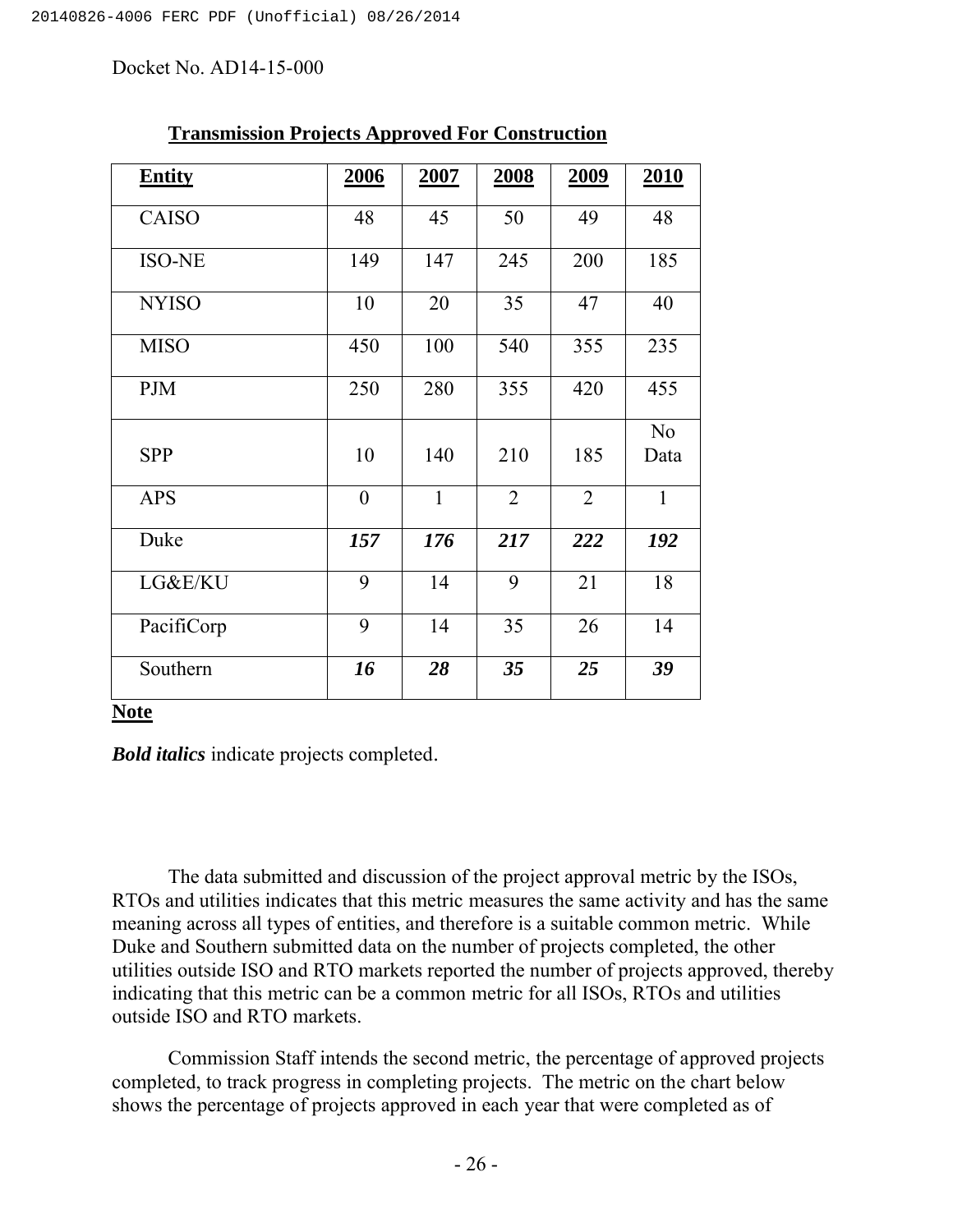December 31, 2010. Only the ISOs and RTOs provided this information. Utilities outside ISO and RTO markets did not use this measure, and instead tracked their performance based on the percentage of projects that were on schedule each year. On this measure, Duke, Southern and APS reported 100 percent of transmission projects on schedule, PacifiCorp reported 90 percent on schedule for most years, and LG&E/KU reported, respectively, between 50 percent and 80 percent of transmission projects on schedule.



## **2006 - 2010 Transmission Projects Completed (Percentage of Approved Projects Completed as of December 31, 2010)**

#### **Notes**

Data shows the percentage of projects approved in each year that were completed as of December 31, 2010. NYISO and SPP did not provide data for 2010.

Inasmuch as utilities outside ISO and RTO markets are tracking information on project completion, it is expected that they could provide the same information provided by the ISOs and RTOs and, therefore, this metric would be suitable as a common metric.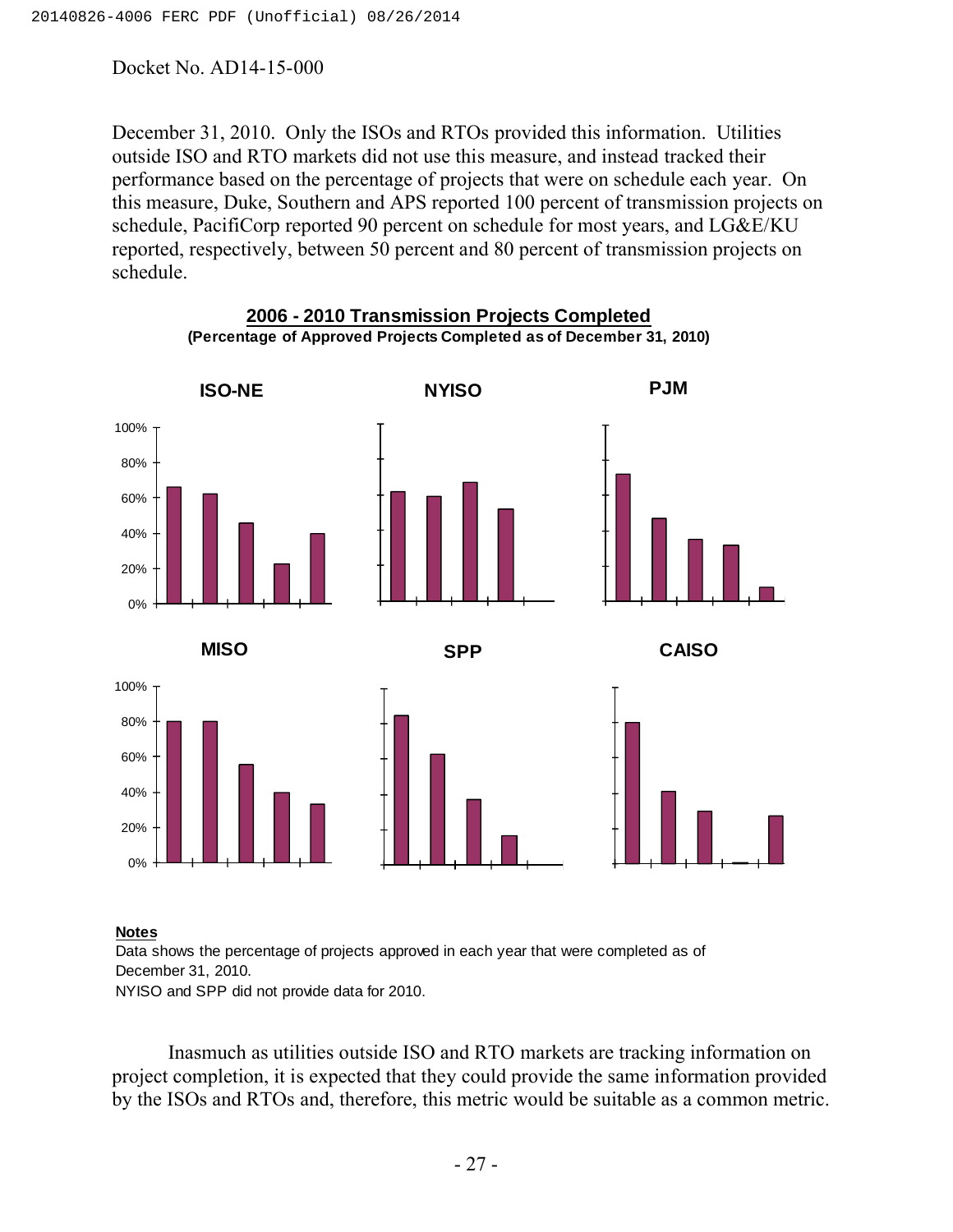With respect to measures of the planning study process, all reporting entities conduct annual reliability studies as part of their regional expansion planning processes. Such assessments typically encompass sensitivity analyses based on stakeholder requests. Southern indicated that it performed 191 reliability studies in addition to its annual reliability analysis, and that it evaluated 30 sensitivity analyses.**<sup>19</sup>** PacifiCorp and LG&E/KU did not receive any requests for additional reliability studies.

As for economic studies, ISOs, RTOs and utilities provided the following specific study information:

- ISO-NE completed five economic studies over the 2006–2010 period.
- MISO completed four economic studies in 2009 and 2010.
- NYISO initiated a biennial economic planning process in 2009.
- Duke Energy Carolinas and Progress Energy Carolinas evaluated 10 economic assessment sensitivities over the 2006–2010 period.
- Progress Energy Florida received no requests.
- LG&E/KU completed five economic studies annually as part of its expansion planning process.
- APS completed three economic studies over the 2006–2010 period.
- PacifiCorp completed one economic study over the 2006–2010 period.

The data submitted and discussion of the data by the ISOs, RTOs and utilities indicates that the planning study metrics measure the same activities and have the same meaning across all entities, and therefore are suitable common metrics.

## **8. Long-Term Reliability Planning – Resources**

### **a. Definition**

Two metrics are employed to measure the effectiveness of long-term reliability planning for resources. The first metric, processing time for generation interconnection requests, measures the effectiveness of processes in achieving timely interconnection of new resources. The second metric compares the actual reserve margin to the planned reserve margin to measure the extent to which ISO, RTO and utility generation resource

**<sup>19</sup>** Southern Report at 25.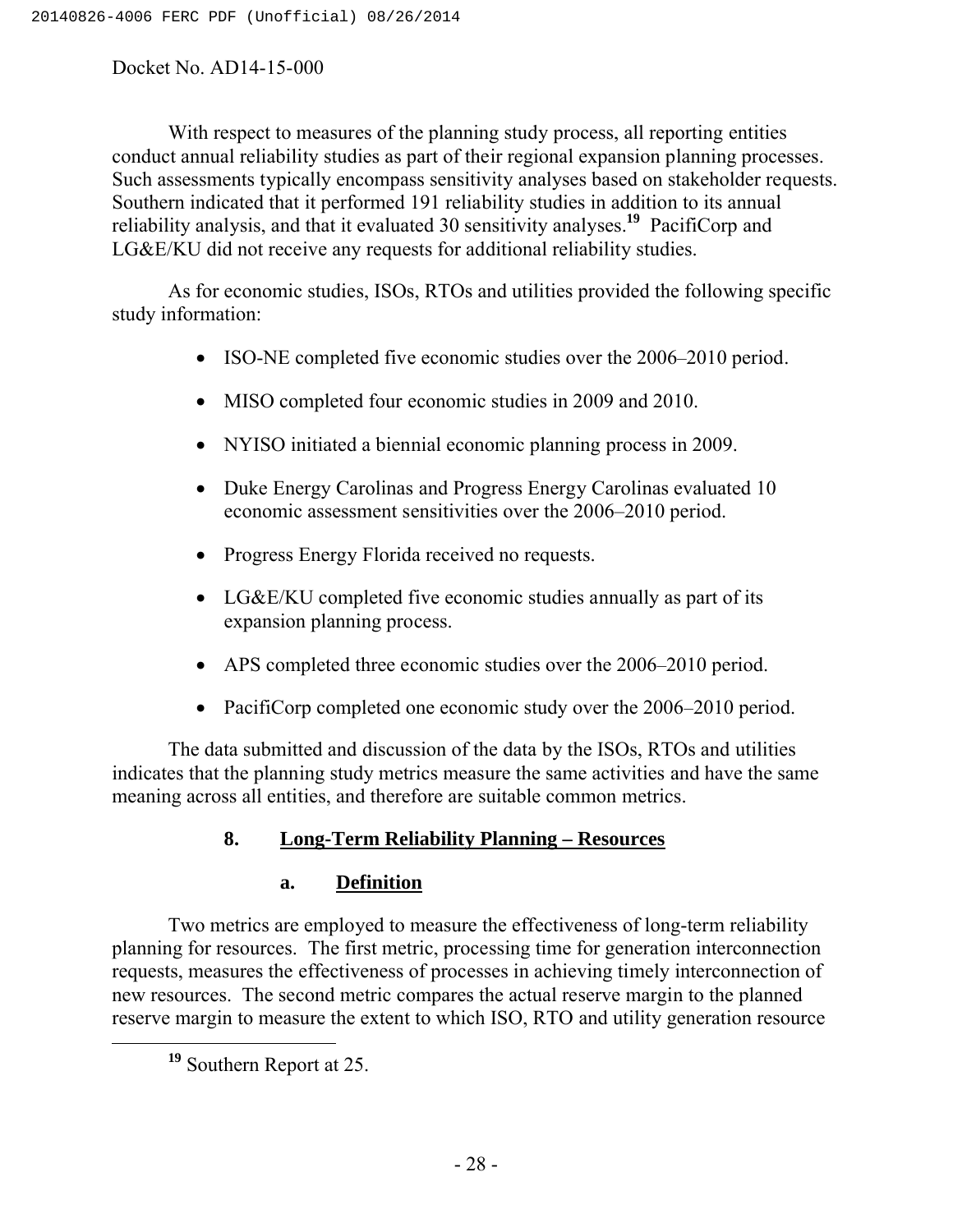planning processes are ensuring long-term resource adequacy and reliability.

#### **b. Data Review and Metrics Assessment**

The results of the first metric, the time required to process generator interconnection requests, show that ISO-NE and MISO experienced significant increases – a four-fold increase for ISO-NE and a doubling for MISO – in the time required to process generator interconnection requests. ISO-NE and MISO cited several factors as explanations for the processing time increases, including:

- wind manufacturers have been slow to provide accurate models needed for study completion;
- dependence of later-queued projects on earlier-queued projects;
- tariff requirements allowing customers to waive or combine phases of the interconnection process;
- requests to not proceed by resource developers; and
- increasing complexity and congestion impact of interconnection requests.<sup>20</sup>

The processing time for generator interconnection requests metric should be evaluated primarily in terms of the trends for each respondent. Each ISO, RTO or utility interconnects generators under widely different operating conditions. Some entities, such as ISO-NE and MISO, were required to process hundreds of new requests each year as new resources were developed in response to renewable energy programs. Others, such as LG&E/KU and Southern, had few requests each year and therefore the time-required data reflects the time required to process fewer applications. Also, inasmuch as processing time can include time during which the developer chooses not to interconnect,<sup>21</sup> this metric is not entirely within the control of ISOs, RTOs or utilities.

The second metric, actual versus planned reserve margins, shows a wide range of results, ranging from resources in excess of planning requirements on a consistent basis (ISO-NE) to actual reserve margins both above and below the planned reserve margin (Southern, Duke, LG&E/KU, and APS). Actual reserve margins in SPP were consistently below planned margins.

**<sup>20</sup>** ISO-NE Report at 90; MISO Report at 162.

**<sup>21</sup>** This practice is referred to as "parking" in the industry.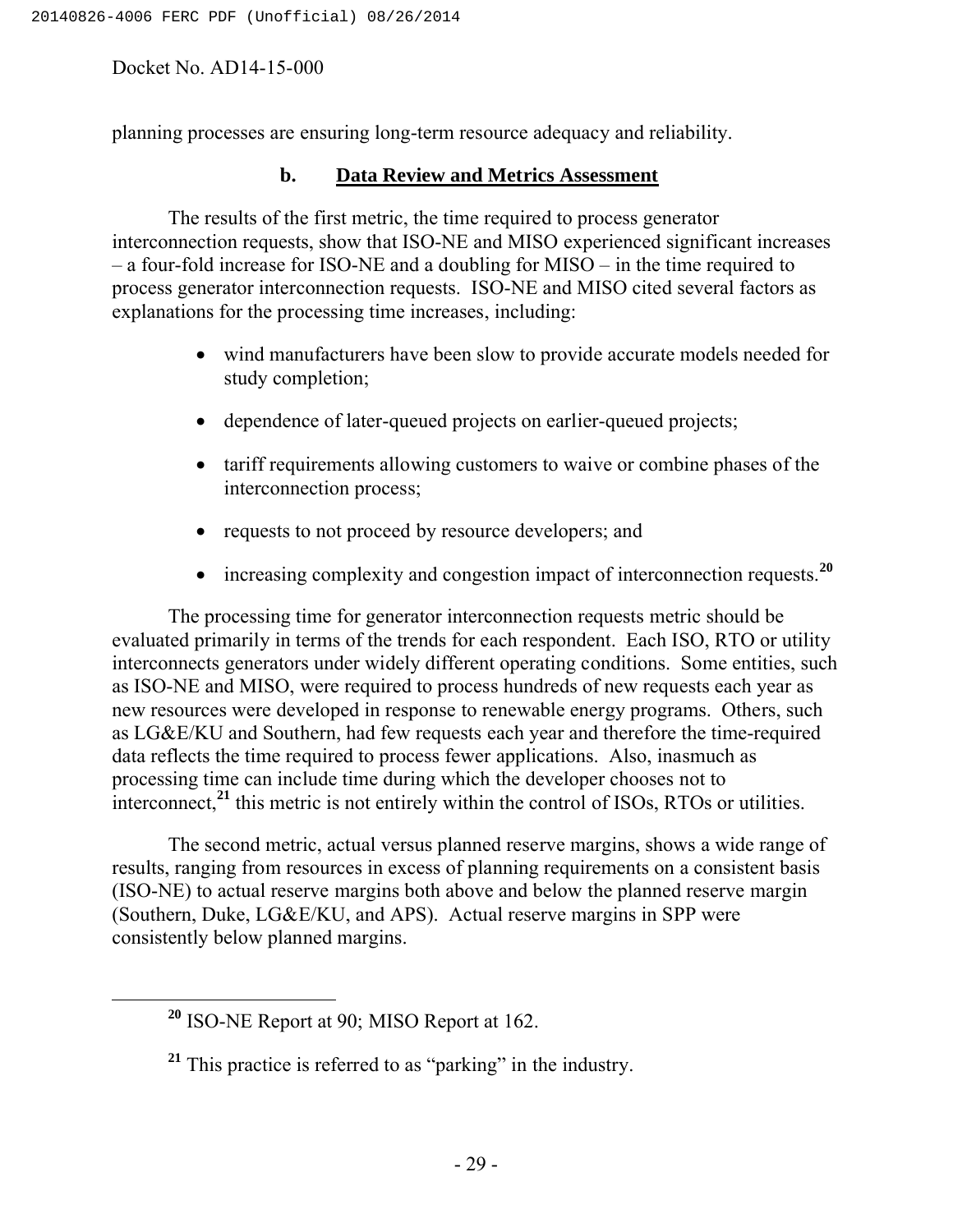The data submitted and discussion of the data by ISOs, RTOs and utilities indicates that the long-term reliability resource planning metrics measure the same activities and have the same meaning across all entities and, therefore, are suitable common metrics.

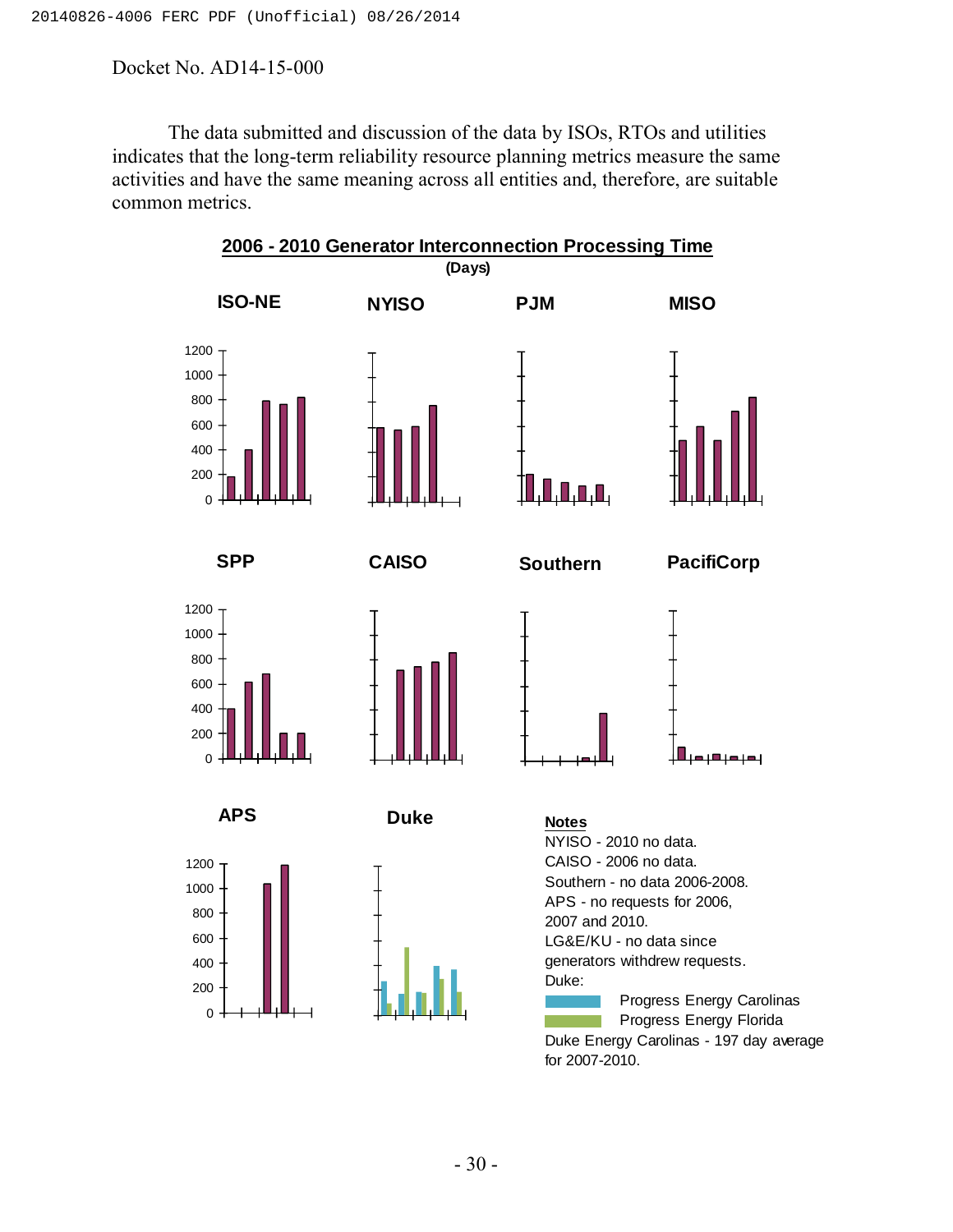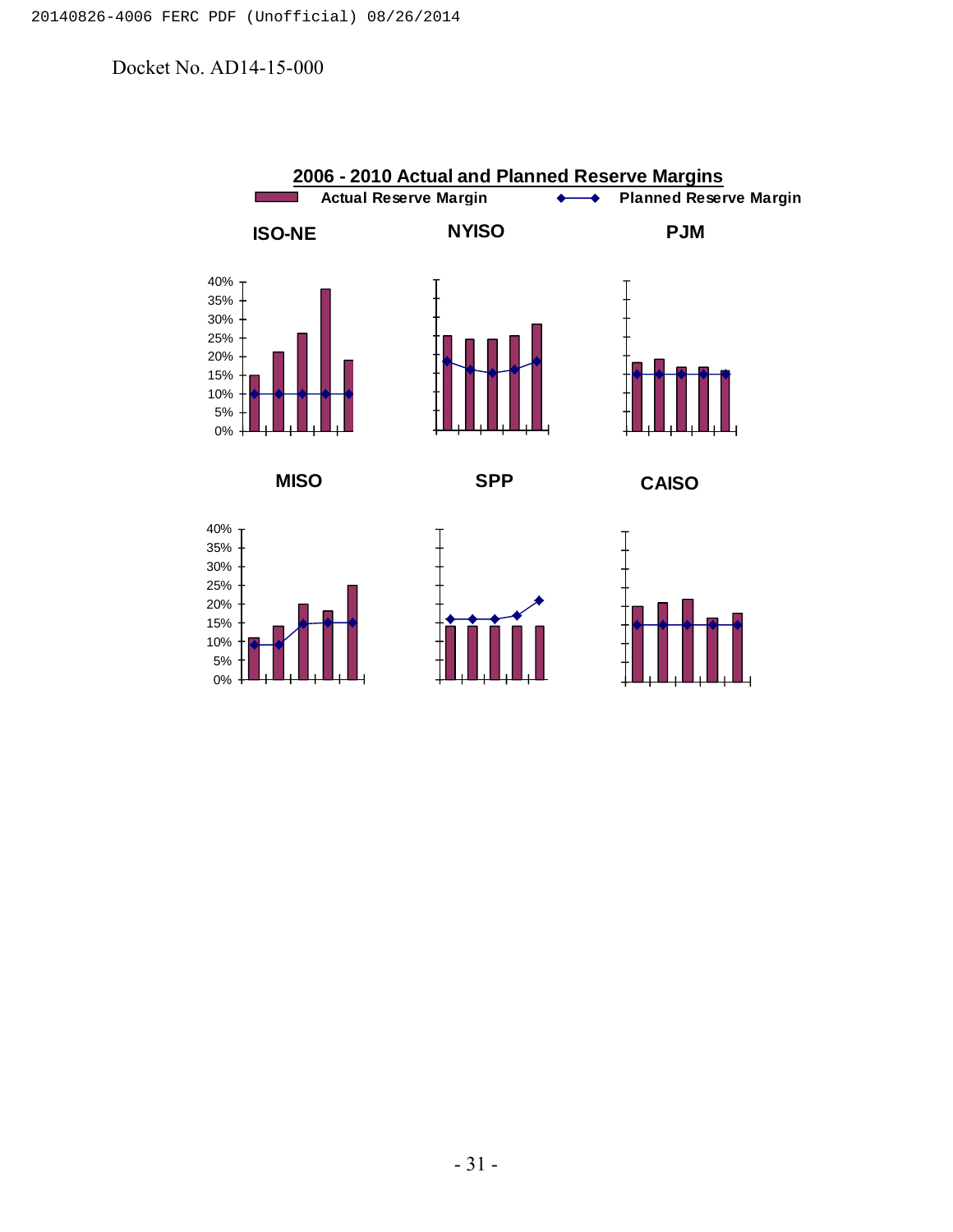

#### **9. Interconnection and Transmission Process Metrics**

## **a. Definition**

These metrics track the progress that ISOs, RTOs and utilities have made in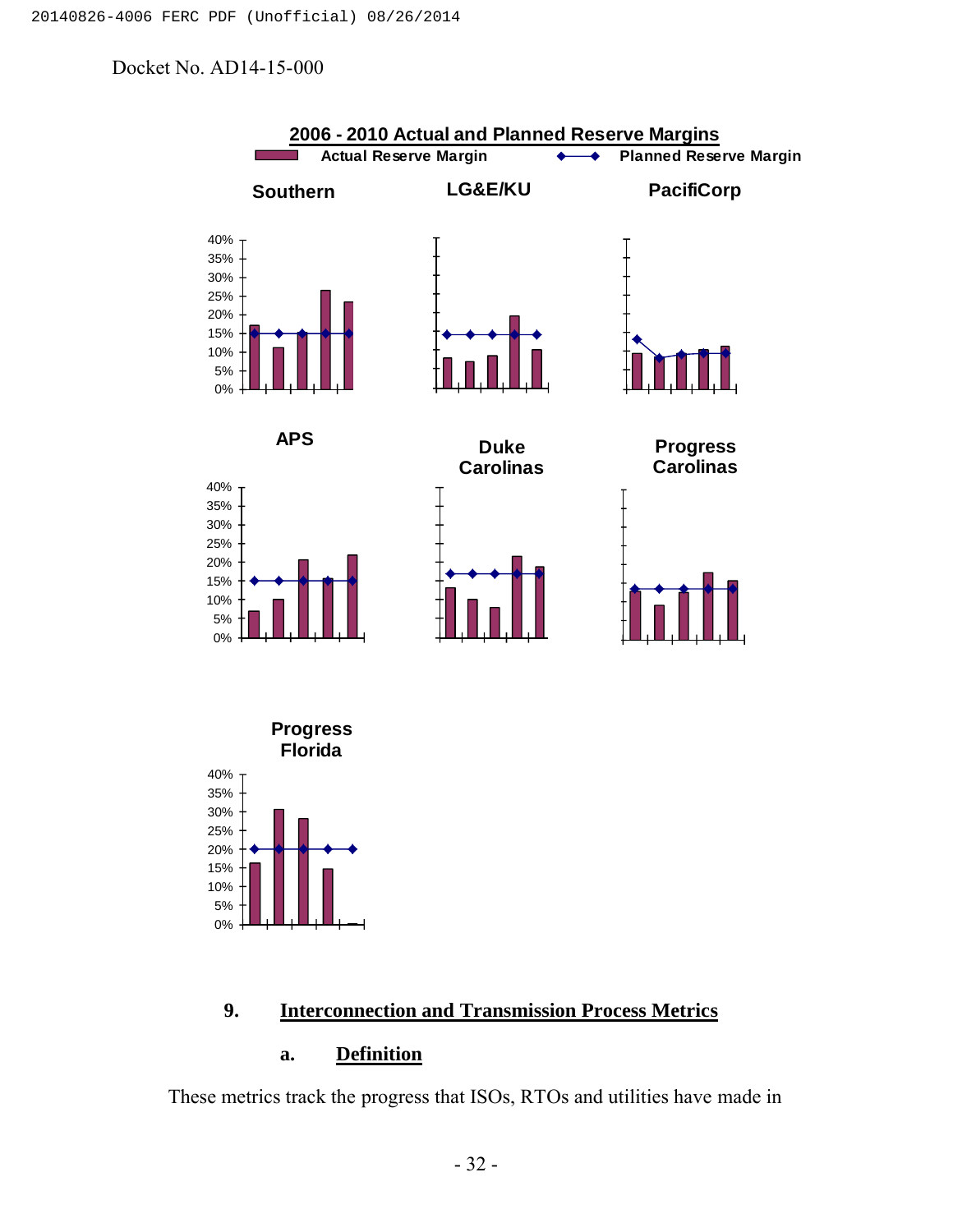completing their reliability reviews (feasibility, system impact and facility studies) of interconnection and transmission service requests in a timely and efficient manner. The metrics track the number of study requests, the time required to complete the reliability reviews – including the age of incomplete studies – and the costs of completing each of the three types of studies.

#### **b. Data Review and Metrics Assessment**

With respect to the first metric on the number of study requests and completed studies, the data provided by the ISOs and RTOs shows a wide range of study requests in the accompanying charts – from 250 for SPP to 1445 for PJM over the 2006 – 2010 period. Data for utilities in regions outside ISO and RTO markets likewise show a wide range of study requests – ranging from 139 for Southern to 1211 for PacifiCorp over the 2006 - 2010 period.**<sup>22</sup>** In light of the significant differences in interconnection and transmission development among the ISOs, RTOs and utilities, this metric should be evaluated primarily in terms of the trends for each respondent over time.

The second metric on the average age of incomplete studies metric provides a measure of the efficiency of the study process for interconnections and transmission service requests. The annual data on the age of incomplete studies shown on the charts below is for ISOs and RTOs only. Utilities outside ISO and RTO markets did not provide annual information on studies. Duke indicated that, as of January 1, 2011, the average age for incomplete interconnection studies was 108 days and 58 days for transmission service requests. Southern indicated that, as of January 1, 2011, the average age for incomplete interconnection studies was 14 days and 23 days for transmission service requests. LG&E/KU and PacifiCorp indicated that no studies were incomplete. APS indicated that, as of January 1, 2011, the average age for incomplete interconnection studies was 119 days.

**<sup>22</sup>** LG&E/KU had 111 requests. However, these requests were only for system impact and facilities studies resulting from transmission service requests. *See* LG&E/KU Report at 13-14.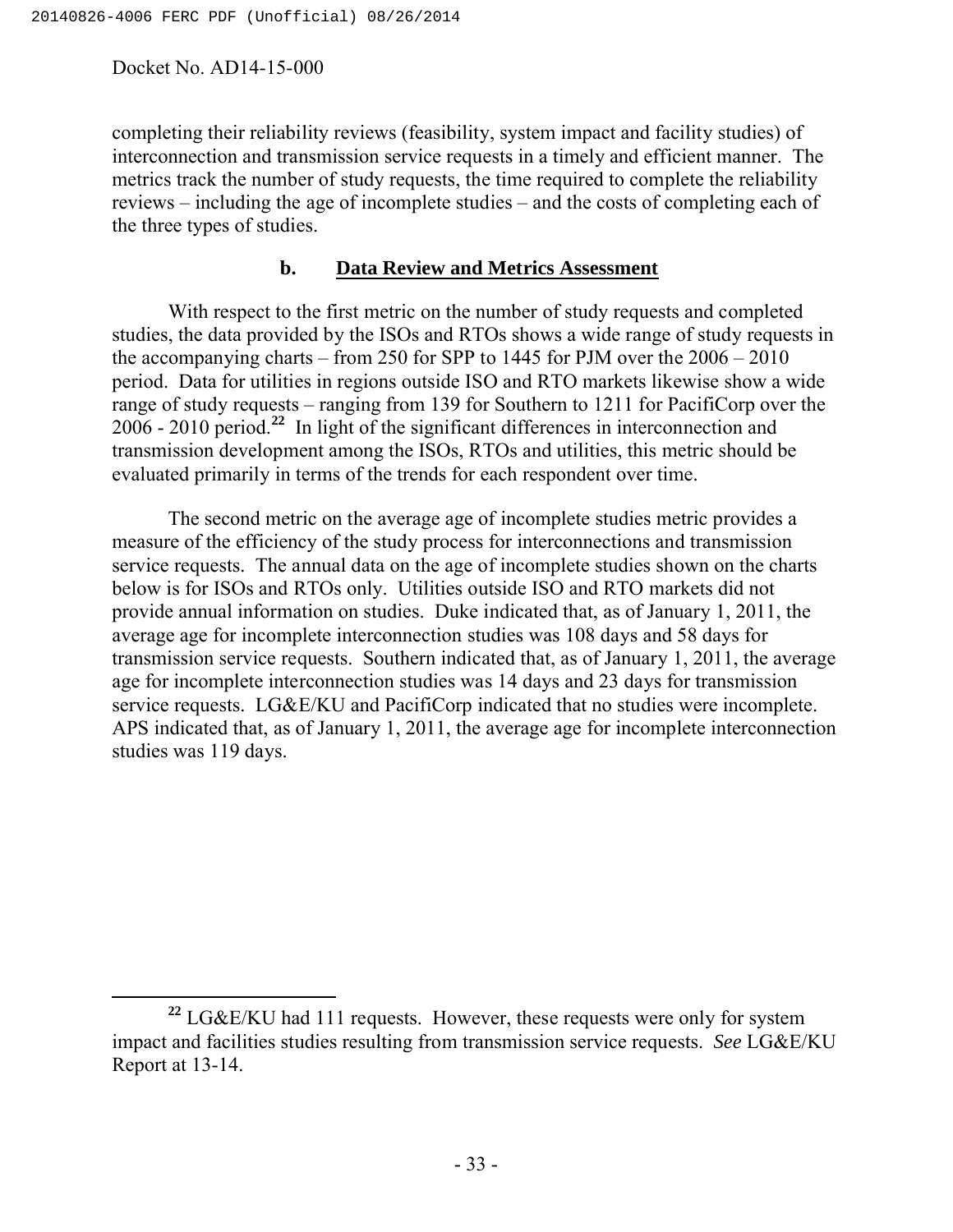

#### **Notes**

Data for CAISO are interconnection studies only. Data for all other ISOs and RTOs, Duke, PacifiCorp, Southern and APS are interconnection and transmission service studies. Data for LG&E/KU are transmission services studies only. Duke 2006 data does not include Duke Carolinas. Southern and LG&E/KU have no data for 2006. Southern 2007 data is for 3rd and 4th Qtr only.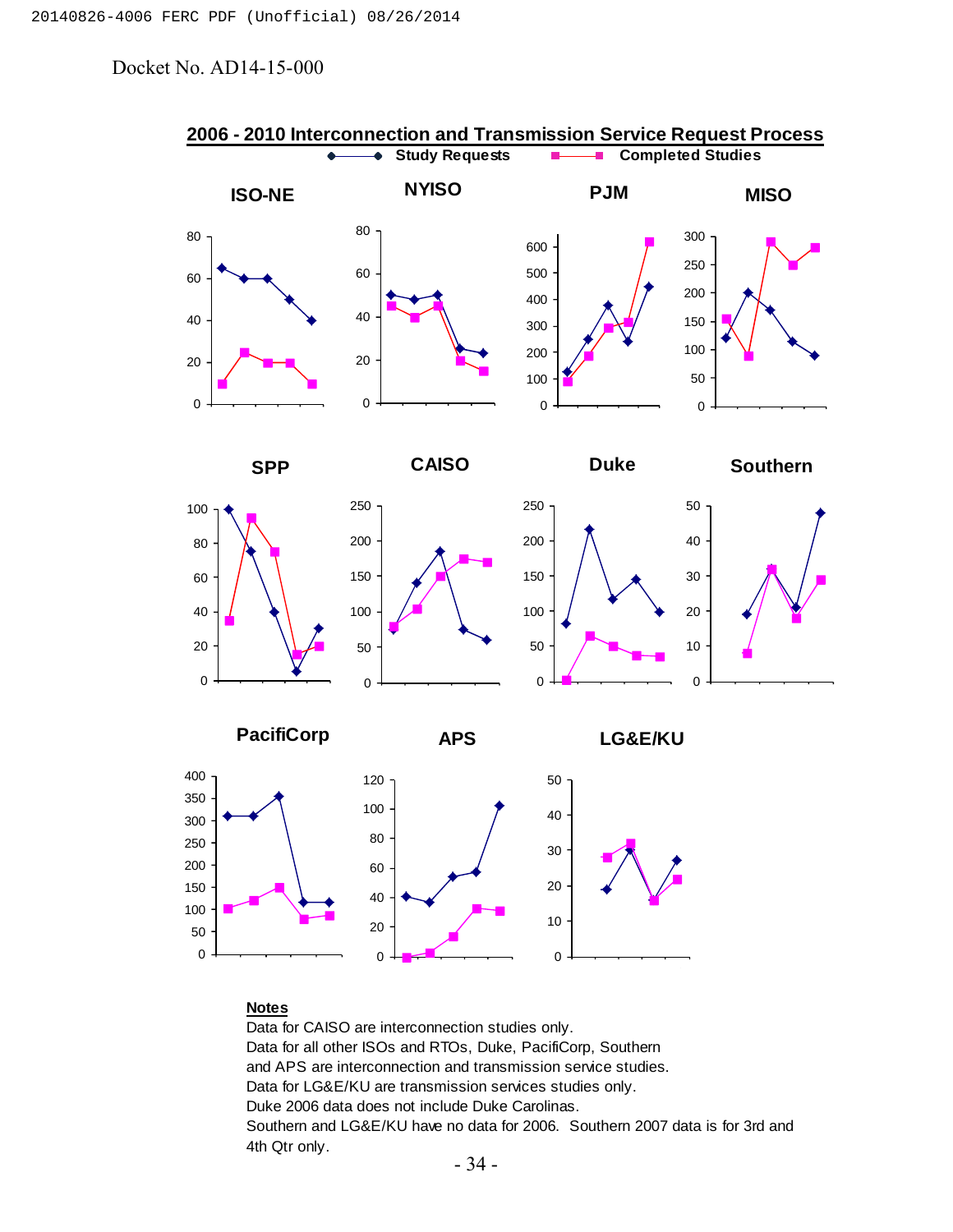

#### **Notes**

CAISO data represents age of interconnection studies only.

Data for all other ISOs and RTOs represent age of interconnection and transmission service studies. Utilities outside ISO and RTO markets did not provide annual study information.

The table below compares the costs of studies. The range of costs shown depicts the lowest and highest average costs reported over the 2006–2010 period.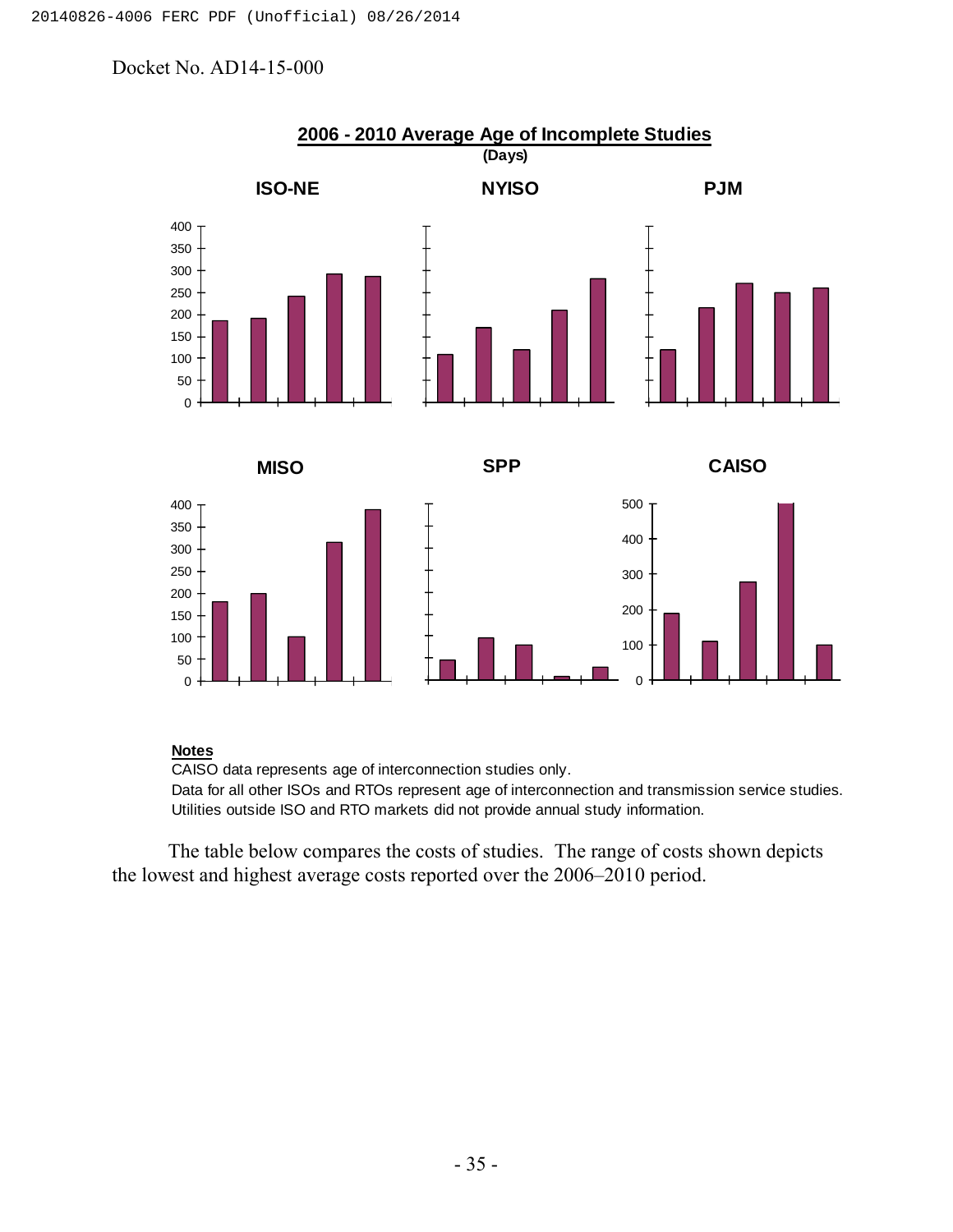| <b>Entity</b> | <b>Feasibility Study</b> | <b>System Impact</b> | <b>Facility Impact</b> |  |  |
|---------------|--------------------------|----------------------|------------------------|--|--|
|               | <b>Costs</b>             | <b>Study Costs</b>   | <b>Study Costs</b>     |  |  |
| <b>ISO-NE</b> | $$62,824 - $94,960$      | $$83,370 - $121,363$ | $$4,479 - $146,685$    |  |  |
| <b>NYISO</b>  | $$24,217 - $45,805$      | $$38,990 - $58,337$  | $$113,090 - $125,119$  |  |  |
| <b>PJM</b>    | $$3,514 - $4,538$        | $$10,263 - $14,406$  | $$28,635 - $66,648$    |  |  |
| <b>SPP</b>    | $$2,491 - $6,495$        | $$14,050 - $17,694$  | $$7,290 - $16,960$     |  |  |
| <b>APS</b>    | $$13,983 - $17,512$      | $$37,127 - $43,662$  | \$29,890 - \$47,059    |  |  |
| Duke          | $$2,775 - $14,376$       | $$371 - $43,601$     | \$1,078                |  |  |
| LG&E/KU       | No data                  | $$2,925 - $4,237$    | $$2,636 - $3,256$      |  |  |
| Southern      | No data                  | $$5,688 - $10,683$   | $$5,329 - $6,912$      |  |  |

 **2006 – 2010 Range of Average Costs of Studies**

#### **Notes**

▪ Duke costs do not include Duke Energy Carolinas. Total study costs for Duke Energy Carolinas ranged from \$31,084 to \$70,483.

▪ LG&E/KU and Southern data based on transmission service study costs only.

▪ MISO reported average annual total costs (feasibility, system impact and facility impact studies) that ranged between approximately \$90,000 to \$175,000.

- PacifiCorp only reported total (aggregate) annual costs.
- CAISO did not provide data.

The data submitted and discussion of the data by ISOs, RTOs and utilities indicates that the interconnection and transmission process metrics measure the same activities and have the same meaning across all entities, and therefore are suitable common metrics.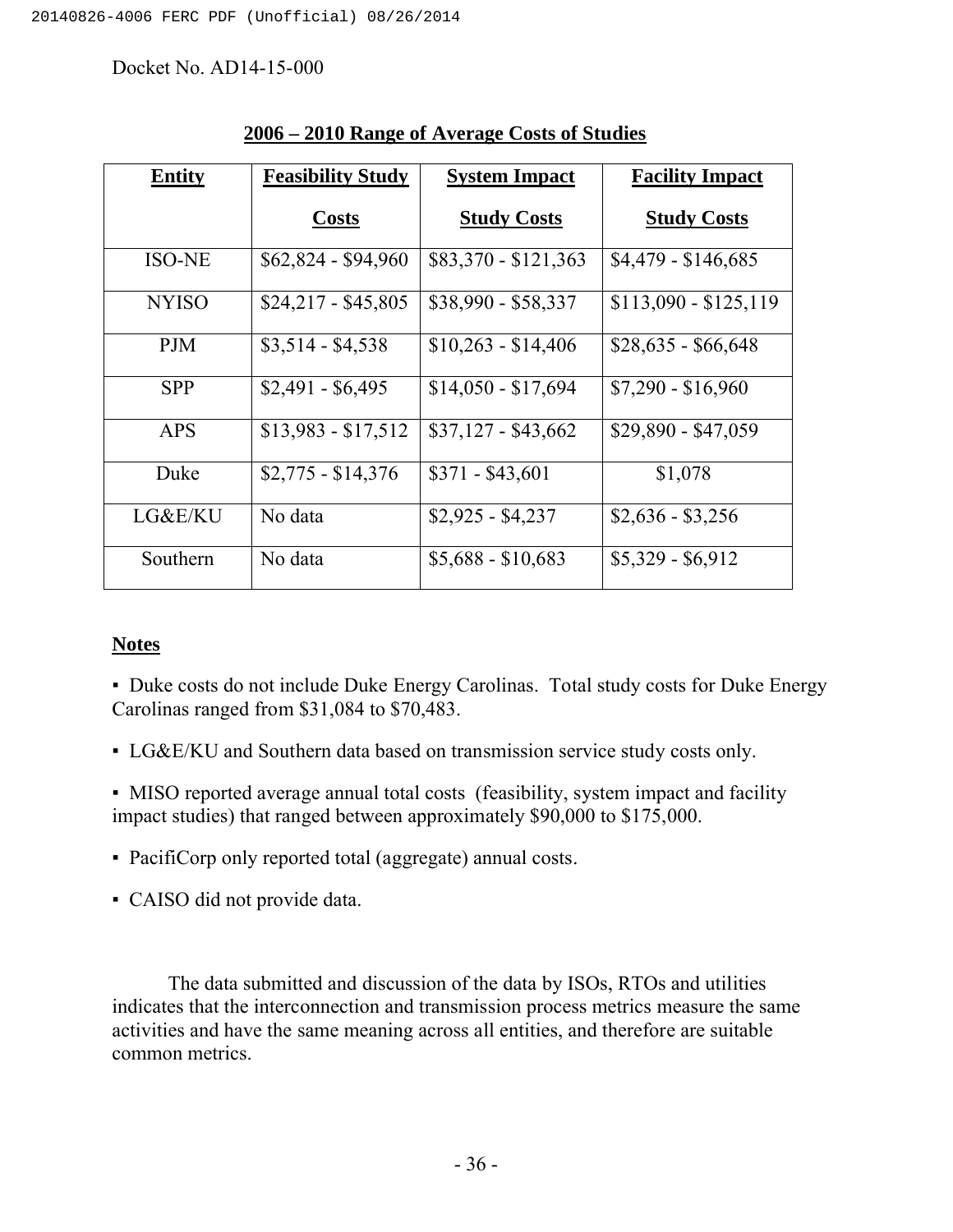## **10. Special Protection Systems**

#### **a. Definition**

Special Protection Systems**<sup>23</sup>** are automatic protection systems designed to detect abnormal or predetermined system conditions and take corrective actions, such as changing demand, generation, or system configurations in order to maintain system stability, acceptable voltage levels, or power flows. These metrics measure the number of Special Protection Systems, as well as the performance of such Special Protection Systems, based on the definition of Special Protection Systems used by the reporting entity's Regional Entity. These performance metrics measure both the frequency with which the region relies on these systems and their effectiveness, as measured by successful activations and the number of unintended activations.

## **b. Data Review and Metrics Assessment**

The table below compares the number of special protection systems used by ISOs, RTOs and utilities in 2010.

**<sup>23</sup>** Special Protection Systems are also referred to as Special Protection Schemes, Remedial Action Schemes or System Integrity Protection Schemes.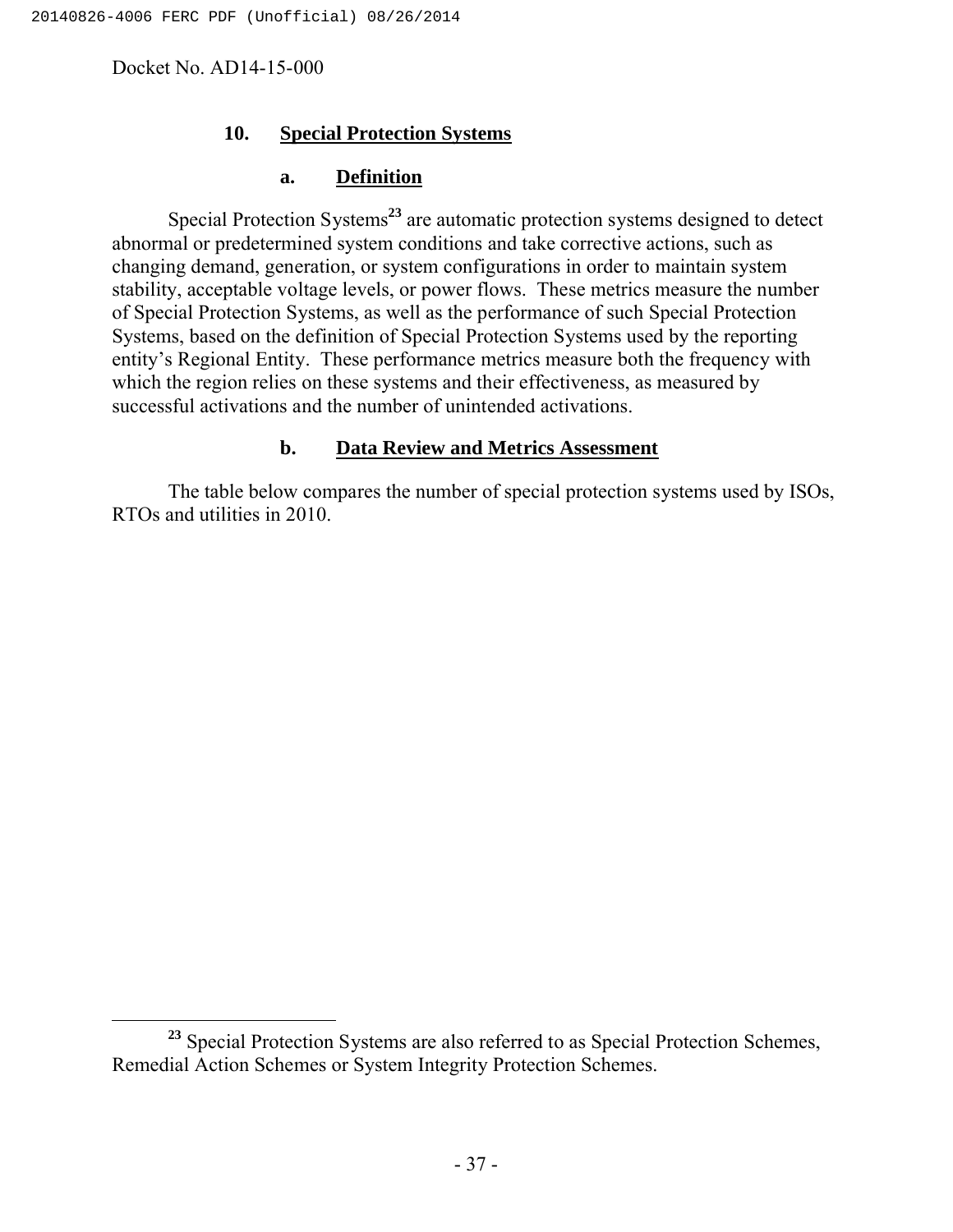| <b>Entity</b> | <b>Special Protection Systems</b> |  |  |  |  |
|---------------|-----------------------------------|--|--|--|--|
| CAISO         | 65                                |  |  |  |  |
| <b>ISO-NE</b> | 9                                 |  |  |  |  |
| <b>NYISO</b>  | 12                                |  |  |  |  |
| <b>MISO</b>   | 50                                |  |  |  |  |
| <b>PJM</b>    | 45                                |  |  |  |  |
| <b>SPP</b>    | 5                                 |  |  |  |  |
| <b>APS</b>    | 6                                 |  |  |  |  |
| Duke          | $\overline{2}$                    |  |  |  |  |
| LG&E/KU       | $\overline{0}$                    |  |  |  |  |
| PacifiCorp    | 8                                 |  |  |  |  |
| Southern      | 5                                 |  |  |  |  |

## **Note**

Duke data represents Progress Energy Florida information. Duke Energy Carolinas and Progress Energy Carolinas did not have Special Protection Systems.

With respect to the performance of Special Protection Systems, the ISOs, RTOs and utilities provided the following information for 2010:

- ISO-NE had one misoperation in which a Special Protection System did not perform as designed.
- PacifiCorp had four unintended activations of Special Protection Systems.
- MISO, PJM, SPP, Progress Energy Florida, Southern and APS had no unintended activations or misoperations.
- CAISO, NYISO, LG&E/KU, Duke Energy Carolinas and Progress Energy Carolinas did not provide performance information.

The data submitted and discussion of the data by ISOs, RTOs and utilities indicate that the Special Protection System metrics measure the same activities and have the same meaning across all entities and, therefore, are suitable common metrics.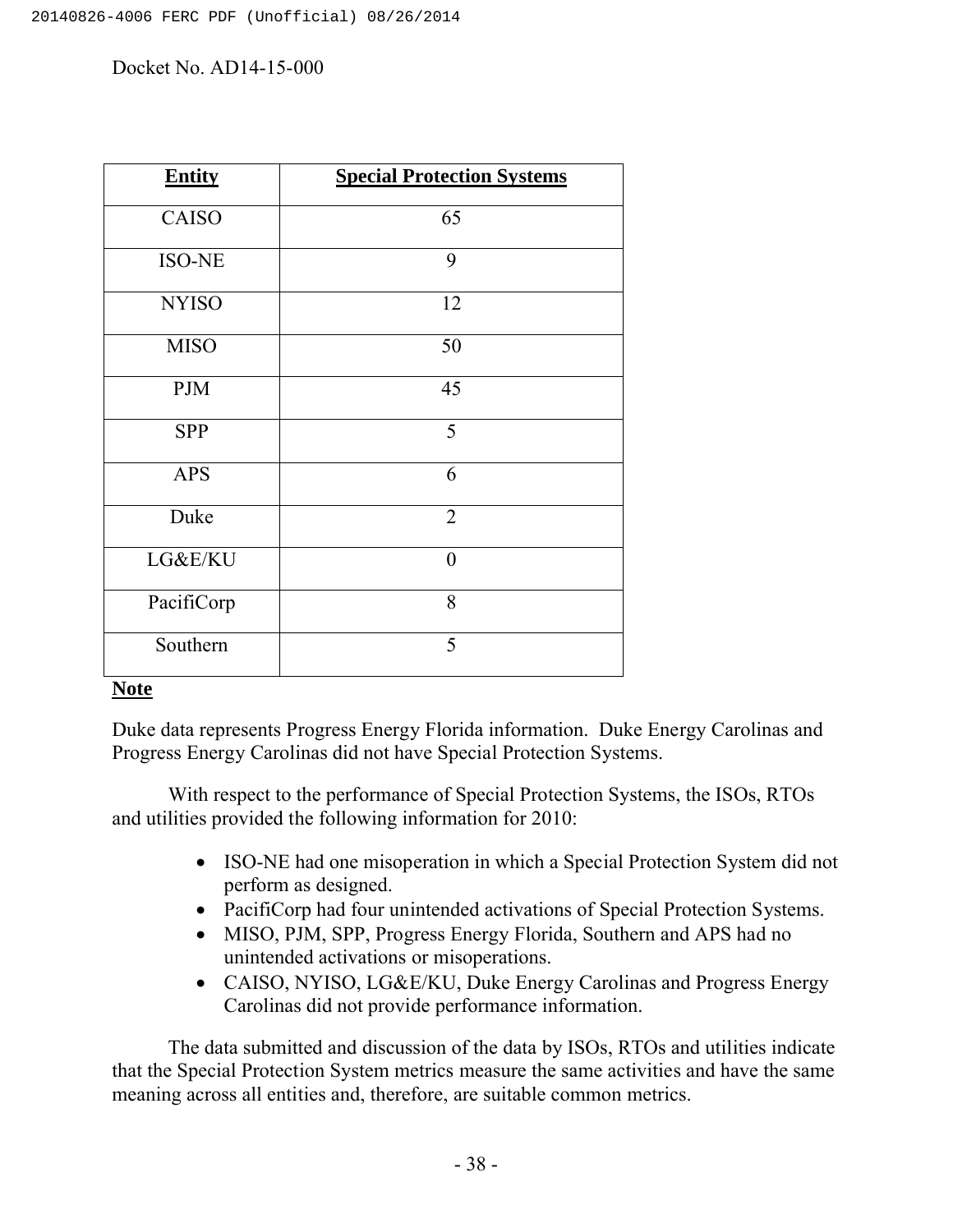## **B. Systems Operations Performance Metrics**

## **1. System Lambda**

#### **a. Definition**

System lambda is the incremental cost of energy of the marginal unit assuming no system constraints. This metric tracks the trend in marginal fuel costs and is an important metric because fuel costs represent the largest component of wholesale energy costs. The system lambda metric does not apply to utilities where the marginal price is typically set by hydro units. Also, system lambda data is based on information contained in FERC Form No. 714.

## **b. Data Review and Metrics Assessment**

The data on the accompanying charts shows a range of incremental costs, reflecting differences among regions in the costs of fuels used by the marginal unit for ISOs, RTOs and utilities. The data submitted and discussion of the data by ISOs, RTOs and utilities indicate that the system lambda metric has the same meaning across all entities and, therefore, is a suitable common metric.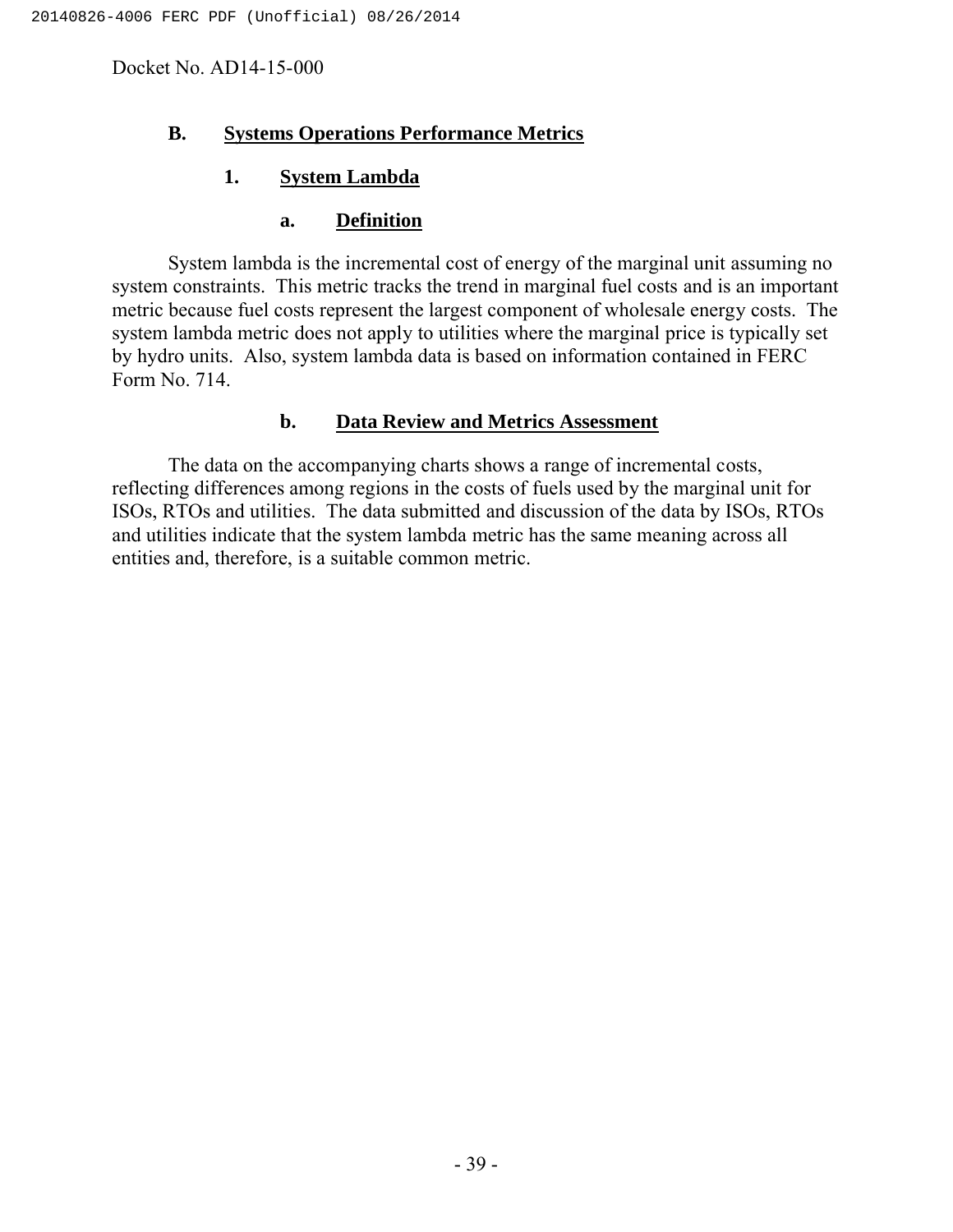

Progress Energy Carolinas Progress Energy Florida

SPP did not provide 2006 data.

CAISO did not provide 2006-2008 data; 2009 data is based on April-December results.

PacifiCorp did not report a system marginal cost

since the marginal resource is hydro power.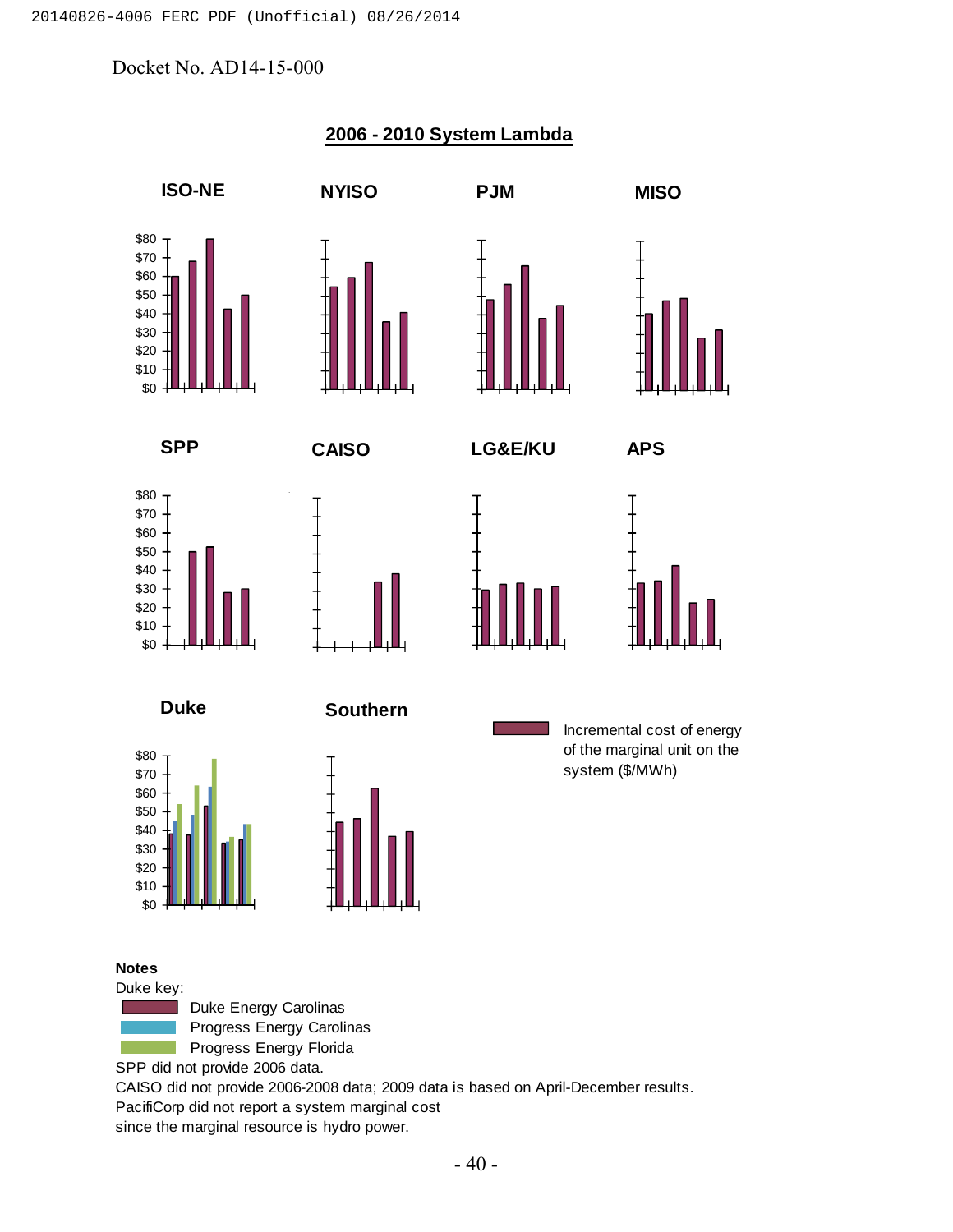## **2. Resource Availability**

#### **a. Definition**

This metric measures the percentage of time that system resources are available after accounting for unplanned outages, as measured by the system forced outage rate. Resource availability is calculated as one minus the forced outage rate.**<sup>24</sup>** Resource availability is a measure of efficiency and cost management. Higher generator availability can result in the commitment of fewer potentially higher cost peak generators (or the importation of potentially higher cost peak supplies), thereby resulting in reduced costs.

## **b. Data Review and Metrics Assessment**

Resource availability for ISOs, RTOs and utilities ranged between 98 percent and 92 percent, as shown on the charts below. The data submitted and discussion of the data by the ISOs, RTOs and utilities indicates that the resource availability metric has the same meaning across all entities, and therefore is a suitable common metric.

<sup>&</sup>lt;sup>24</sup> Since resource availability is calculated as a percentage, the calculation is 100 percent minus the forced outage rate, expressed as a percentage.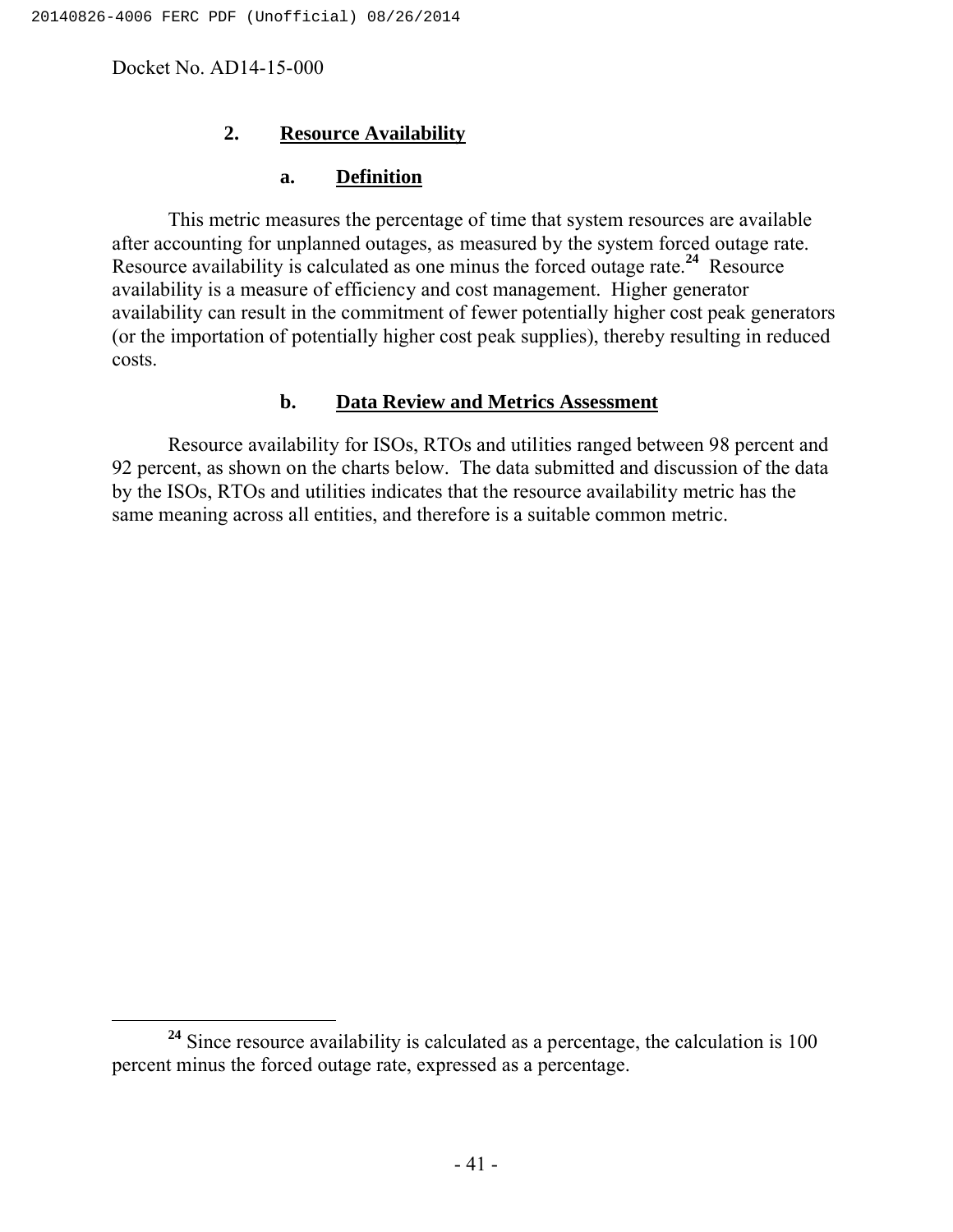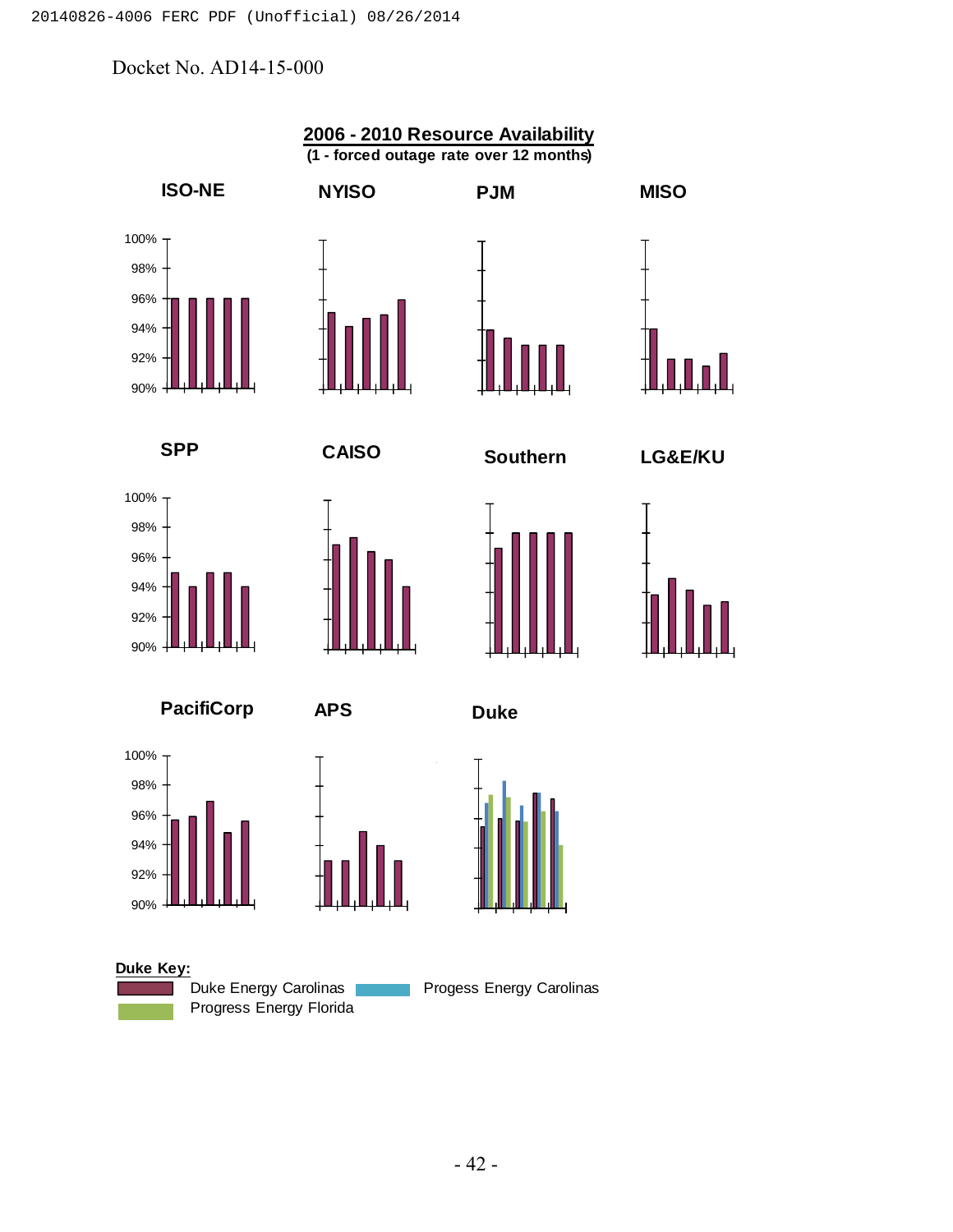## **3. Fuel Diversity**

#### **a. Definition**

This metric is defined as the percentage mix of fuel types installed and available (capacity fuel diversity) and produced (generation fuel diversity). Fuel diversity provides an indication of the capability of ISOs, RTOs and utilities to integrate fuels with different characteristics, such as lower costs or lower environmental impacts, and how this capability compares to the fuel mix of energy consumed.

#### **b. Data Review and Metrics Assessment**

With respect to the first metric, the diversity of resources as measured as a percentage of capacity, the capacity of ISOs, RTOs and utilities is predominantly comprised of coal, natural gas and nuclear power resources. The exception is the significant hydro and renewable capacity in CAISO and PacifiCorp (between 15 and 27 percent of total capacity). It should also be noted that ISO-NE and NYISO have meaningful capacity contributions (between 13 and 16 percent) from hydro and renewable resources. The second metric, which measures the diversity of resources used in providing energy, shows a greater reliance on coal, natural gas and nuclear power resources for meeting the daily energy needs in ISO and RTO markets and in utilities outside ISO and RTO markets. For example, coal provided nearly all the energy generated for LG&E/KU load. MISO, Southern, and PacifiCorp also relied heavily on coal resources for energy requirements.

The data submitted and discussion of the data by the ISOs, RTOs and utilities indicates that the fuel diversity metrics have the same meaning across all entities, and therefore are suitable common metrics.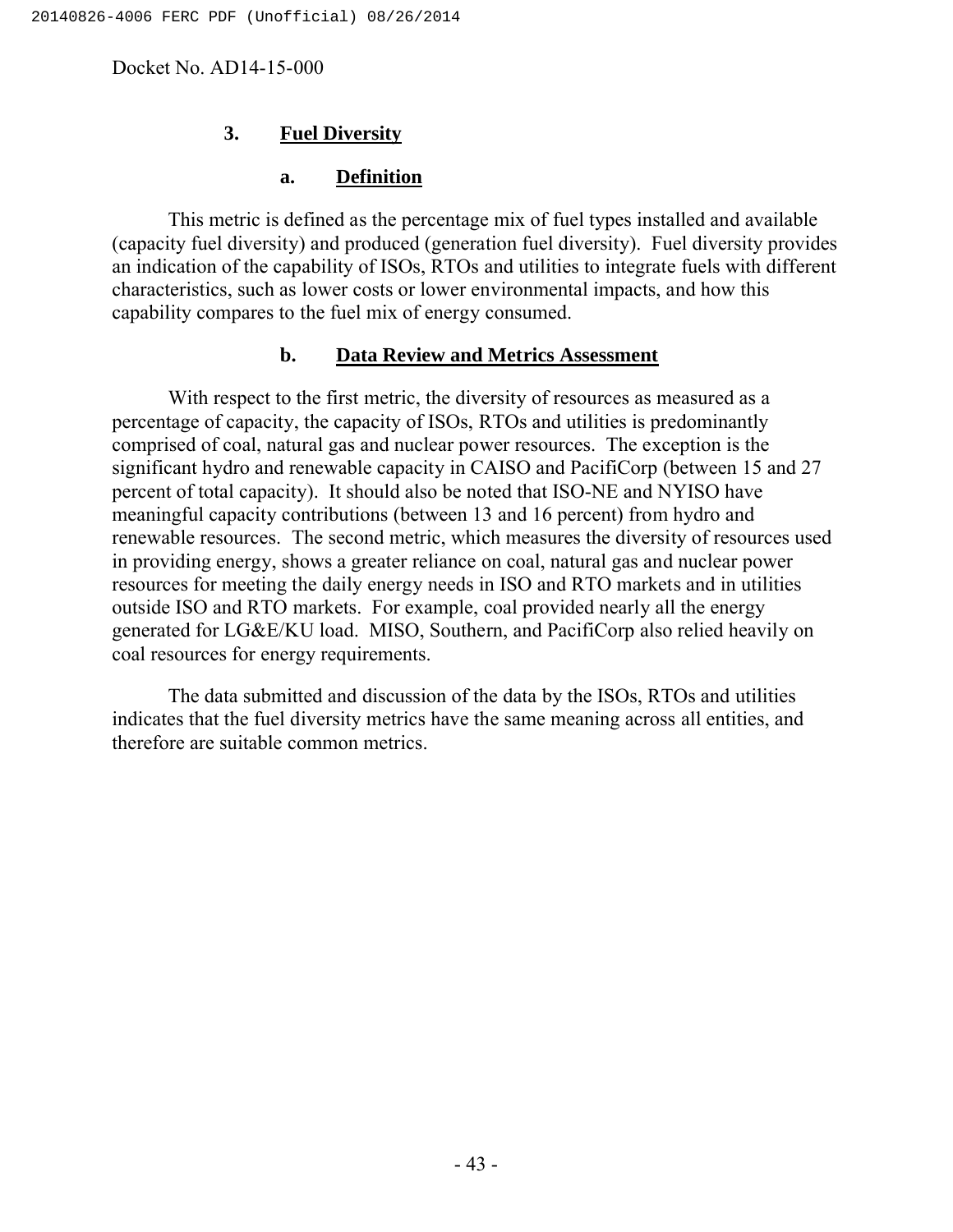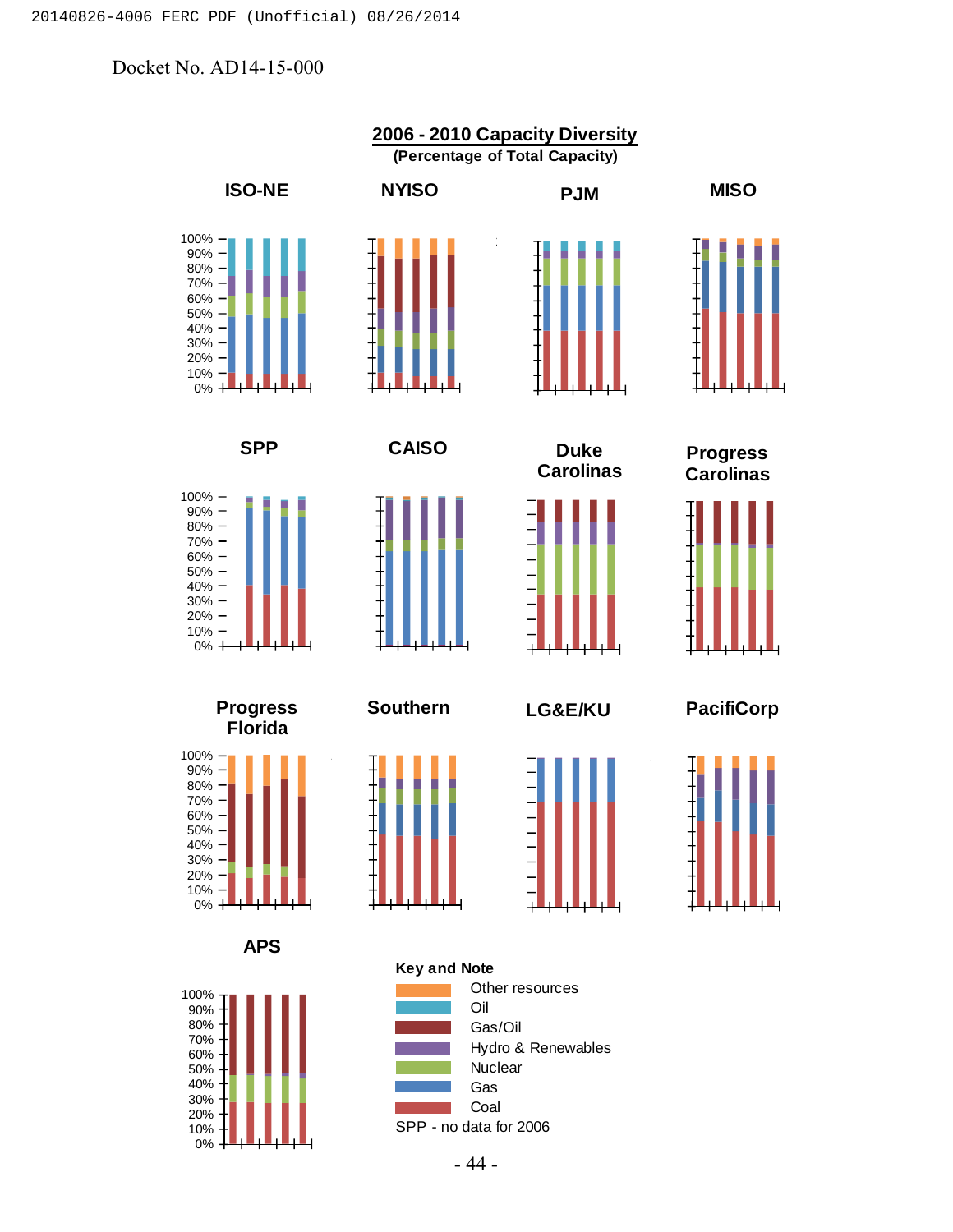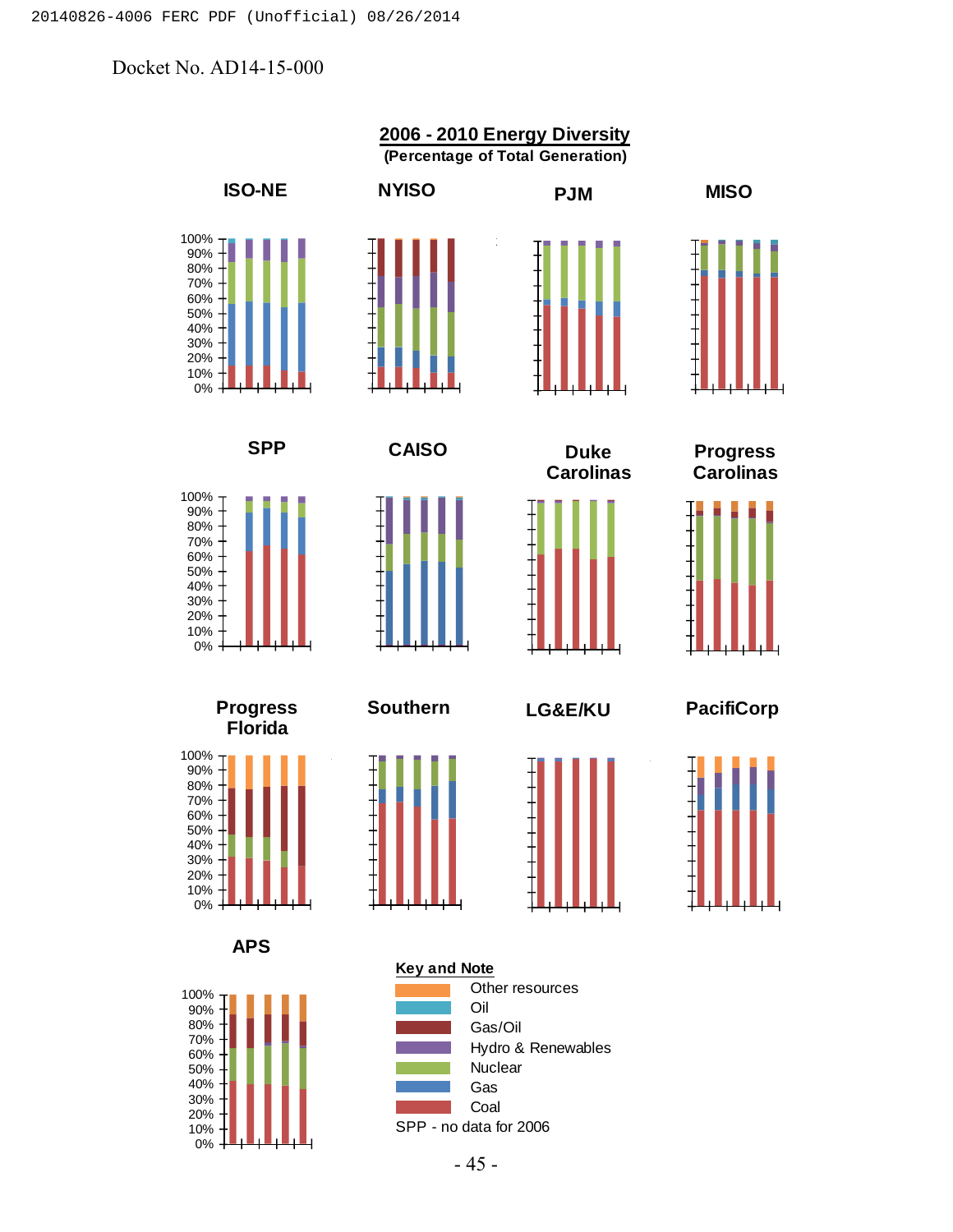# **V. Other Metrics**

A number of performance metrics were developed that are not on the list of common metrics because they are not applicable to the entire industry. For example, metrics were developed that measure the performance of ISO and RTO markets. Since regions outside ISO and RTO markets by definition do not have energy, ancillary services or capacity markets, such measures are not universally applicable and, therefore, are not suitable common metrics. Similarly, metrics for utilities in regions outside ISO and RTO markets measure certain aspects of transmission provider performance that are not relevant to ISOs and RTOs. For example, metrics were developed for utilities in regions outside ISO and RTO markets that evaluate the extent to which transmission service is open-access and non-discriminatory. These metrics appropriately apply to utilities in regions outside ISO and RTO markets that have an incentive to discriminate among users of their transmission services in their role as transmission providers for transmission service on transmission facilities that they own. However, they are not relevant to ISOs and RTOs, since ISOs and RTOs are independent entities that do not own transmission facilities and, therefore, they do not have an incentive to discriminate among users of their transmission service.

Other metrics specific to ISOs and RTOs are evaluated first, followed by other metrics specific to utilities in regions outside ISO and RTO markets.

# **A. Other Metrics Specific to ISO and RTO Performance**

# **1. Load Forecasting Accuracy Metrics**

In addition to the common load forecasting accuracy metrics discussed above, ISO and RTO average year and valley (off-peak) forecasting accuracy performance was also evaluated. Also, load forecasting accuracy was measured using a mean absolute percentage error metric. This information is illustrated in the charts below.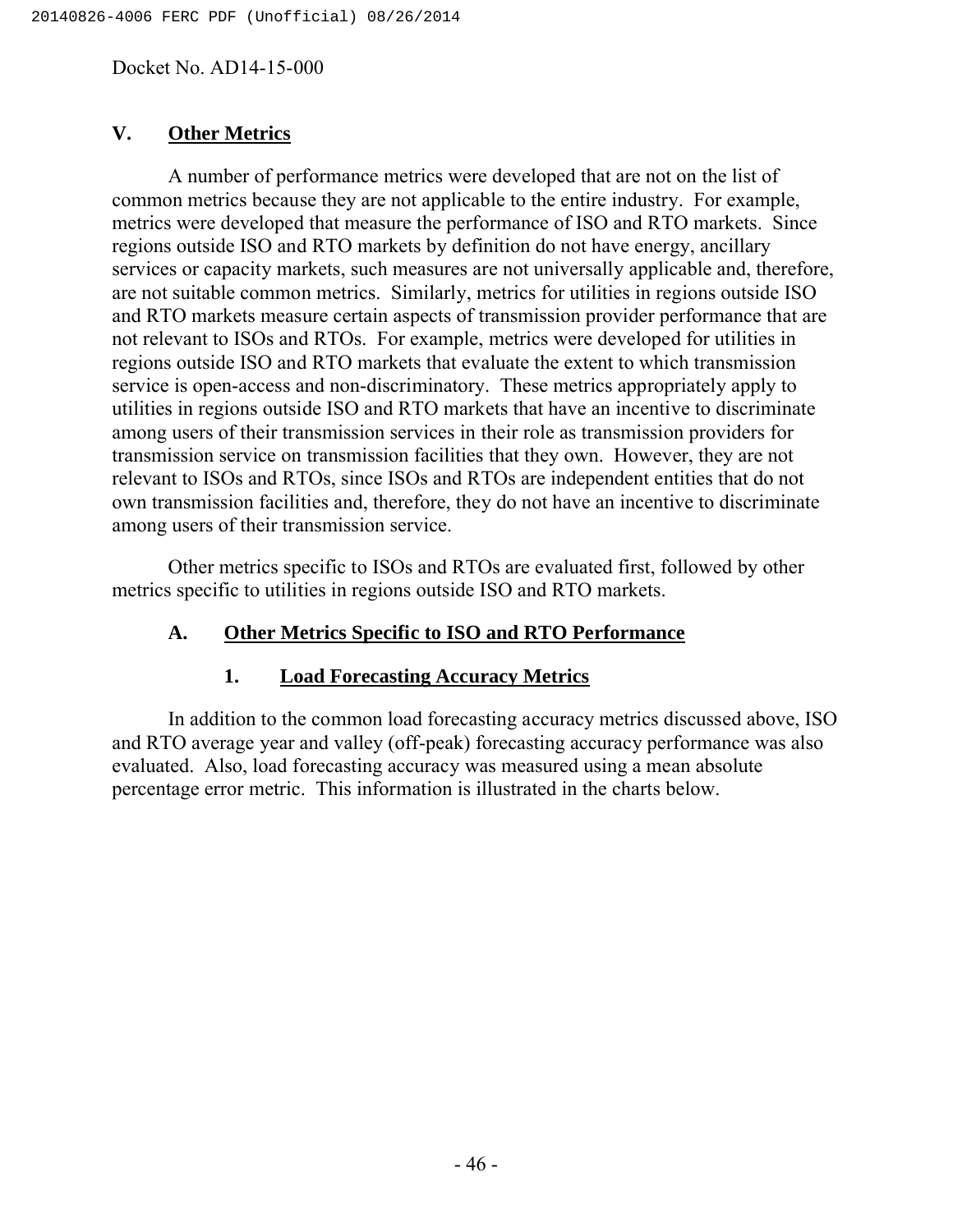

#### **Notes**

Left Axis: Actual % Variance From Forecast. Right Axis: Mean Absolute % Error. MISO and SPP did not report forecast data in 2006. CAISO did not report data prior to 2009. 2009 data represents accuracy for April through December.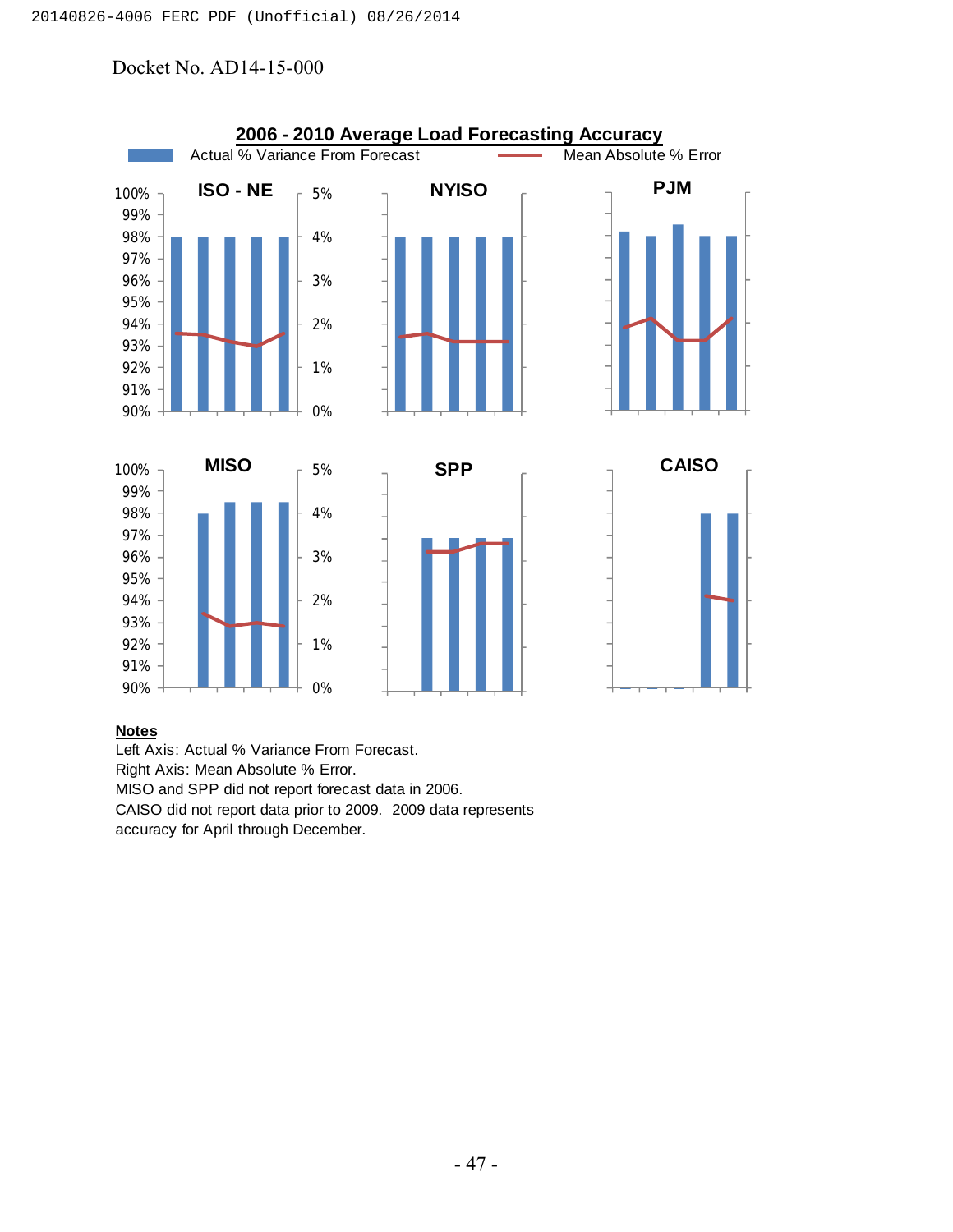

#### **Notes**

Left Axis: Actual % Variance From Forecast. Right Axis: Mean Absolute % Error. MISO and SPP did not report forecast data in 2006. CAISO did not report load forecast data prior to 2009.

# **2. Transmission Outage Metrics**

In addition to the common transmission outage metrics discussed above, ISO and RTO performance was also evaluated according to the following metrics: (1) percentage of planned outages studied within prescribed tariff and business manual timeframes; and (2) percentage of unplanned outages compared to all outages on transmission facilities greater than 200 kV. ISO and RTO performance data is presented on the charts below.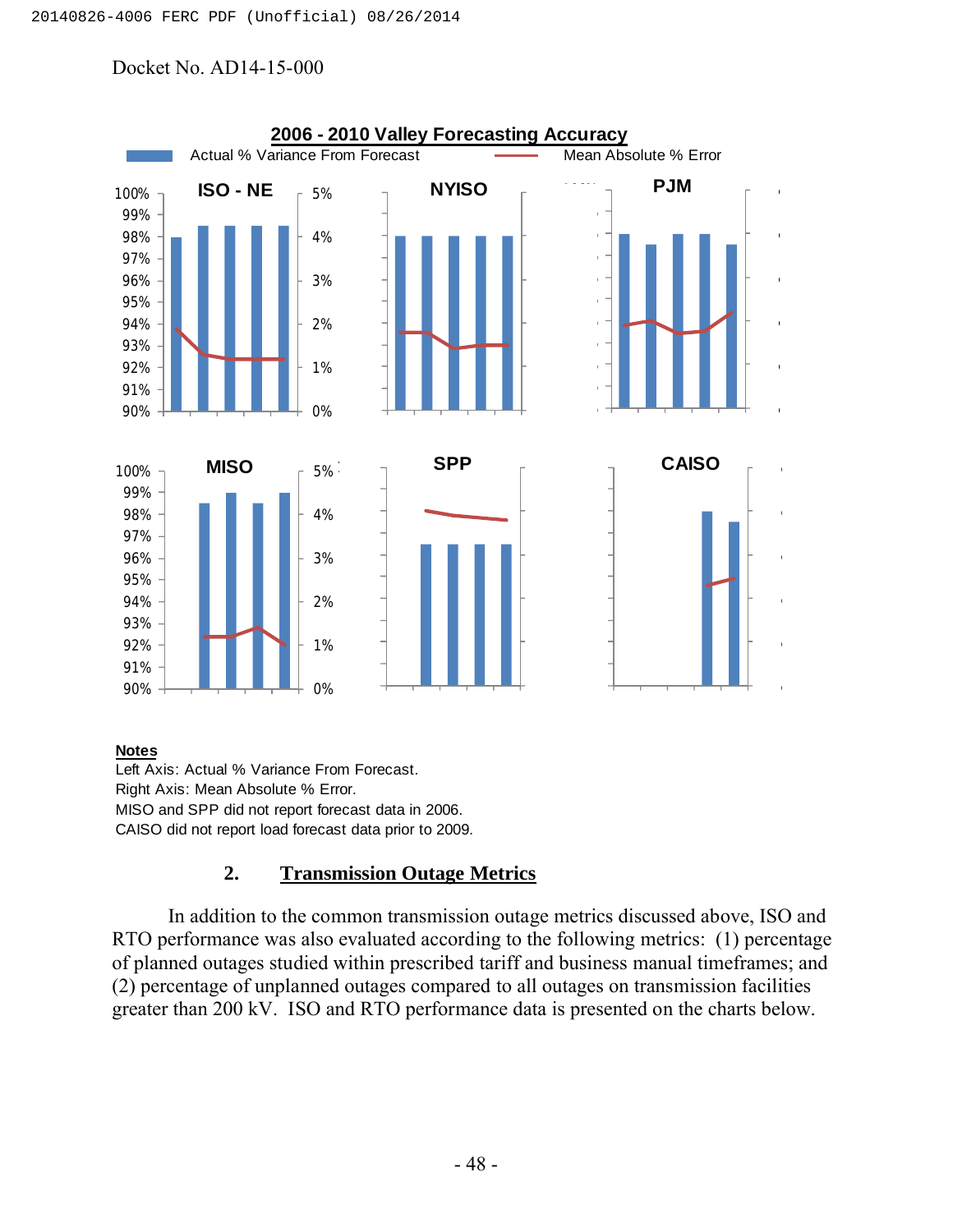

#### **Note**

CAISO did not provide data for 2006. NYISO and SPP did not have tariff or manual-established timeframes for outage studies.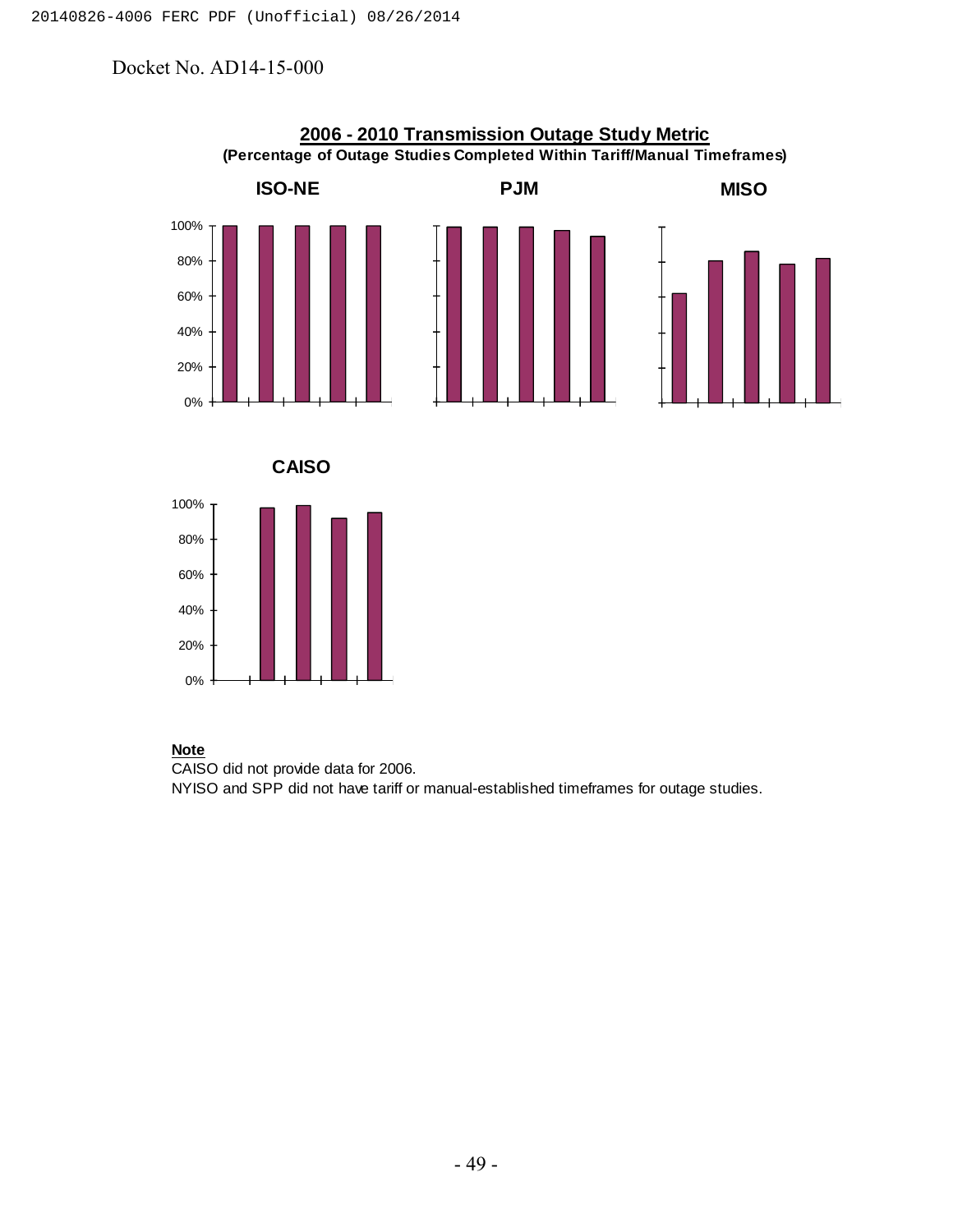

#### **2006 - 2010 Unplanned Outage Metric (Unplanned Outages as a Percentage of All Outages on > 200 kV Transmission Lines)**

#### **Notes**

Data not available prior to 2009 for NYISO and CAISO. NYISO classified any outage with less than two days' notice as unplanned.

## **3. Long-Term Reliability Planning – Resources**

In addition to the common long-term reliability planning for resource metrics discussed above, ISO and RTO performance was also evaluated according to the following metrics: (1) demand response megawatts as a percentage of total capacity; (2) percentage of generation outages cancelled by ISOs/RTOs; (3) number and capacity of generation reliability-must run contracts; and (4) demand response megawatts as a percentage of total ancillary services. The demand response metrics provide an indication of the role played by demand response resources in maintaining short-term and long-term reliability in ISOs and RTOs. The generation outage cancellation metric provides an indication of the effectiveness of ISOs and RTOs in administering generation outage schedules. A low cancellation percentage indicates that generation owners were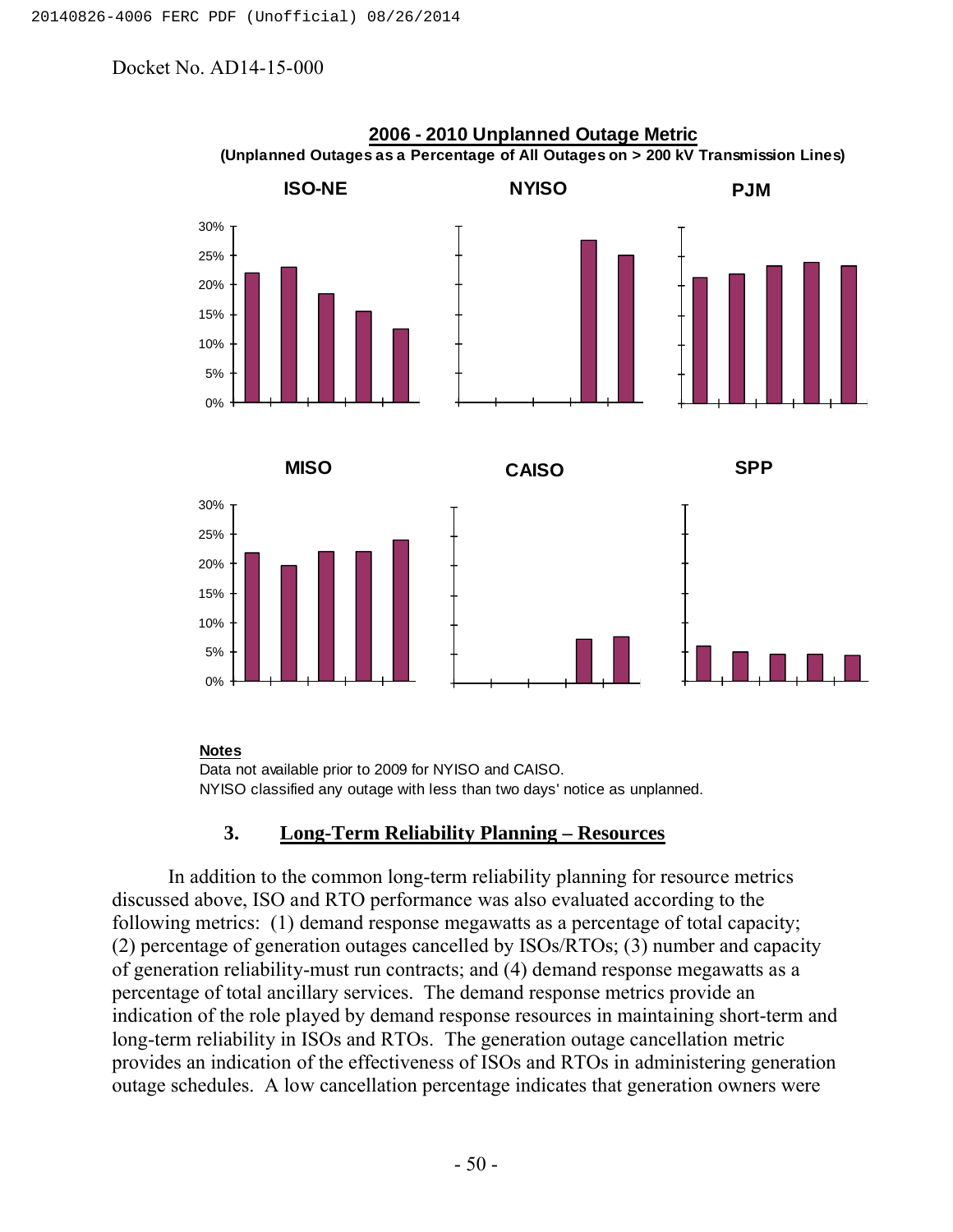allowed to complete nearly all the maintenance they had planned without incurring rescheduling costs or delays. The reliability-must-run metric provides a measure of the degree to which an ISO or RTO must depend on critical facilities to maintain reliability and the flexibility of an ISO or RTO system to respond to emergencies and other contingencies. ISO and RTO performance data is presented on the charts below.





**Note** SPP did not provide data.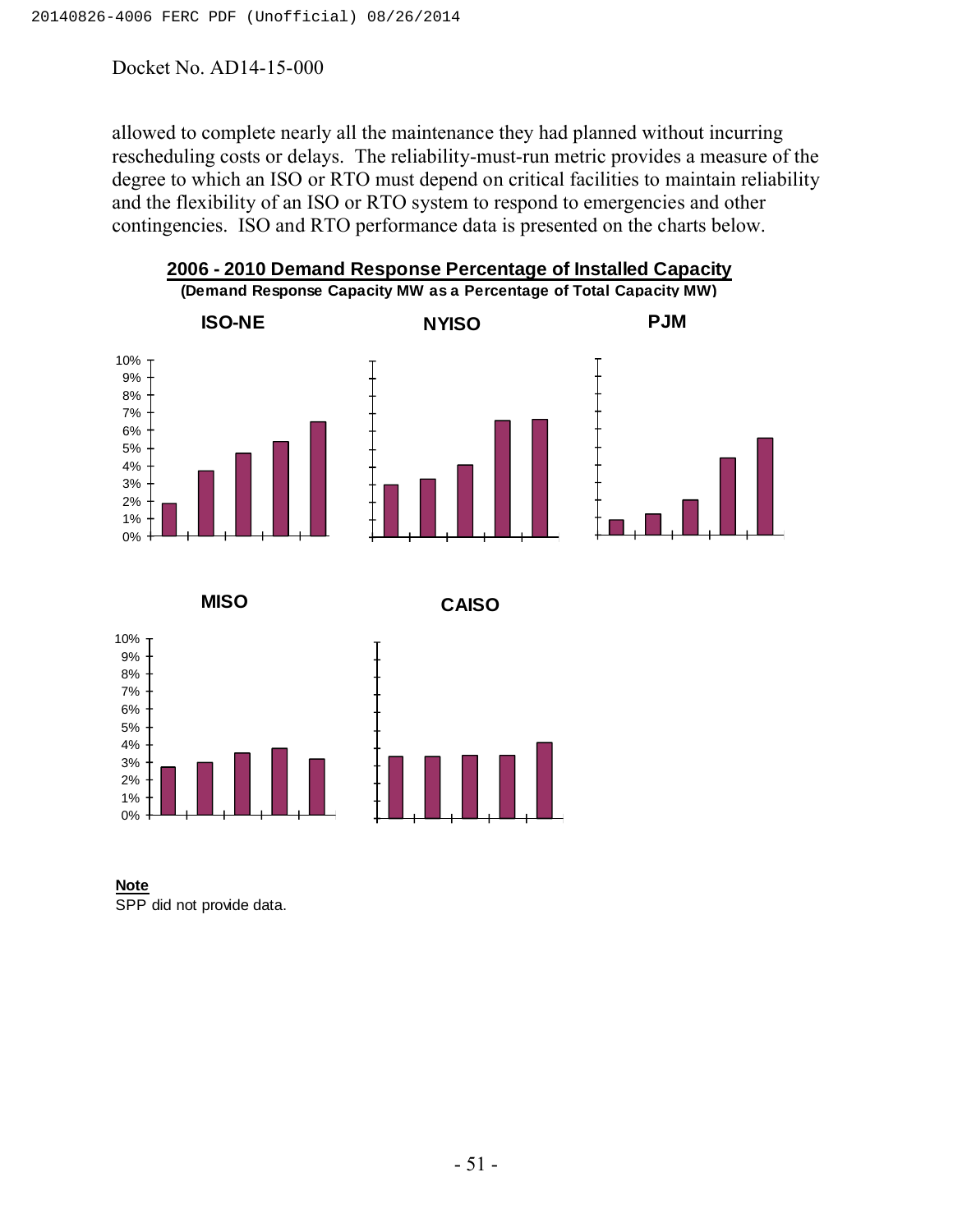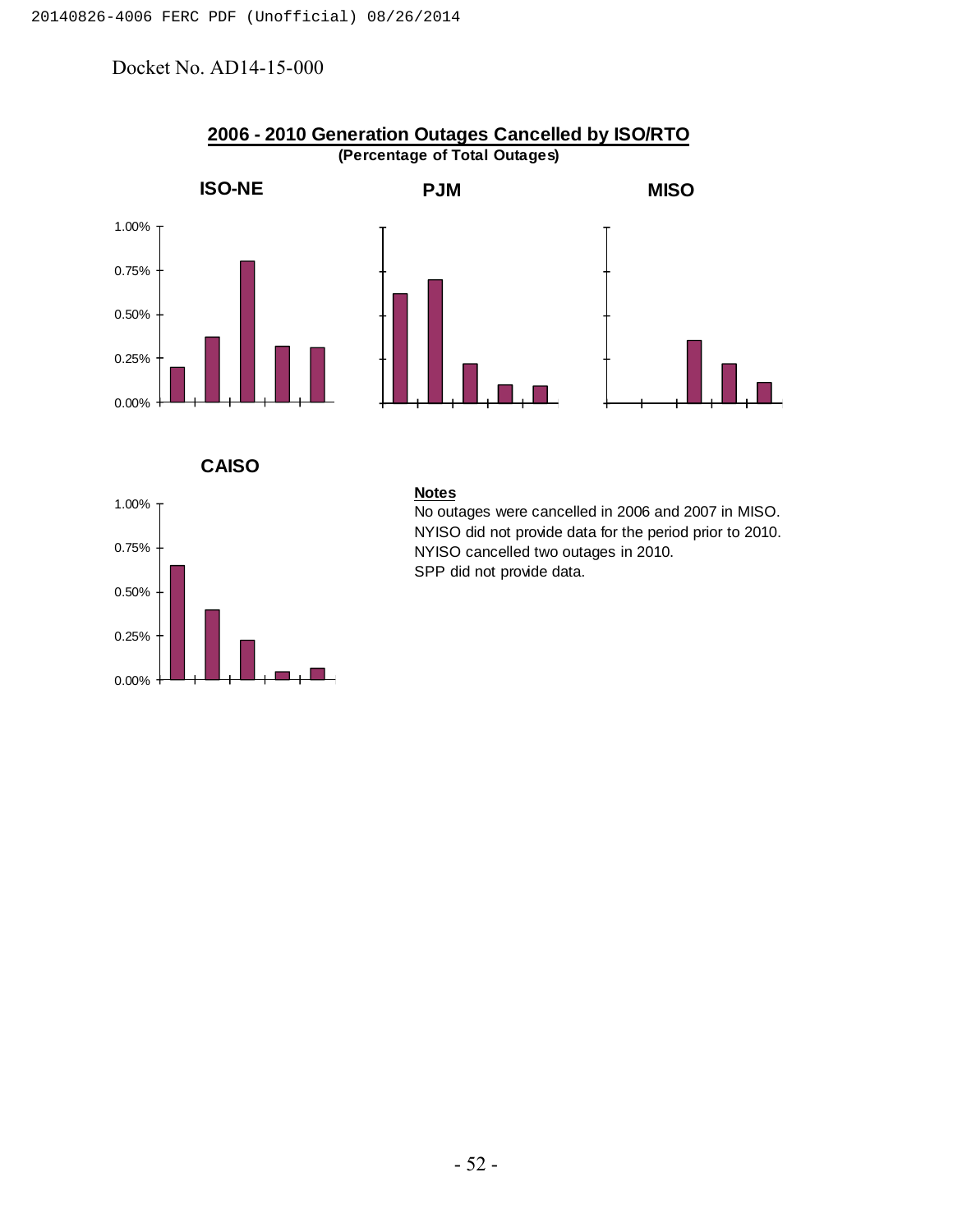

#### **Notes**

Left Axis: Number of RMR Units.

Right Axis: RMR Capacity in MW.

In June 2010 ISO-NE RMR units were reduced to 1 and RMR capacity was reduced to 162 MW.

NYISO and MISO had no RMR units during this period.

SPP did not report data.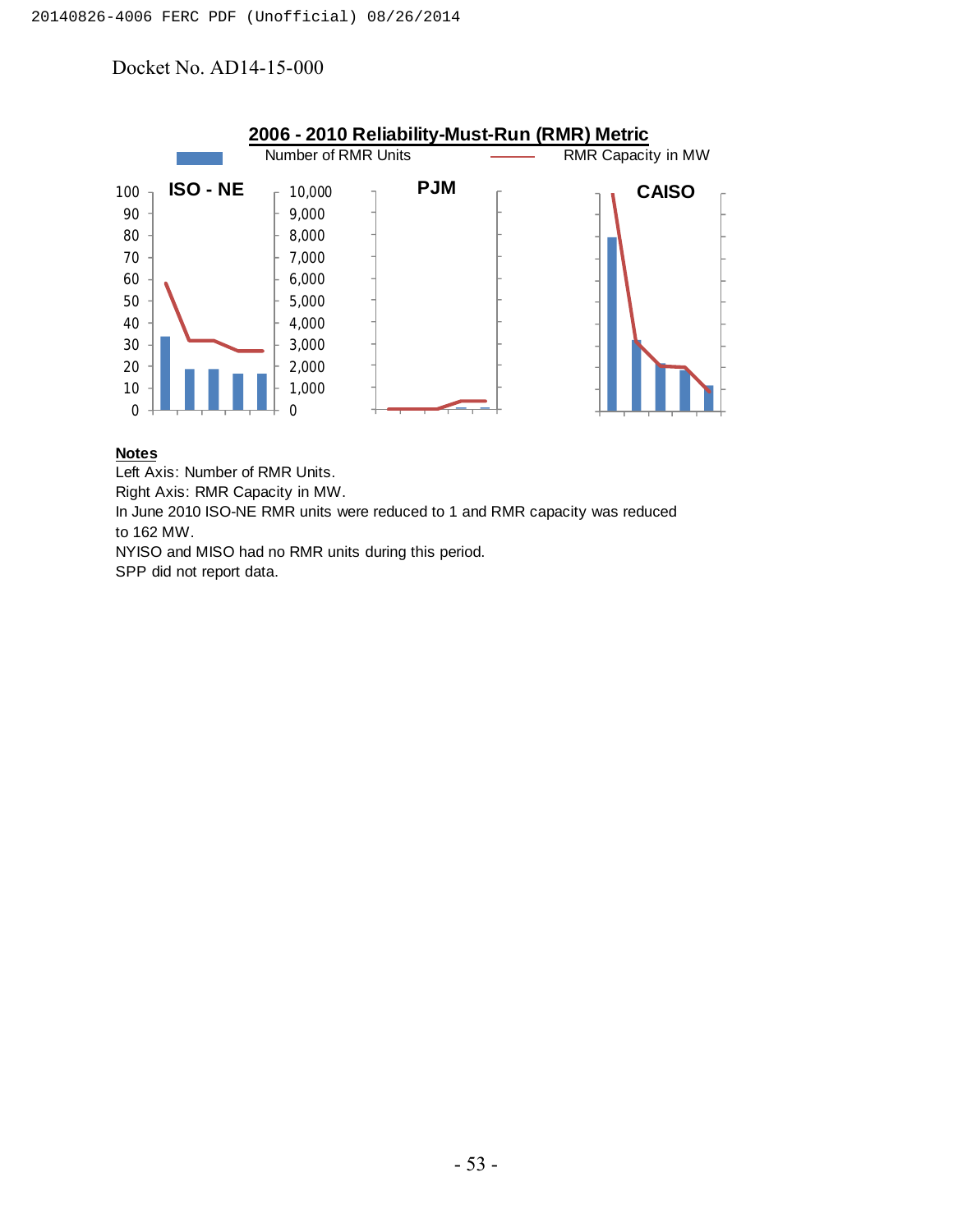

#### **2006 - 2010 Demand Response Percentage of Ancillary Services (Percentage Share of MWh of Ancillary Services Provided By Demand Response)**

#### **Note**

ISO-NE data represents share of hourly total 30-minute reserve requirement. PJM data repesents share of synchronized reserve market. Demand response did not provide any regulation service.

MISO did not provide data for the period prior to 2009. 2009 data represents January 6, 2009 (when Ancillary Services Market commenced) through year end. NYISO, SPP and CAISO did not provide data.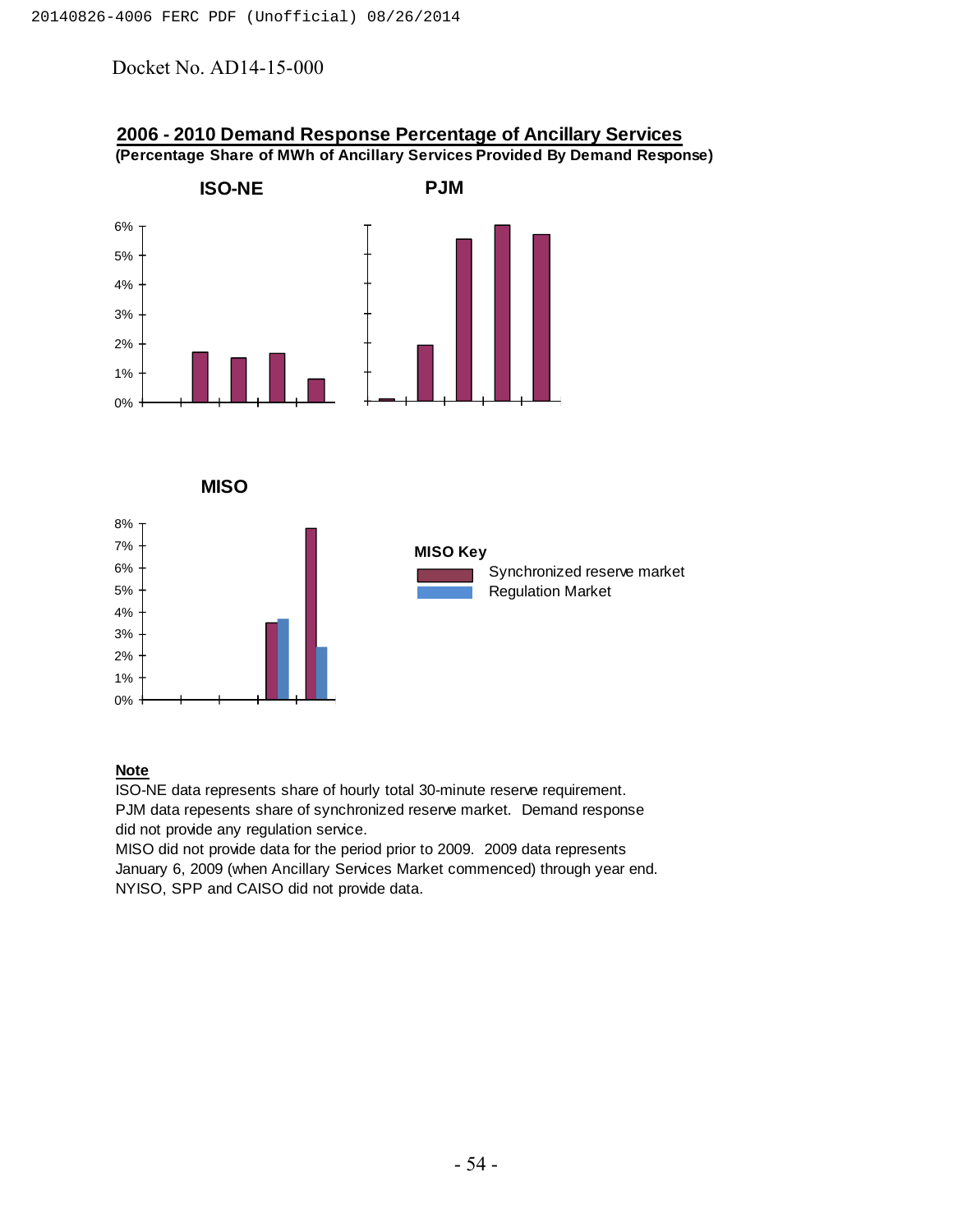# **4. Price-Cost Mark-Up**

The price-cost mark-up metric compares the system marginal price to the system marginal cost, assuming no system constraints.**<sup>25</sup>** The ratio between the marginal price and marginal cost indicates the degree of competition and efficiency in ISO and RTO markets. ISO and RTO markets are more competitive the closer prices are to marginal costs. This metric is measured as the percentage mark-up for each year.

The results in the chart below show that system marginal costs and system marginal prices are nearly identical in all ISO and RTO markets, indicating efficient and competitive conditions in these markets.

<sup>&</sup>lt;sup>25</sup> The definition of the price-cost mark-up is the load-weighted average mark-up on the cost-based offer divided by the load-weighted price offer, expressed as a percentage.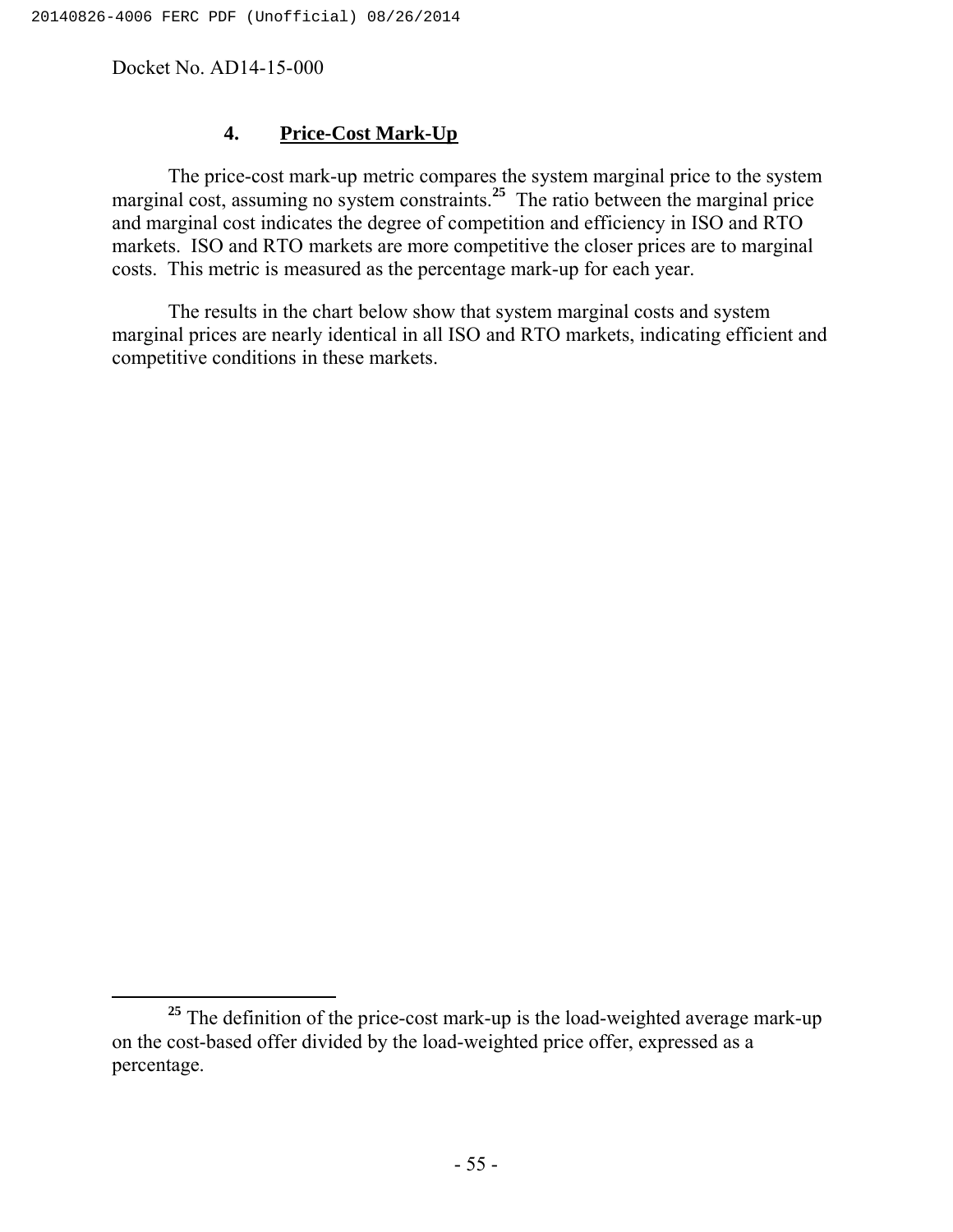

#### **Notes**

Price/Cost Mark-Up definition: Load-weighted average mark up on cost-based offer divided by load-weighted price offer, expressed as a percentage.

SPP did not provide data. MISO and NYISO did not provide data for 2006 and 2006-2008, respectively.

#### **5. Generator Net Revenue**

Generator net revenue measures the revenue that a new generator would earn above its variable production costs if it were to operate only when its variable production costs were less than the energy price. This metric can be an indicator of whether generator net revenues are sufficient to ensure new investment, if needed, and are consistent with competitive markets. This metric is measured on an annual basis and comes from analysis conducted by each entity's market monitor.

The data in the accompanying charts reflect the estimated generator revenues per megawatt year for a new combustion turbine unit fueled by natural gas and for a new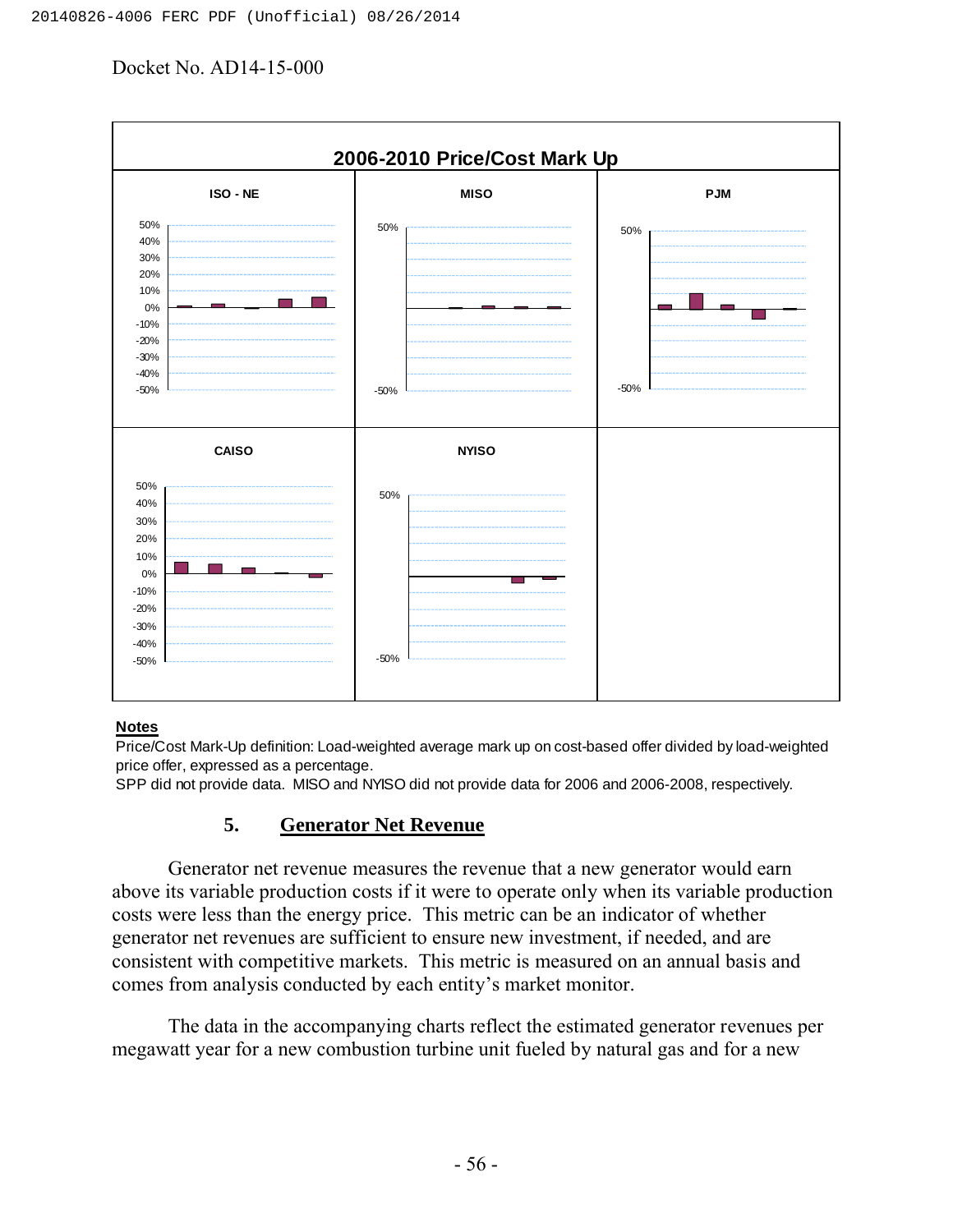entrant combined-cycle unit fueled by natural gas. Several of the ISO and RTO reports indicate that revenues are below the levels needed for new investment.**<sup>26</sup>**



**<sup>26</sup>** *See, e.g.*, CAISO Report at 50; MISO Report at 175; SPP Report at 337.

<sup>- 57 -</sup>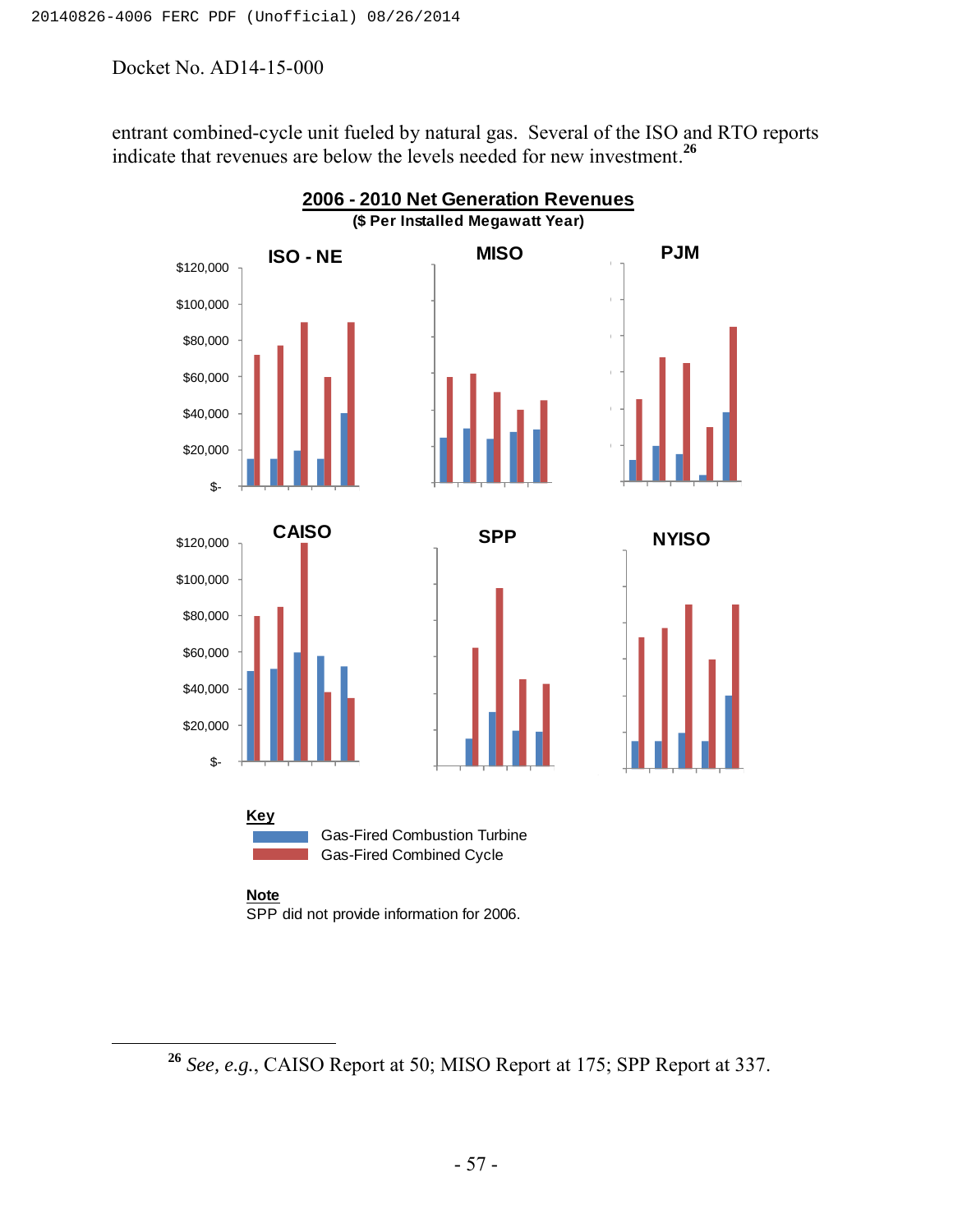# **6. Percentage of Megawatt Hours Mitigated**

This metric provides an indication of the magnitude of mitigation occurring in ISO and RTO markets, as measured by the percentage of unit hours that prices were set at the mitigated price on an annual basis. The accompanying chart shows a low percentage of mitigated hours for all ISOs and RTOs, again indicating competitive conditions across these markets.



**2006 - 2010 Real-Time Energy Market Percentage of Unit Hours** 

MISO reported less than 0.1% in all years. CAISO did not report data for 2006-2008. CAISO 2009 data for April-December.

# **7. Market Pricing Metrics**

The four market pricing metrics measure the customer cost impact of ISO and RTO markets. The first measure, the load-weighted locational marginal price (LMP) metric, measures the cost to load of energy purchased in ISO and RTO markets. The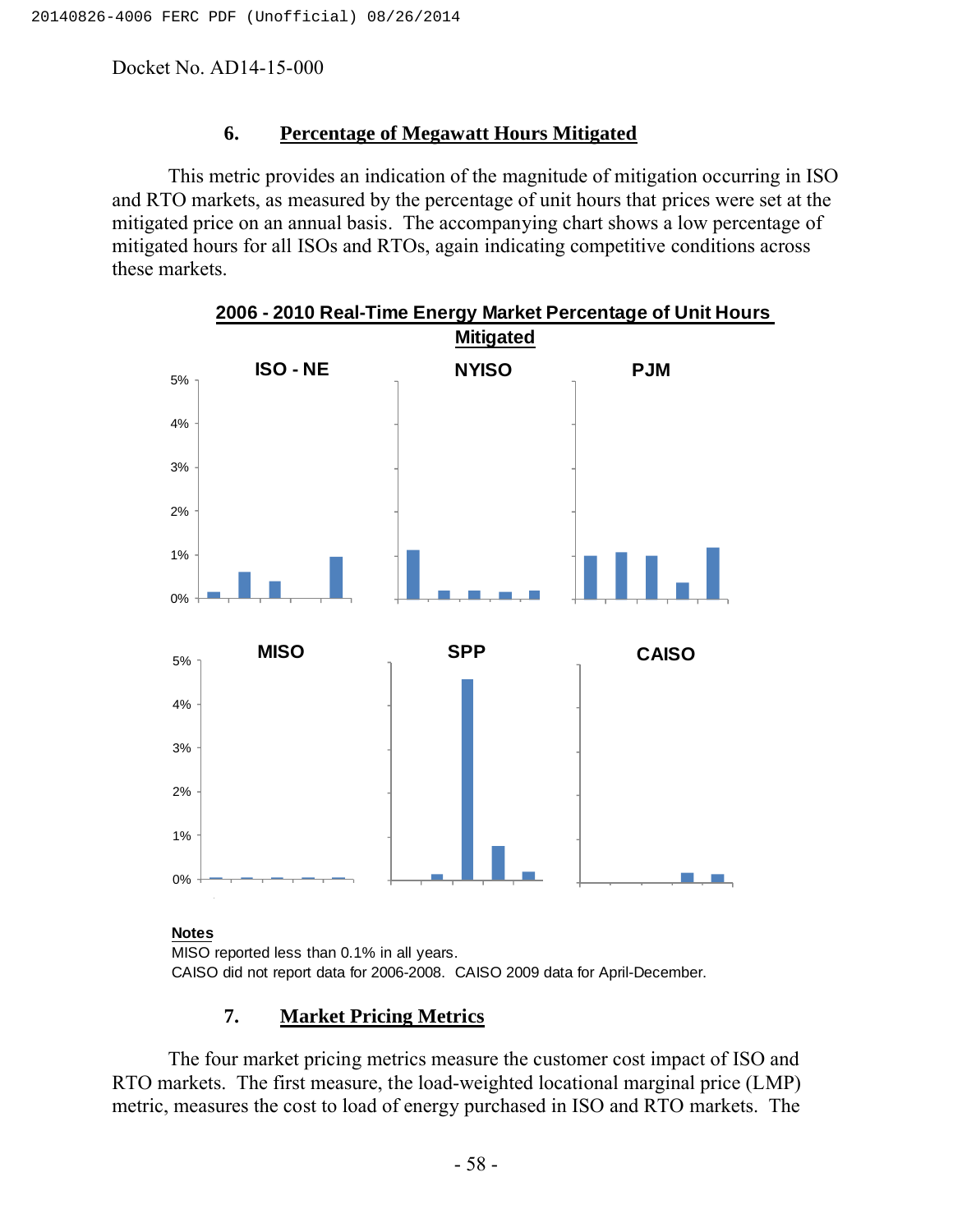second metric, components of total power costs, breaks out each element of all costs paid by load, thereby providing a comprehensive assessment of all ISO and RTO market costs.**<sup>27</sup>** The third measure, the load-weighted, fuel-adjusted locational marginal price, is derived by holding fuel costs constant over a defined time period to show the trend of non-fuel customer costs over this period. This metric isolates the customer cost impact of cost elements such as transmission costs, congestion and losses, thereby providing a measure of the effectiveness of ISO and RTO market management. This metric also reflects the impact of load growth, investments in resources and the retirement of uneconomic facilities, and therefore it measures factors that are not entirely within the control of ISOs and RTOs. The fourth metric measures the impact of demand response on market prices, including impacts associated with voluntary curtailments by demand response during heat waves and other emergency conditions. All four metrics are measured on an annual basis.

The first three metrics on market pricing and costs are summarized on a single chart below. The purple and green lines in the chart, the energy cost and total power cost metrics, closely follow fuel price trends. As detailed in the ISO and RTO performance reports, the nation-wide increase in fuel costs in 2008 and the decrease in 2009 were closely tracked in wholesale energy prices. More relevant to an assessment of ISO or RTO performance is the red line in the chart, the market price adjusted for fuel costs. This metric, when compared to unadjusted market prices, shows the impact of security constrained economic dispatch, incentives for improved generator availability, investment in more efficient generating units, and other factors on prices. Therefore, this metric provides a measure of the efficiency of ISO and RTO markets, and how that efficiency provides a benefit to consumers in their cost of energy. It should be noted that each ISO or RTO uses a different base year for its fuel adjustments and different fuel mixes and, therefore, direct comparisons between ISOs and RTOs are not meaningful.

<sup>&</sup>lt;sup>27</sup> The cost break-down includes the following cost categories: ISO or RTO costs and regulatory fees, operating reserve costs, ancillary services costs, transmission costs, capacity costs, and energy costs.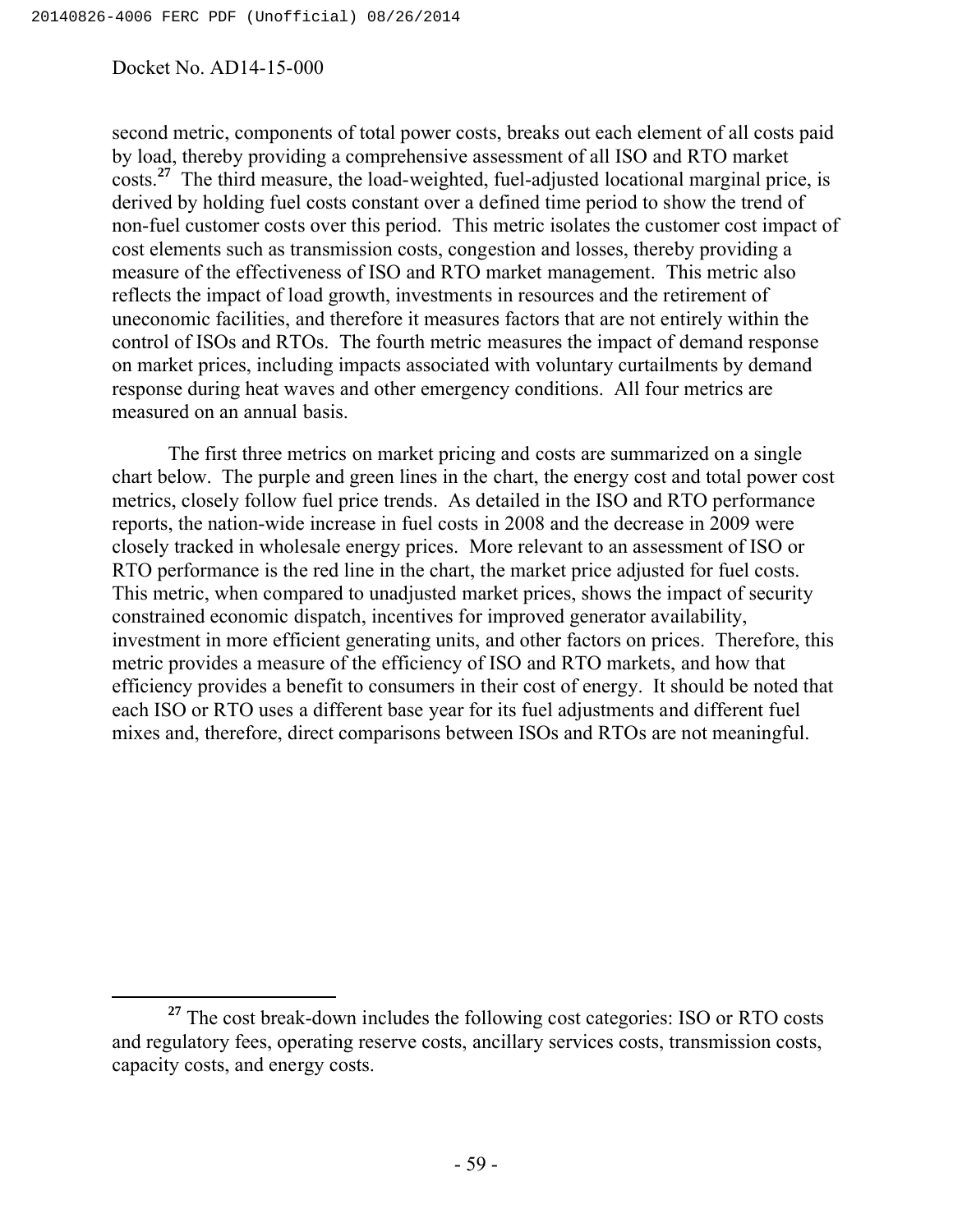

**Notes**

CAISO did not provide Total Power Cost data for 2006-2008. CAISO Total Power Cost and load-weighted LMP are identical in 2010. SPP did not provide Total Power Cost data. LMP data for SPP is only available since 2007.

With regard to the fourth metric, the impact of demand response on prices, ISOs and RTOs provided the following information:

- MISO indicated that clearing prices declined by \$100 \$200 per megawatthour during hours in which demand response participated in the August 1, 2006 emergency event.**<sup>28</sup>**
- ISO-NE estimated that its demand response programs reduced average realtime LMPs between \$0.04 (April-June 2009) and \$1.72 (June-September 2010) per megawatt-hour over the 2008-2010 period.**<sup>29</sup>**

**<sup>28</sup>** MISO Report at 181.

**<sup>29</sup>** ISO-NE Report at 114.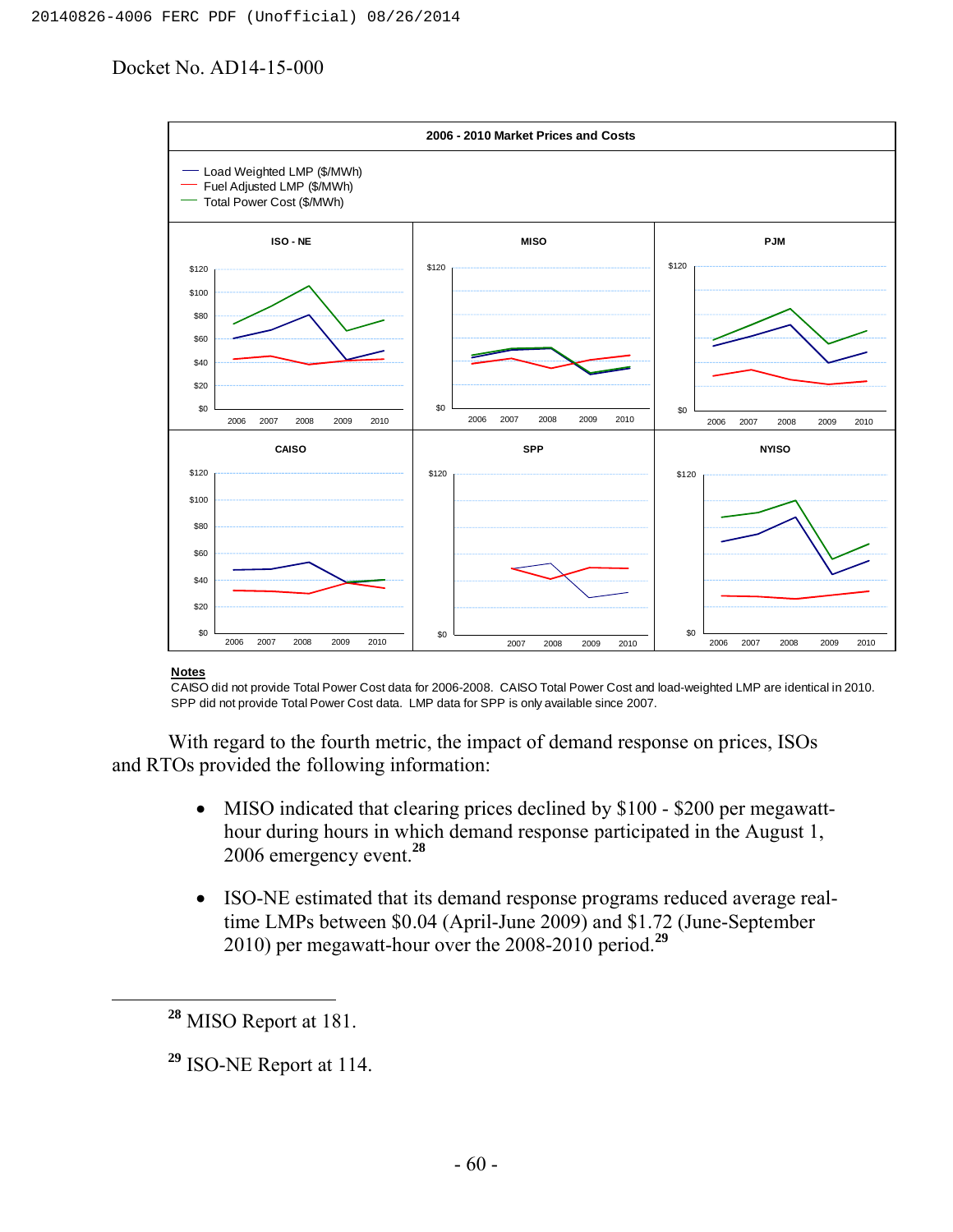- NYISO calculated that demand response reduced locational marginal prices between \$0.04 (2007) and \$2.05 (2008) per megawatt-hour.**<sup>30</sup>**
- PJM estimated that voluntary curtailments through its demand response program reduced wholesale energy prices by approximately \$12 per megawatt-hour in the summer of 2010 and by more than \$300 per megawatt-hour during August 2006.**<sup>31</sup>**

# **8. Energy Market Price Convergence**

Convergence of day-ahead and real-time energy prices provides an indication of the efficiency of ISO and RTO markets. Since the large majority of energy settlements and generator commitments occur in the day-ahead market, day-ahead price convergence with the real-time market ensures efficient day-ahead commitments that reflect real-time operating needs. Energy market price convergence is measured by the absolute value and percentage of the annual difference between real-time energy market prices and dayahead market prices. Prices in ISO-NE, MISO and PJM showed a difference of less than two percent between day-ahead and real-time prices. NYISO reported a difference of between four and one percent. In CAISO, day-ahead and real-time prices had a difference of between eight and nine percent in 2009**<sup>32</sup>** and 2010. SPP did not report convergence information since it did not operate a day-ahead market.**<sup>33</sup>**

# **9. Congestion Management Metrics**

Congestion represents the cost to customers of paying for more expensive energy because physical transmission line limits do not allow full delivery of least-cost energy. The first congestion management metric, annual congestion costs divided by the megawatt hours of load served, tracks congestion cost trends relative to load growth, thereby providing an indication of the efficiency of the overall ISO or RTO system as well as the effectiveness of ISO or RTO efforts to manage congestion costs through transmission expansion planning and other efficiency measures. This metric is also influenced by other factors, such as load trends, and therefore it is not entirely within the control of the ISO or RTO. The second metric, congestion revenues paid divided by

**<sup>30</sup>** NYISO Report at 234.

**<sup>31</sup>** PJM Report at 295.

**<sup>32</sup>** Specifically, April 1, 2009 through December 31, 2009.

**<sup>33</sup>** CAISO Report at 56; ISO-NE Report at 117-18; MISO Report at 183; NYISO Report at 238; PJM Report at 299-300; SPP Report at 344.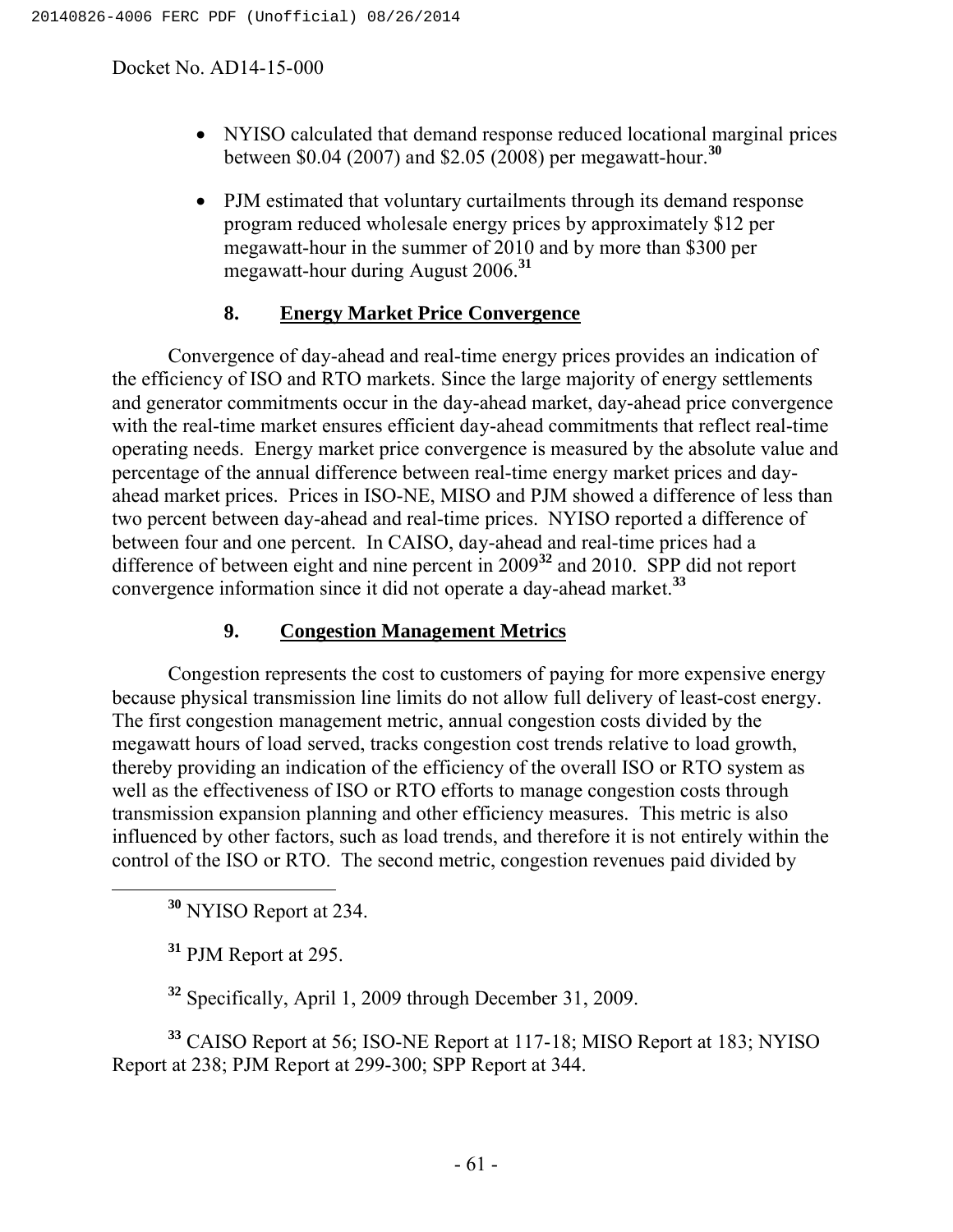congestion charges expressed as a percentage, tracks the ability of market participants to hedge these congestion costs, and thereby manage their costs. These metrics are shown on the charts below.



#### **Notes**

CAISO did not report data prior to 2009. CAISO 2009 data covers April through December. SPP did not report congestion data.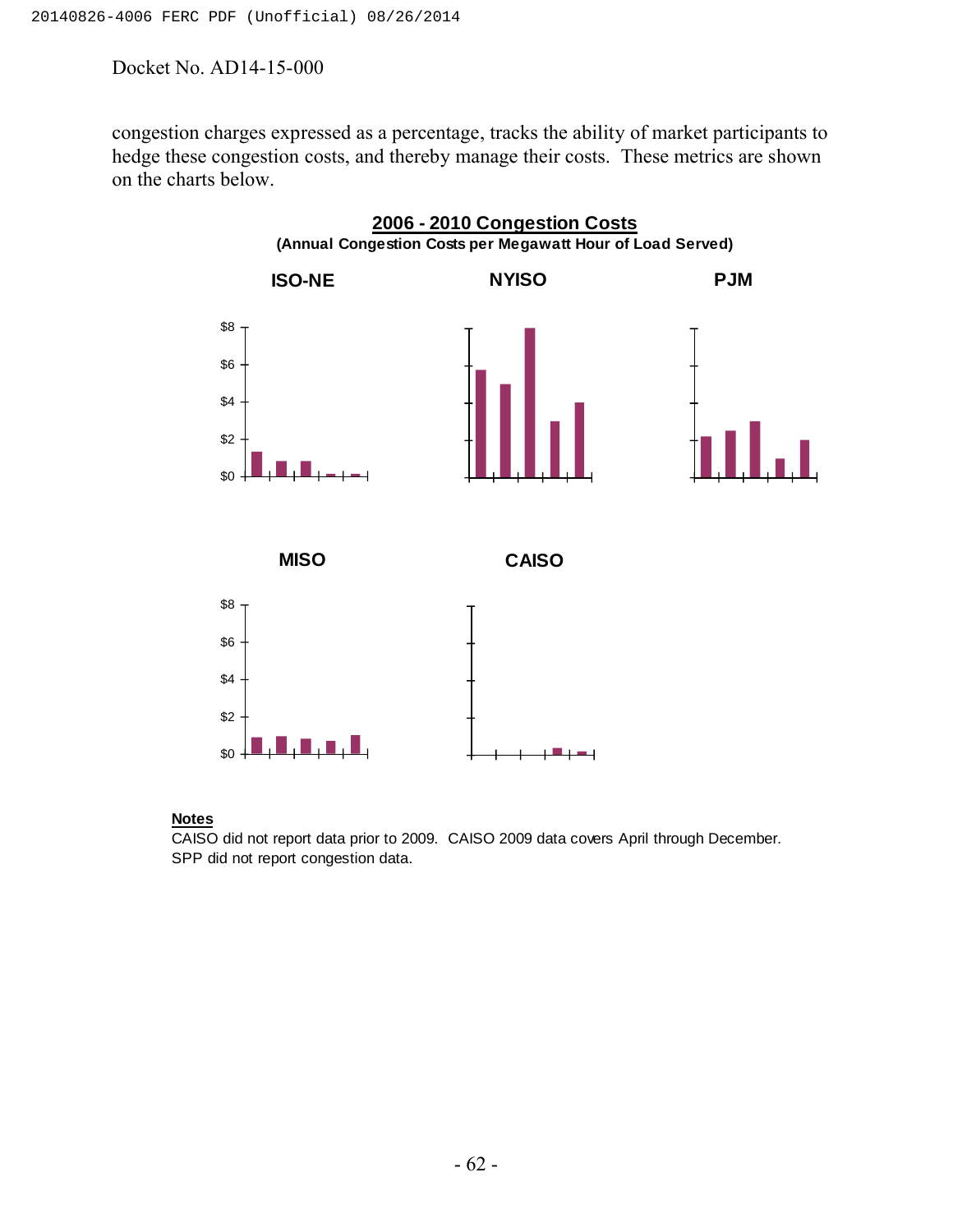

#### **Notes**

CAISO 2009 data covers April through December. SPP did not report congestion hedge data since it did not provide a congestion hedge in the 2006-2010 period.

## **10. Resource Availability Metric**

In addition to the generator outage metric, discussed above in the common metrics, ISOs and RTOs tracked demand resource availability. Demand resource availability measures the availability of demand response when called on to perform and when tested for its capability to meet capacity requirements. PJM reported that demand response performed at 121 percent of capacity values when called on in 2006, and 118 percent in 2009 and 99 percent in 2010 when tested. Demand resources provided a cumulative load reduction in 2010 of 4,652 megawatts. NYISO reported that demand response was called on for five events in 2006 and two events in 2010. During the 2006 events in NYISO, demand response provided between 314 and 865 megawatts per hour. During the 2010 events in NYISO, demand response provided between 387 and 409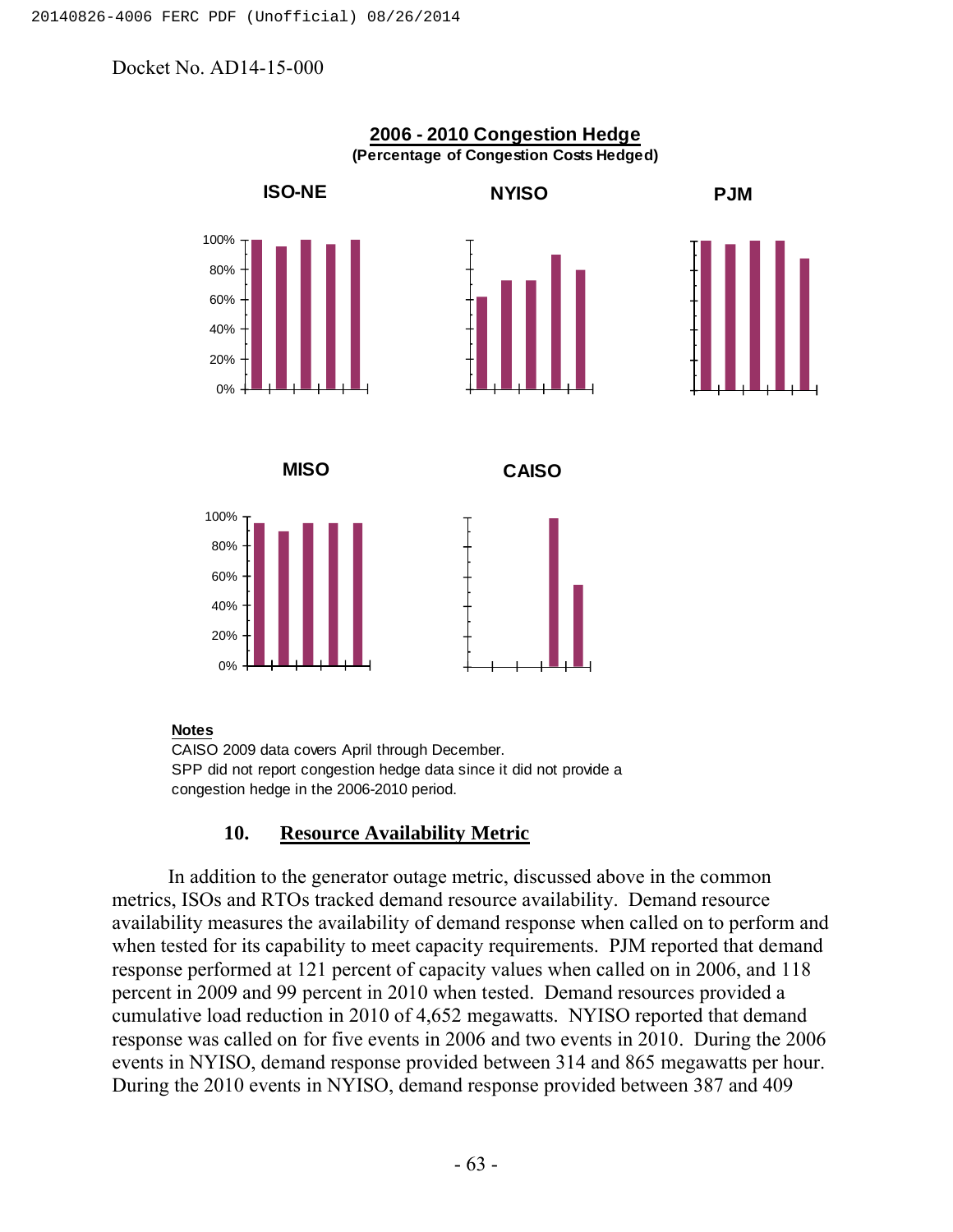megawatts per hour. ISO-NE estimated availability of 966 megawatts for on-peak demand resources based on events from August 1, 2006 through August 25, 2009. MISO reported that it did not call on its load modifying resources during this period. CAISO and SPP did not report on this metric.

## **11. Renewables Metrics**

Renewable resource**<sup>34</sup>** penetration in ISO and RTO markets is measured as the renewable share of total capacity and the renewable share of total energy. The renewables metrics indicate the diversity of an ISO or RTO resource mix to meet demand and capacity requirements. The renewable diversity profiles of the ISOs and RTOs are shown on the charts below.

**<sup>34</sup>** Renewable resources are defined as solar, wind, hydro, geothermal, and biomass resources.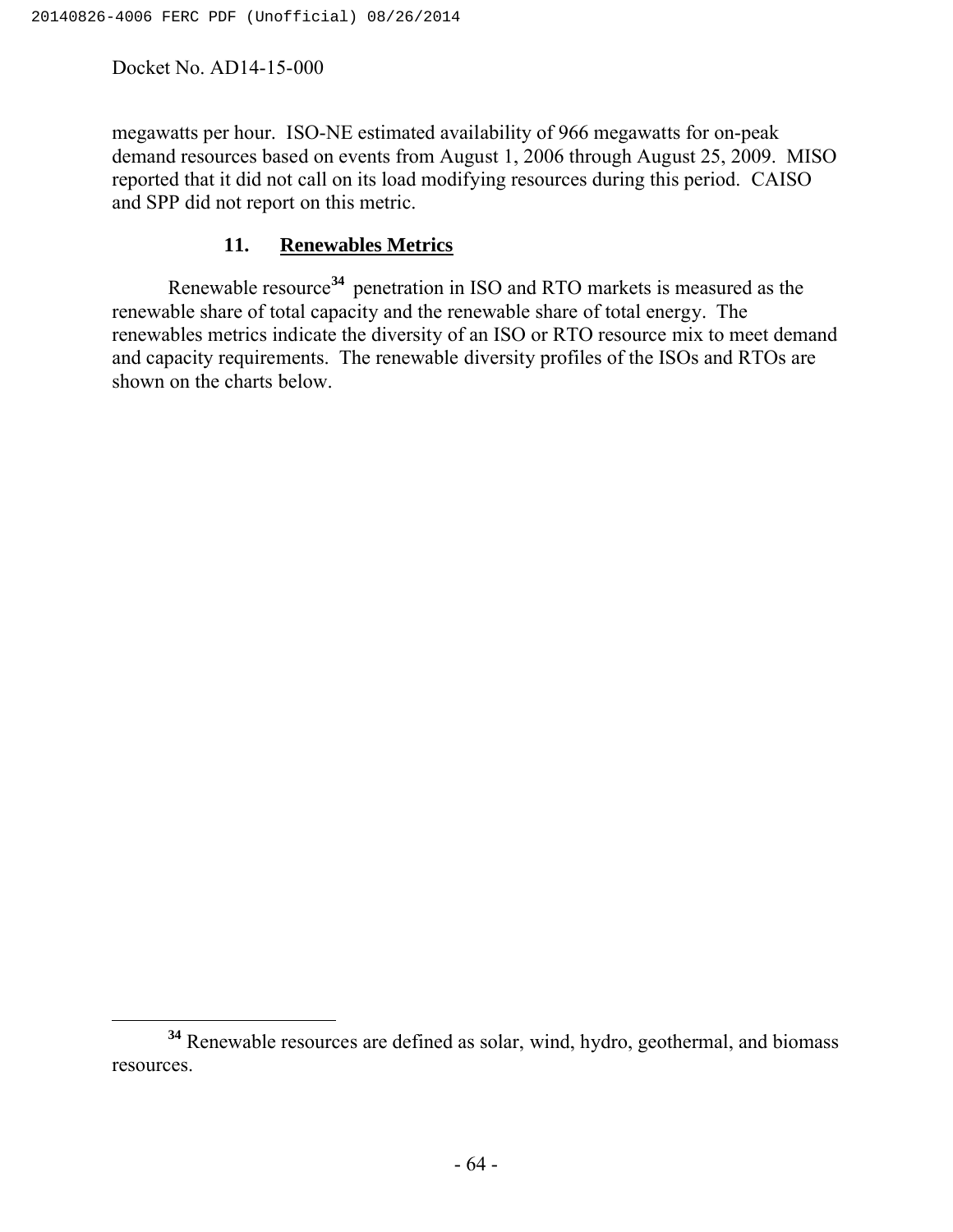

Hydro **Other renewables (wind, solar, geothermal and biomass)** SPP did not provide data for 2006.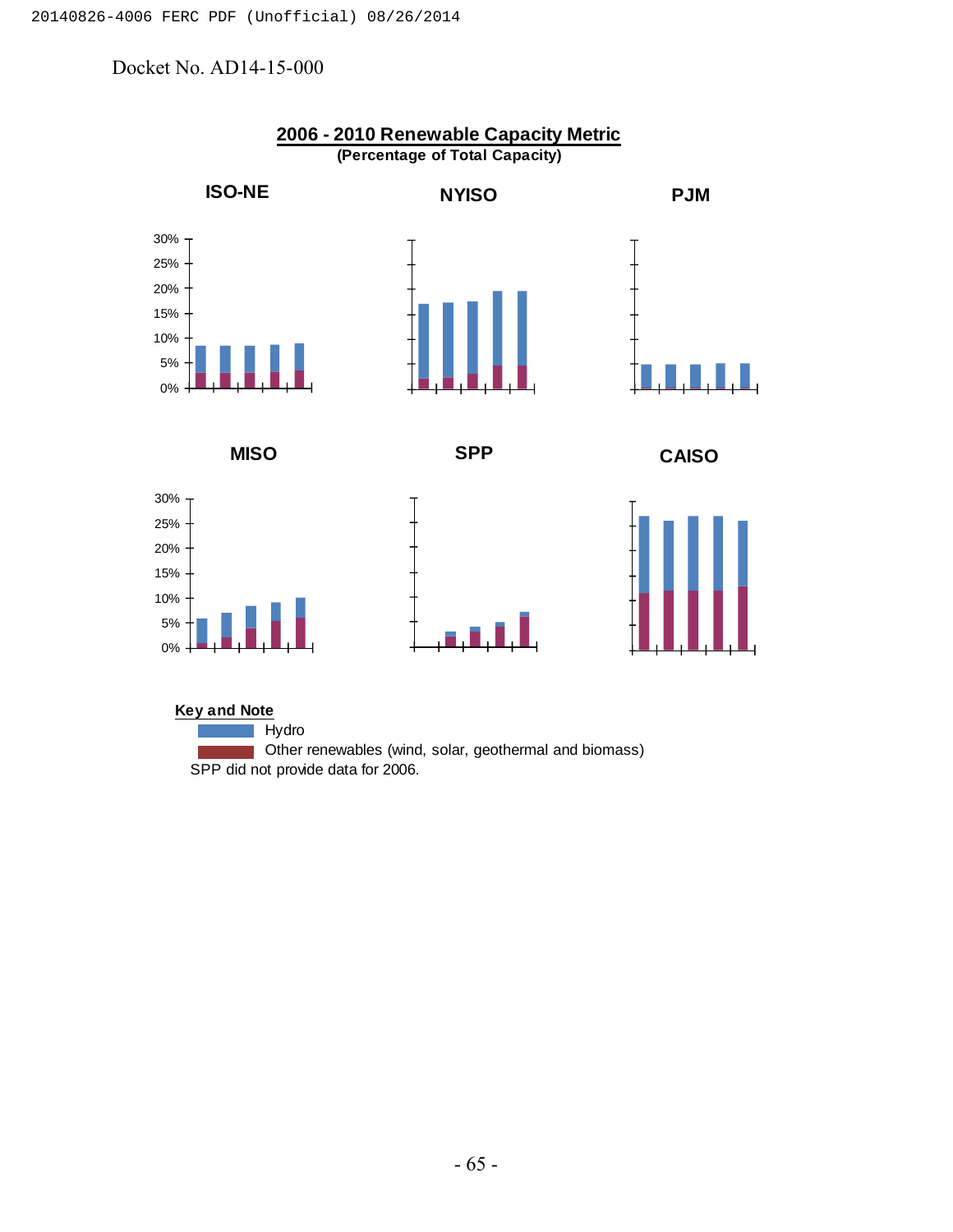

## **12. Administrative Costs Metrics**

Administrative cost metrics measure the ability of ISOs and RTOs to manage the growth rate of administrative costs commensurate with the growth rate of system load (administrative charges cents per megawatt-hour of load served metric) and to keep costs within budgeted levels (actual versus budgeted administrative charges metric). The components of ISO and RTO administrative costs are capital costs – capital charges, debt service, interest expense and depreciation expense – and operating and maintenance costs net of miscellaneous income. By managing administrative costs, ISOs and RTOs can reduce customer costs.

The pertinent analysis of the data shown on the accompanying chart is the trend in costs over the 2006–2010 for each ISO or RTO. Direct comparisons between the ISOs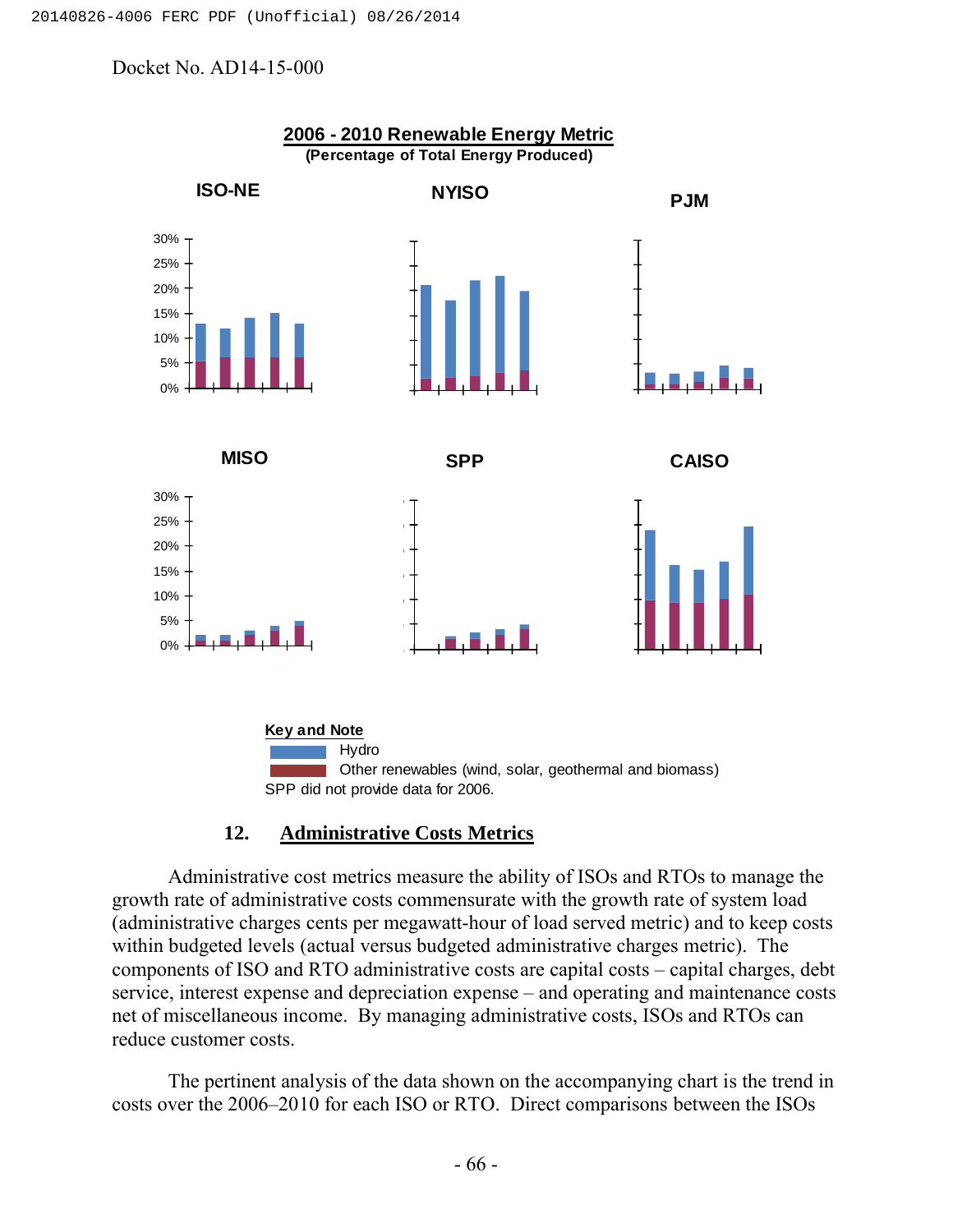and RTOs are not meaningful. While administrative costs vary widely across the ISOs and RTOs, from 20 cents per megawatt-hour for SPP up to over \$1 dollar per megawatthour for ISO-NE, these cost differences are primarily attributable to the differences in the responsibilities of the various ISOs and RTOs. For example, during the 2006–2010 period, eastern ISOs and RTOs managed day-two energy and reserve markets as well as capacity markets, thereby increasing their administrative costs, compared to an RTO such as SPP that only managed a day-one energy market and did not manage a capacity market. With respect to the second metric, which compares actual costs to budgeted amounts, this comparison is shown for noncapital (operations and maintenance costs) and capital costs (capital charges, debt service, interest expense and depreciation expense) on the charts below.

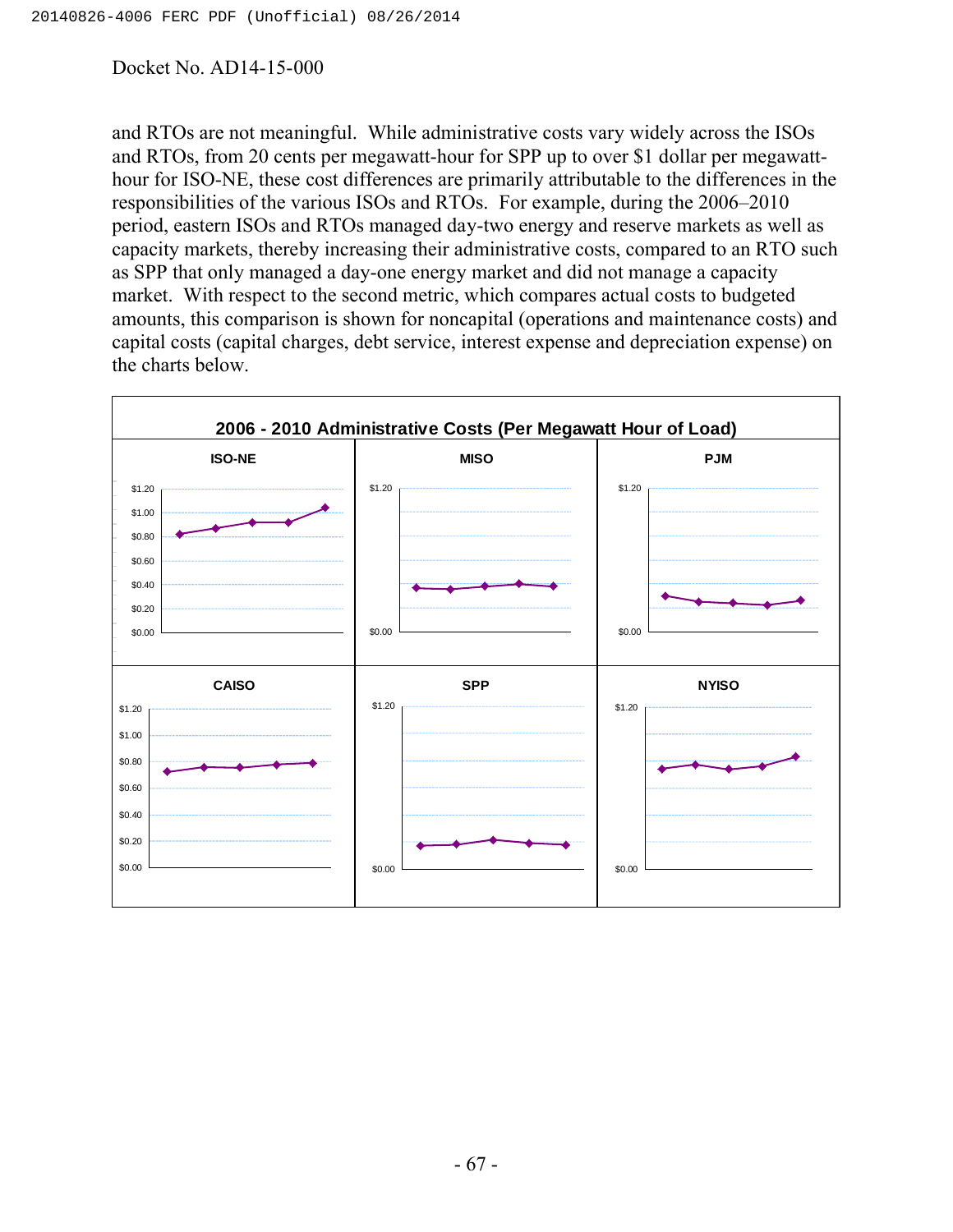

**Notes** Left Axis: Actual Spending Right Axis: Spending Percent of Budget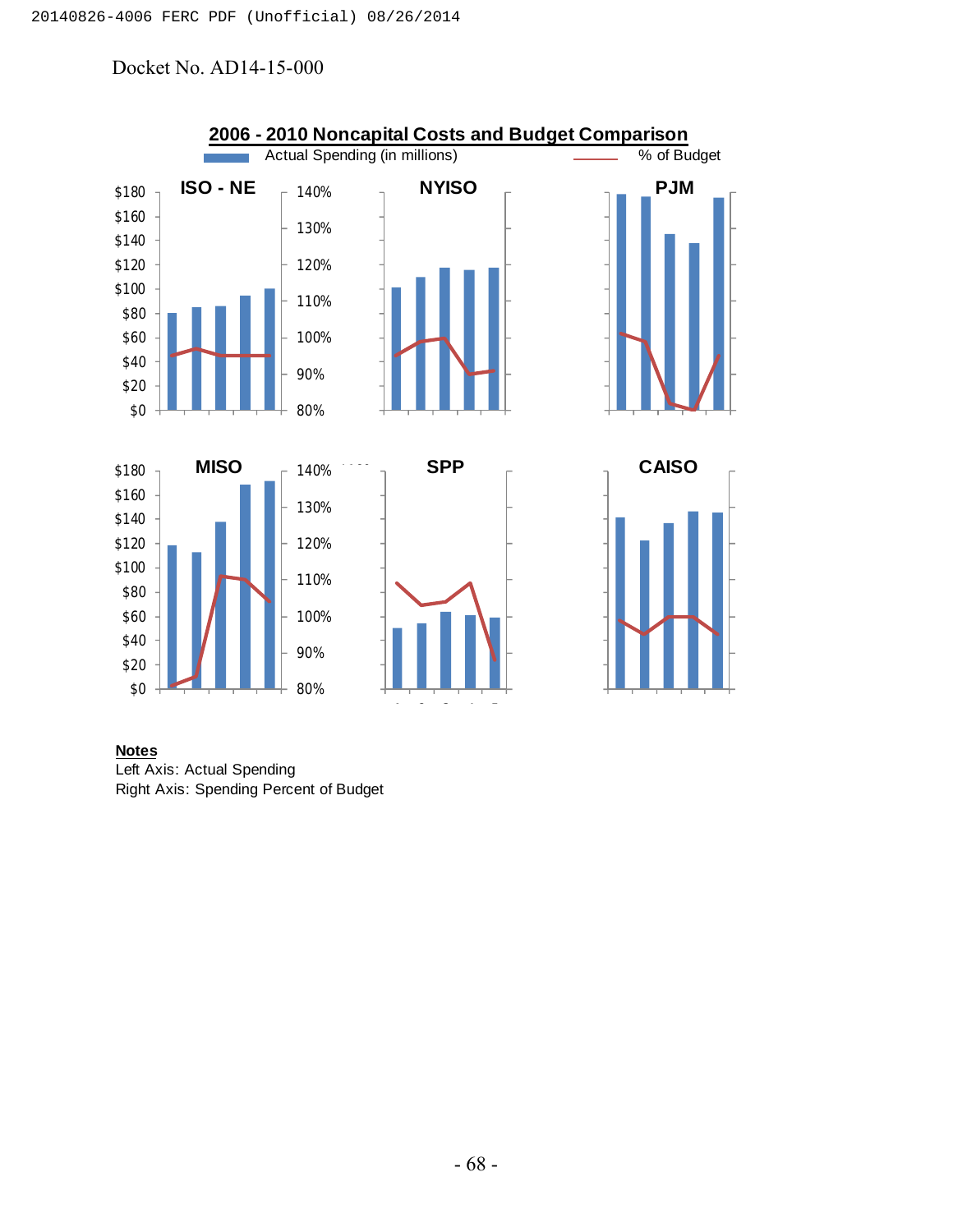

#### **Notes**

Left Axis: Actual Spending Right Axis: Spending Percent of Budget

## **13. Customer Satisfaction Metric**

The percentage of satisfied members metric, based on an independent assessment of customer satisfaction, provides an indication of the extent to which ISOs and RTOs provide value to their customers. The independent assessments of customer satisfaction are based on surveys undertaken by independent, third-party entities. These surveys analyze customer perspectives on a wide range of ISO and RTO activities. Results of the customer satisfaction surveys are shown on the charts below.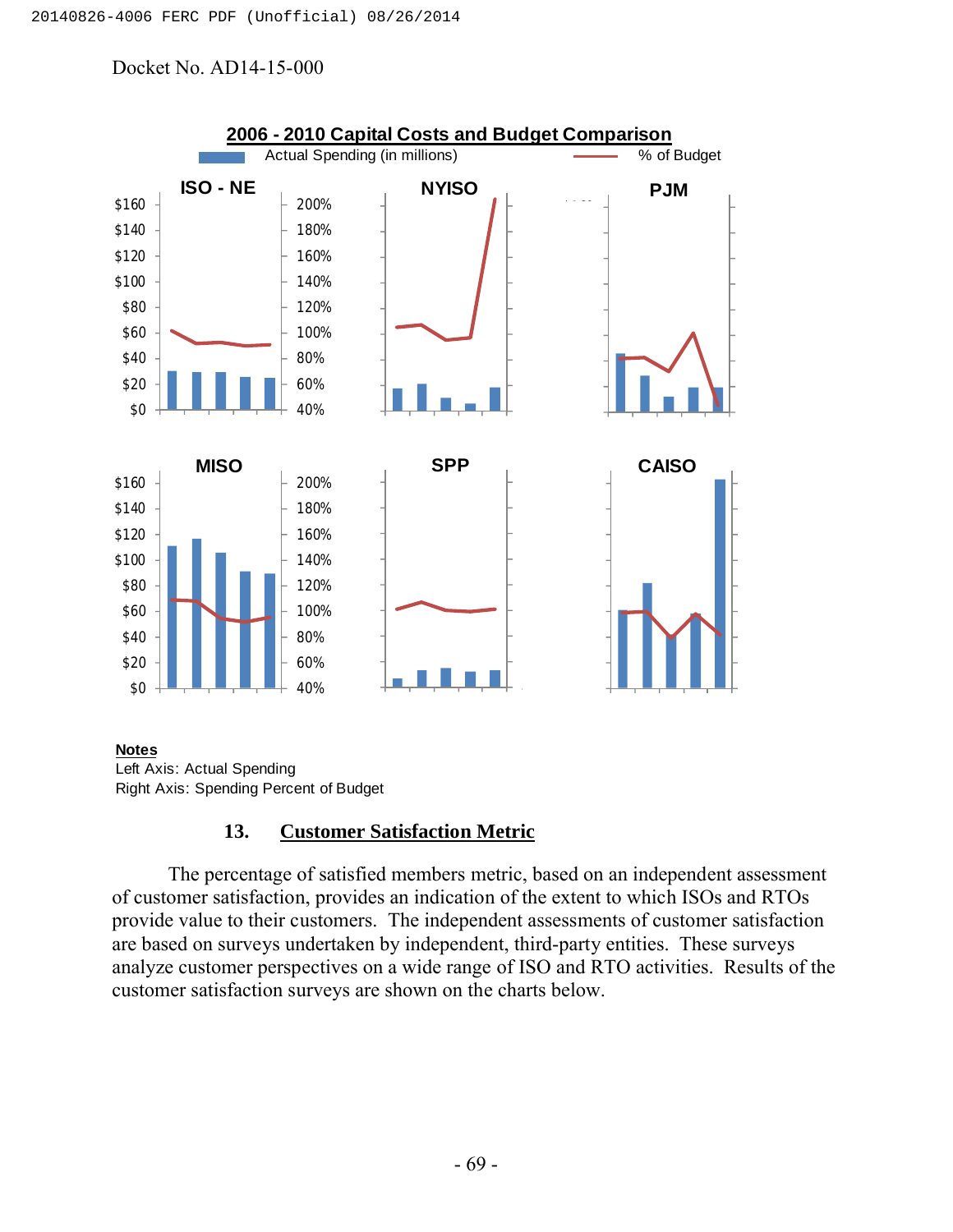

#### **Notes**

SPP 2009 survey did not measure customer satisfaction. CAISO did not provide data for 2006.

## **14. Billing Controls Metric**

This metric indicates the accuracy and integrity of the ISO and RTO billing processes, based on audits conducted according to the Statement on Auditing Standards No. 70 (SAS 70) guidelines set by the American Institute of Certified Public Accountants. The audits describe the controls, the results of testing of the ISO and RTO controls, whether the controls were designed to achieve the control objectives, the auditor's opinions on the audit and whether the controls that were tested operated with sufficient effectiveness to provide reasonable assurance that the control objectives were achieved.

There are two types of SAS 70 audits: Type 1 audits, which assess the adequacy of the control design, and Type 2 audits, which review both the adequacy of the control design and whether the controls are being followed. An unqualified opinion indicates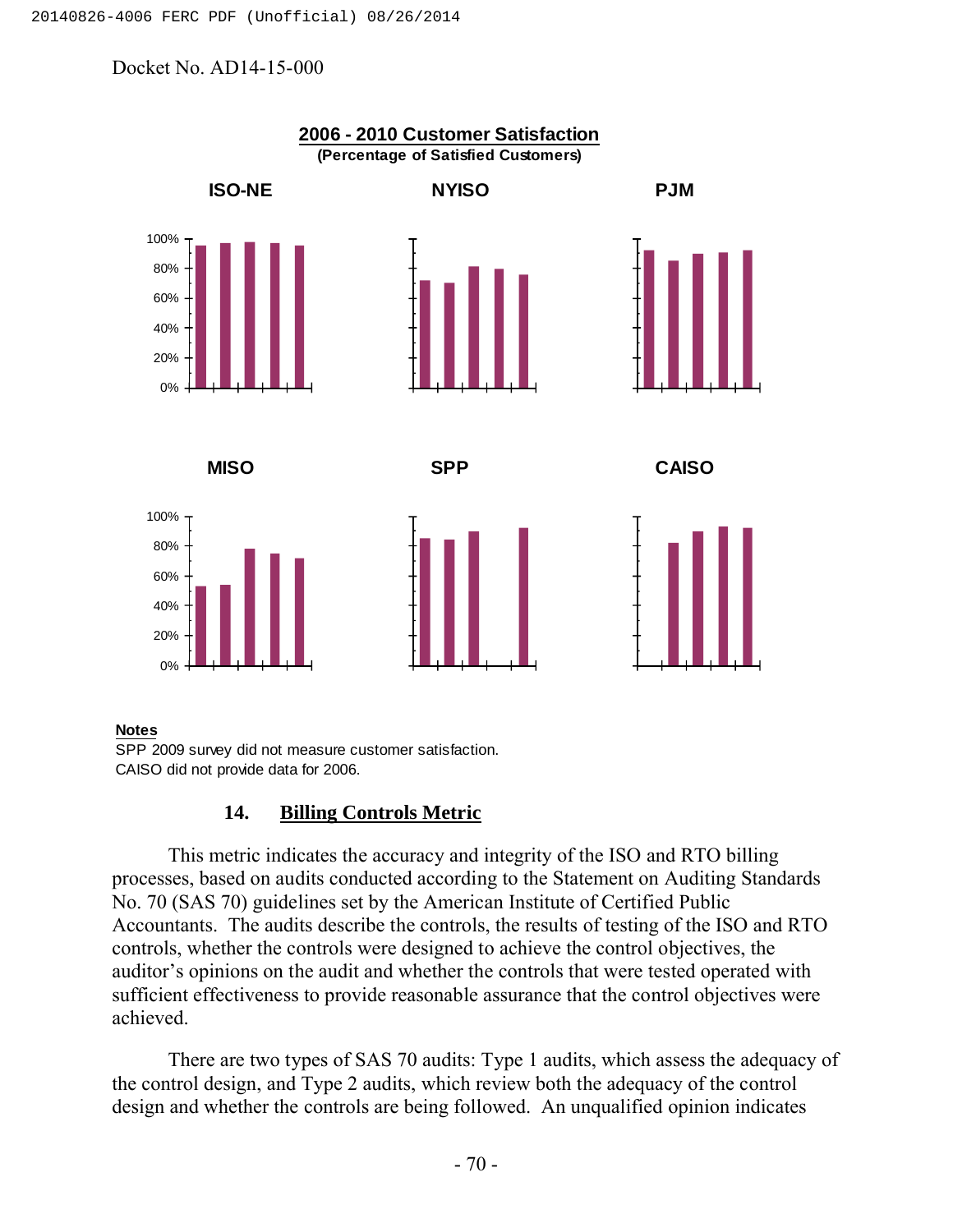that the independent auditor found the control objectives for each of the areas covered by the audit to be adequately designed and operated for the audit period. A qualified opinion means the independent auditor found the design and/or the operation of one or more of the control objectives inadequate. In this case, specific inadequate control objective(s) are identified and the remaining control objectives covered by the audit are deemed adequate. Audit results are shown in the table below.

| <b>ISO/RTO</b> | 2006              | 2007              | 2008              | 2009        | 2010        |
|----------------|-------------------|-------------------|-------------------|-------------|-------------|
| <b>CAISO</b>   | Unqualified       | Qualified         | Qualified         | Unqualified | Unqualified |
|                | $(\text{Type 2})$ | $(\text{Type 2})$ | $(\text{Type 2})$ | (Type 1 and | (Type 2)    |
|                |                   |                   |                   | Type 2)     |             |
| <b>ISO-NE</b>  | Unqualified       | Unqualified       | Unqualified       | Unqualified | Unqualified |
|                | (Type 2)          | (Type 2)          | (Type 2)          | (Type 2)    | (Type 2)    |
| <b>NYISO</b>   | Unqualified       | Unqualified       | Unqualified       | Unqualified | Unqualified |
|                | (Type 2)          | (Type 2)          | (Type 2)          | (Type 2)    | (Type 2)    |
| <b>MISO</b>    | Unqualified       | Qualified         | Unqualified       | Unqualified | Unqualified |
|                | (Type 2)          | (Type 2)          | (Type 2)          | (Type 2)    | (Type 2)    |
| <b>PJM</b>     | Unqualified       | Unqualified       | Unqualified       | Unqualified | Unqualified |
|                | (Type 2)          | (Type 2)          | (Type 2)          | (Type 2)    | (Type 2)    |
| <b>SPP</b>     | Qualified         | Qualified         | Qualified         | Qualified   | Unqualified |
|                | (Type 2)          | (Type 2)          | (Type 2)          | (Type 2)    | (Type 2)    |

## **2006 – 2010 Billing Control Audits**

# **B. Other Metrics Specific To Regions Outside ISO and RTO Markets**

## **1. Outages With Less Than Two Days' Notice**

In addition to the common metrics for transmission outages discussed above, utilities outside of ISO and RTO markets measure the performance of their outage coordination in terms of the percentage of outages, planned and unplanned, with less than two days' notice. A low percentage of short-notice outages indicates effective transmission coordination. Data on this metric is provided on the charts below.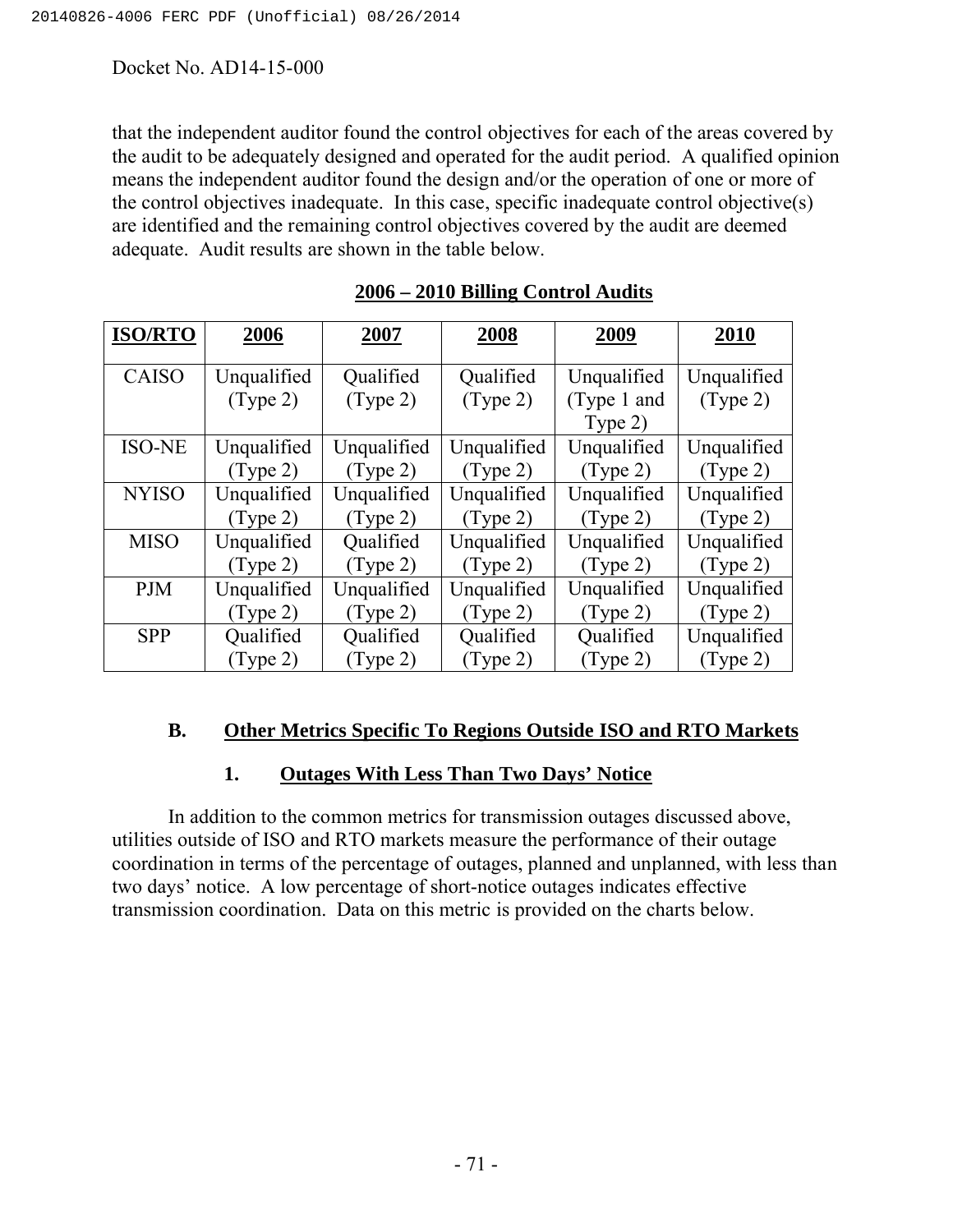

**2006 - 2010 Short Notice Outages**

#### **Notes**

LG&E/KU - no data for 2006-2007. Duke: Duke Energy Carolinas: 18% for late February 2009-2010. Progress Energy Carolinas: 3.5% for May 2009-2010. Progress Energy Florida: no data provided. APS and Southern did not provide data.

# **2. Dollar Amount of Facilities Approved To Be Constructed For Reliability Purposes and Stakeholder Process For Transmission Planning**

As part of the performance metrics for long-term reliability transmission planning, utilities outside of ISO and RTO markets provided information on the dollar amount of facilities approved to be constructed for reliability purposes and discussions of their stakeholder processes. With regard to the dollar amount metric, the utilities submitted the following information.

| <b>Entity</b> | <b>2006</b> | 2007  | <b>2008</b> | <b>2009</b> | <b>2010</b> |
|---------------|-------------|-------|-------------|-------------|-------------|
| Duke          | \$264       | \$286 | \$399       | \$404       | \$401       |
| Southern      | \$514       | \$447 | \$375       | \$334       | \$500       |

## **Transmission Capital Investment (\$Millions)**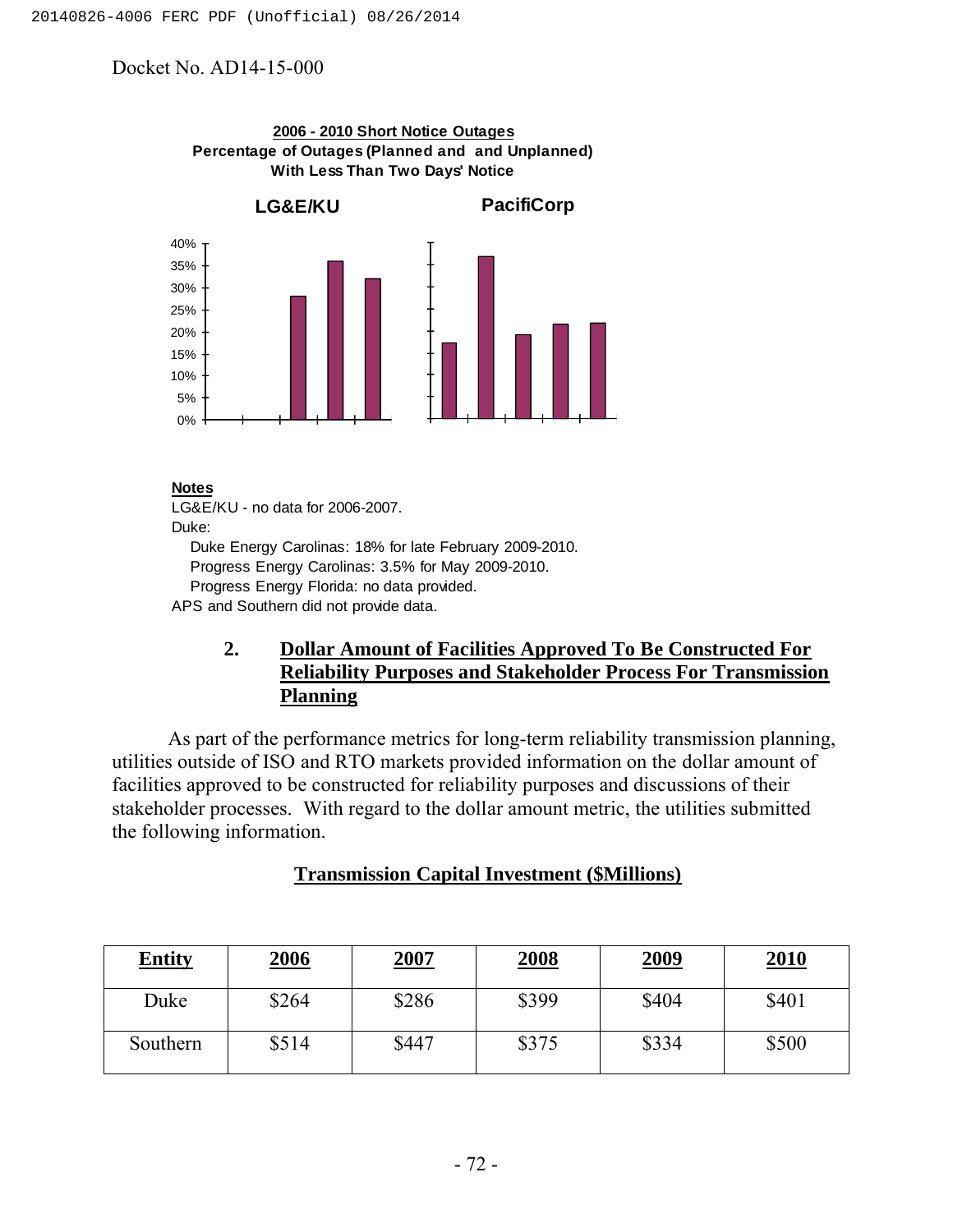| <b>Entity</b> | <u>2006</u> | 2007 | <u>2008</u> | <u>2009</u> | 2010  |
|---------------|-------------|------|-------------|-------------|-------|
| PacifiCorp    | ΦI          | ১০   | \$50        | \$102       | \$133 |

#### **Net Cost of Approved Reliability Projects (\$Millions)**

APS reported an estimated cost of \$639 million over the 2006-2010 period for projects that had been granted Certificates of Environmental Compatibility by the Arizona Corporation Commission. LG&E/KU did not provide data.

With regard to the stakeholder process, the purpose of this evaluation is to provide insights into the efficacy of each transmission provider's planning process. Highlights from the discussions include the following:

- Subsidiaries of Duke participate in the North Carolina Transmission Planning Collaborative, the Florida Reliability Coordinating Council, Inc. Regional Transmission Planning Process and various SERC Reliability Corporation groups associated with reliability assessments. Stakeholders have the opportunity to propose alternatives to projects included in the expansion plans as well as sensitivity analyses. Stakeholders in these processes include transmission-dependent utilities, public service commission staff, federal and state regulatory representatives and nongovernmental organizations.
- Southern participates in the SERC transmission planning process. In this process, stakeholders (transmission owners/operators, transmission service customers, cooperatives, municipals, power marketers, generator owners/developers, ISOs/RTOs, and demand response resources) establish and participate in a regional planning stakeholder group. Additional stakeholders in the process may include transmission-dependent utilities, public service commission staff, federal and state regulatory representatives and non-governmental organizations. The purpose of the regional planning stakeholder proceedings is to solicit stakeholder feedback and represent multiple stakeholder groups in focused interactions and dialogue with project sponsors.
- LG&E/KU coordinates transmission planning with a Stakeholder Planning Committee. Membership in the Stakeholder Planning Committee is open to all interested parties and is comprised of transmission customers, loadserving entities and municipal organizations.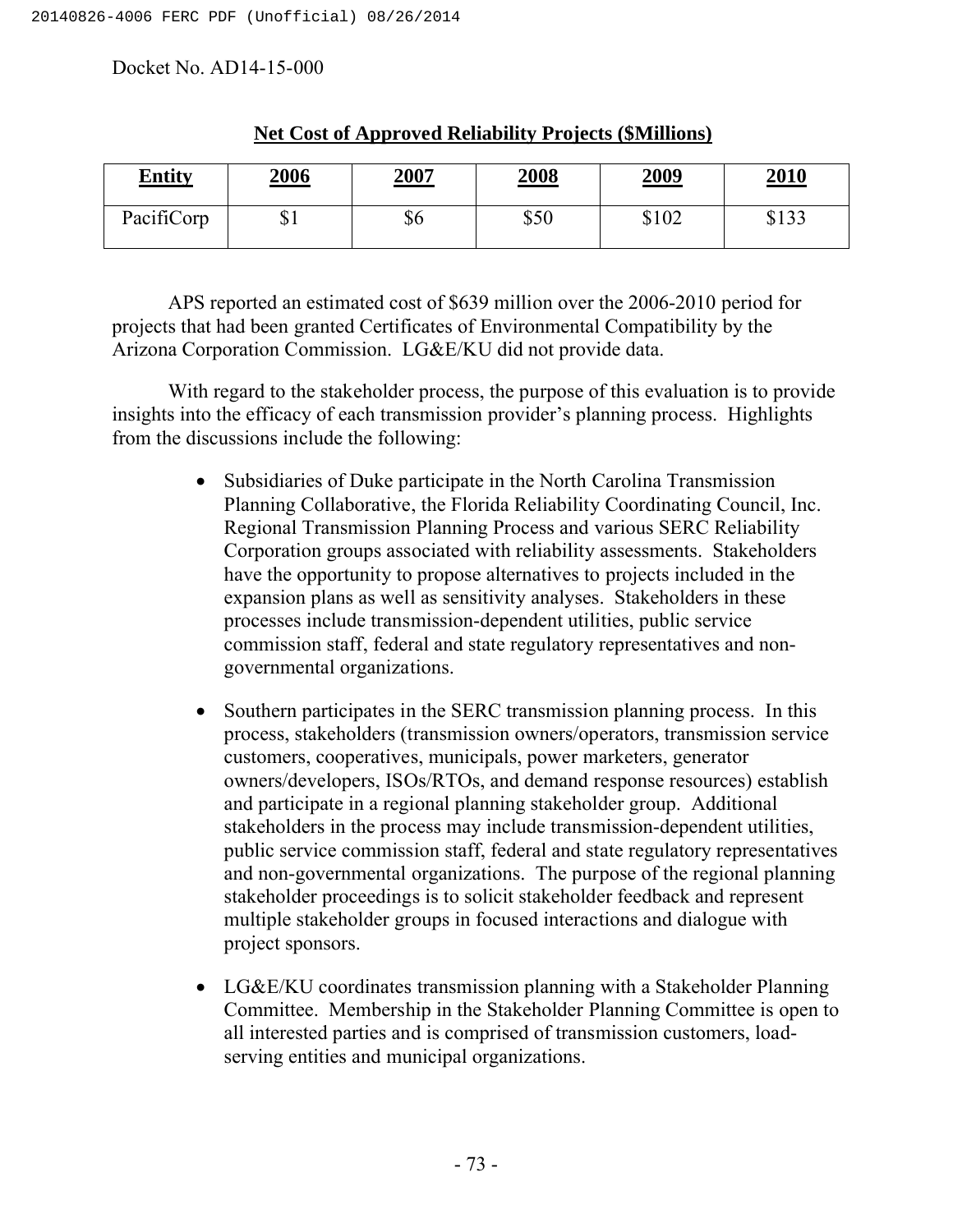- Pacificorp participates in the regional planning process of the Northern Tier Transmission Group. PacifiCorp's description of its transmission planning process outlines a process for stakeholders to provide input and bring forth those transmission needs driven by public policy requirements and commits PacifiCorp to participate in a regional transmission planning process. Stakeholders in this planning process include network customers (Bonneville Power Administration, Deseret Generation and Transmission Cooperative, Utah Municipal Power Agency, and Utah Associated Municipal Power Systems), generation developers, state public utility commissioners, and public interest groups.
- APS participates in regional planning organizations and the WestConnect organization. APS is also a member of WECC and Southwest Area Transmission Planning group. APS provides an opportunity for other entities to participate in future planned projects through the annual planning process. These entities include FERC-jurisdictional and non-jurisdictional utilities, state utility regulatory bodies, generator developers, transmission line project developers, consumer advocates, and individual customers.

## **3. Transmission Access/Transmission Service Requests Denials**

The interconnection and transmission service request metric measures the number of transmission access or transmission service denials. The purpose of this metric is to provide information on the magnitude and reasons for transmission service denials and whether additional infrastructure investment is needed to avoid transmission service denials. Results are shown on the table below.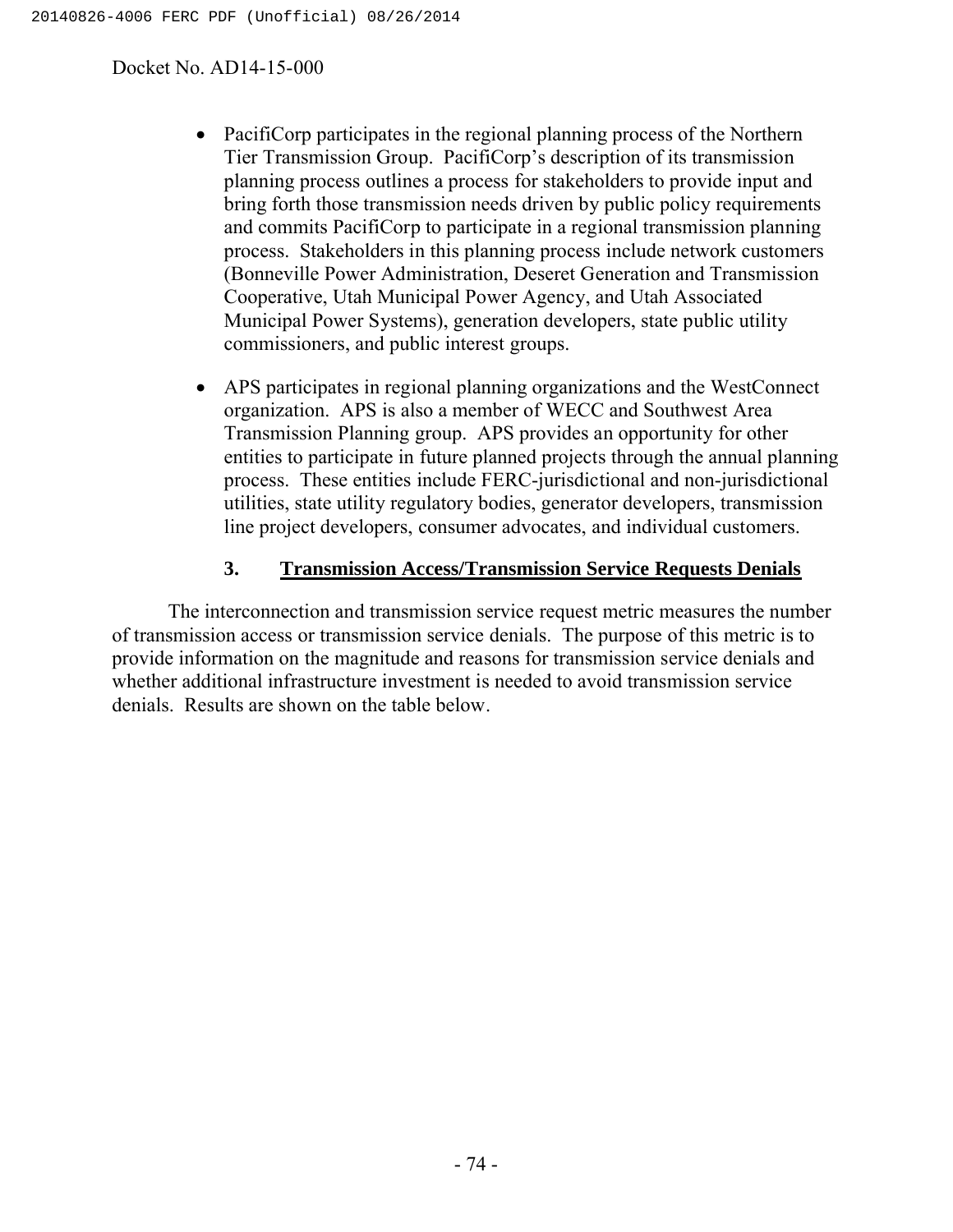| <b>Entity</b> | 2006           | 2007     | 2008           | 2009           | 2010             |
|---------------|----------------|----------|----------------|----------------|------------------|
| <b>APS</b>    | 6              | 6        | $\overline{0}$ | 3              |                  |
| Duke          | 3              | 9        | 12             | 28             | 26               |
| LG&E/KU       | 1208           | 985      | 704            | 237            | 1574             |
| PacifiCorp    | $\overline{2}$ | $\theta$ |                | $\overline{2}$ | $\left( \right)$ |
| Southern      | 6              | 19       | 13             |                | $\Omega$         |

## **2006 – 2010 Transmission Service Requests Denied**

## **Notes**

Duke, Southern and APS count refused requests only. LG&E/KU denials were due to insufficient flowgate capacity. PacifiCorp denials were due to incomplete applications.

## **4. Demand Response and Renewables Integration Discussions**

These metrics require the following discussions: (1) a comprehensive explanation of the nature of utility demand response programs implemented to manage load and to comply with state requirements; and (2) a discussion of programs to facilitate the integration of renewable resources and to mitigate any issues and uncertainty associated with scheduling renewable resources.

Each responding utility had several demand response programs in operation during the 2006–2010 period. Highlights of the demand response discussions are as follows:

- PacifiCorp's demand response programs<sup>35</sup> provided a maximum curtailment capability of 738 megawatts.
- LG&E/KU demand response programs provided 180 megawatts of curtailment capability.
- APS demand response programs reduced summer peak loads by over 100 megawatts.

**<sup>35</sup>** These are irrigation load control, energy exchange load shaving, air conditioner direct load control, and industrial agreements.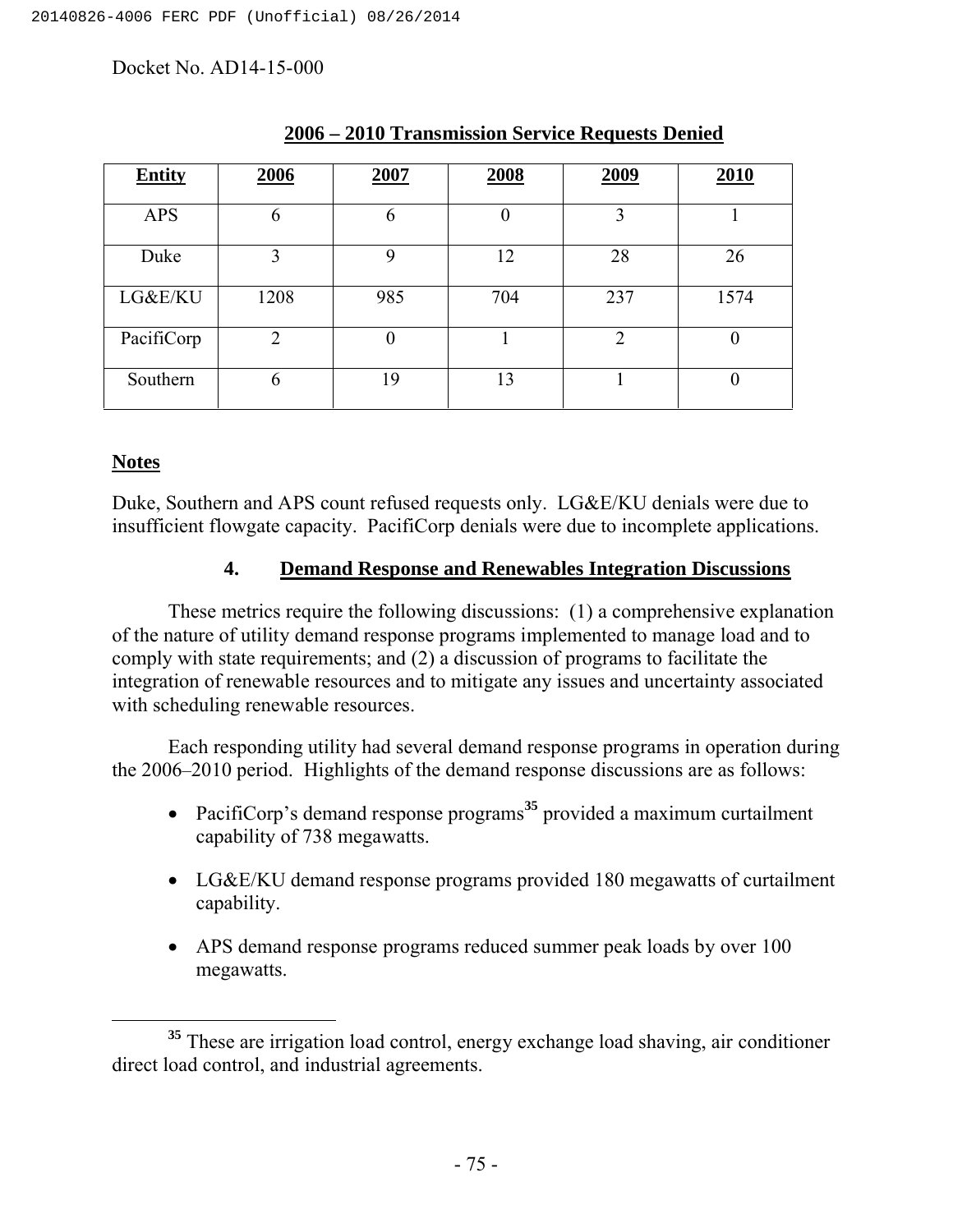Duke and Southern discussed their demand response programs and provided links to these programs on their respective corporate websites.

Utility programs to integrate renewable resources include the following:

- PacifiCorp used automatic generation control on its resources to facilitate the integration of renewable resources and it participated in the joint initiative that developed tools such as the intra-hour transaction accelerator platform and dynamic scheduling system to assist in the integration of renewable resources.
- APS required its generation to follow ramping events of wind generators and anticipates adding gas-fired peak generators to compensate for the intermittency of multiple types of renewable energy generation.

# **5. Congestion Management**

Congestion represents the cost to customers of paying for more expensive energy because physical transmission line limits do not allow full delivery of least-cost energy. Entities responding to this metric were required to provide a congestion analysis consistent with Order No. 890.**<sup>36</sup>** In Order No. 890, the Commission adopted a planning principle requiring transmission providers to prepare studies identifying "significant and recurring" congestion and to post such studies on their Open Access Same-Time Information Systems (OASIS). The Commission explained that these studies should analyze and report on the following items: (1) location and magnitude of the congestion; (2) possible remedies for the elimination of the congestion, in whole or in part; (3) associated costs of congestion; and (4) costs associated with relieving congestion through system enhancements (or other means).**<sup>37</sup>**

All responding utilities cited information provided in their tariff descriptions of their transmission planning processes and some of them provided explanations of their programs to address congestion issues, including planning processes, stakeholder processes and studies undertaken in their regions to minimize congestion, as follows:

**<sup>37</sup>** Order No. 890, FERC Stats. & Regs. ¶ 31,241 at PP 529, 542.

**<sup>36</sup>** *Preventing Undue Discrimination and Preference in Transmission Service*, Order No. 890, FERC Stats. & Regs. ¶ 31,241, *order on reh'g*, Order No. 890-A, FERC Stats. & Regs. ¶ 31,261 (2007), *order on reh'g*, Order No. 890-B, 123 FERC ¶ 61,299 (2008), *order on reh'g*, Order No. 890-C, 126 FERC ¶ 61,228, *order on clarification*, Order No. 890-D, 129 FERC ¶ 61,126 (2009).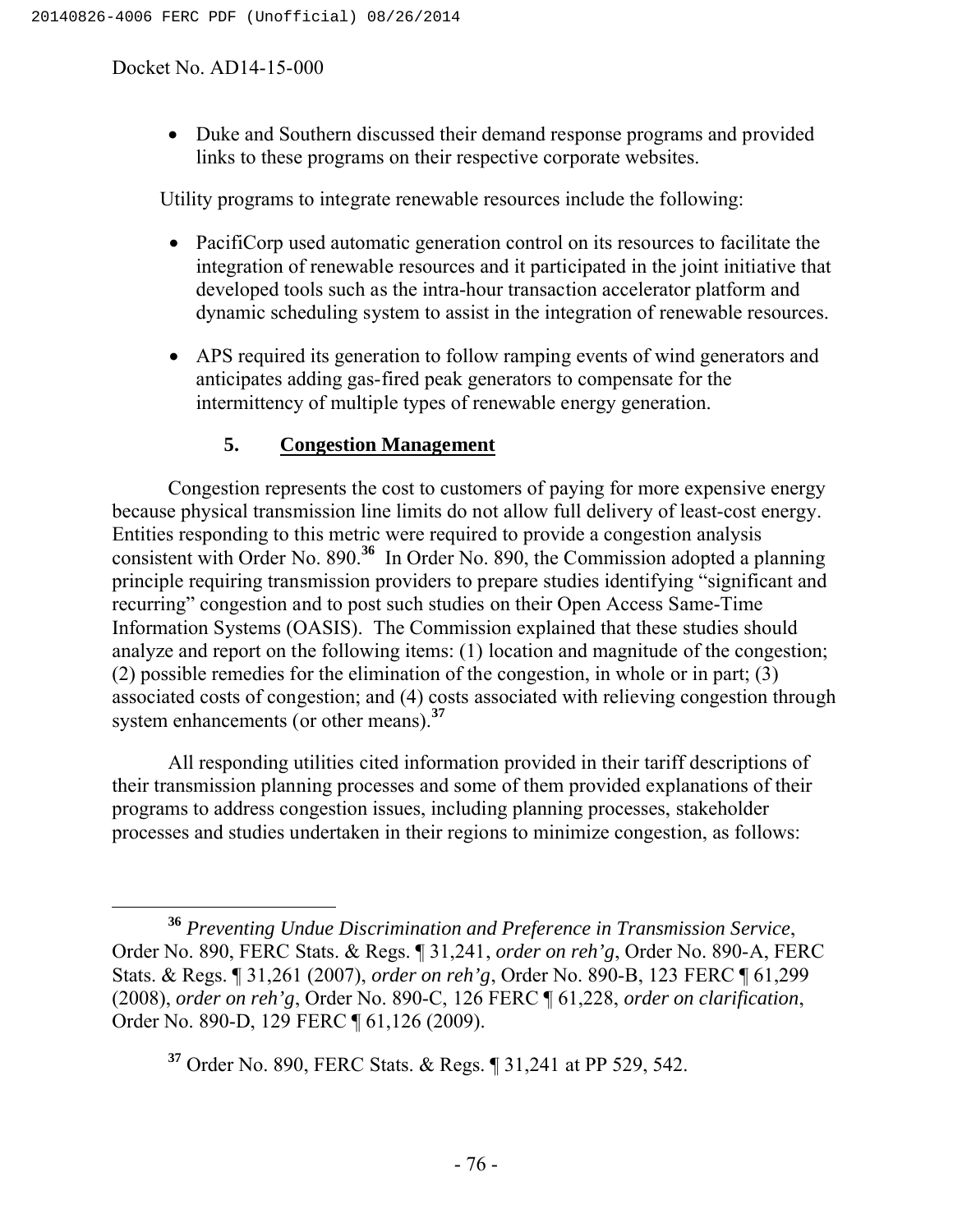- Pacificorp discussed the congestion analysis done by the WECC Transmission Expansion Planning Policy Committee and the role played by PacifiCorp's Energy Gateway Project in alleviating congestion.**<sup>38</sup>**
- LG&E/KU explained that the primary causes of congestion on its system are non-firm transfers and generating unit commitments. LG&E/KU also described the components of its planning process.**<sup>39</sup>**
- Duke and Southern explained how their transmission planning processes are designed to minimize congestion and the role of congestion studies in regional planning processes.**<sup>40</sup>**

# **6. Transmission System Availability**

This metric measures interrupted load megawatt hours as a percentage of megawatt hours of load served. Duke, Southern and APS reported zero interruptions over the 2006–2010 period. LG&E/KU and PacifiCorp did not have information on interruptions. PacifiCorp, however, reported system availability between 99.9108 percent and 99.9532 percent for the 2006–2010 period based on Form OE-417 data.

# **7. Clean Energy**

The clean energy**<sup>41</sup>** metrics track the megawatt capacity of clean energy, by resource type, as a percentage of total capacity, and the megawatt-hours of clean energy, by resource type, as a percentage of total energy. This information is provided on the accompanying charts.

**<sup>38</sup>** PacifiCorp Report at 50-52.

**<sup>39</sup>** LG&E/KU Report at 17-18.

**<sup>40</sup>** Duke Report at 40-41; Southern Report at 32-33.

**<sup>41</sup>** Clean energy is defined to include nuclear energy, solar, wind, hydro, geothermal, landfill, and biomass resources.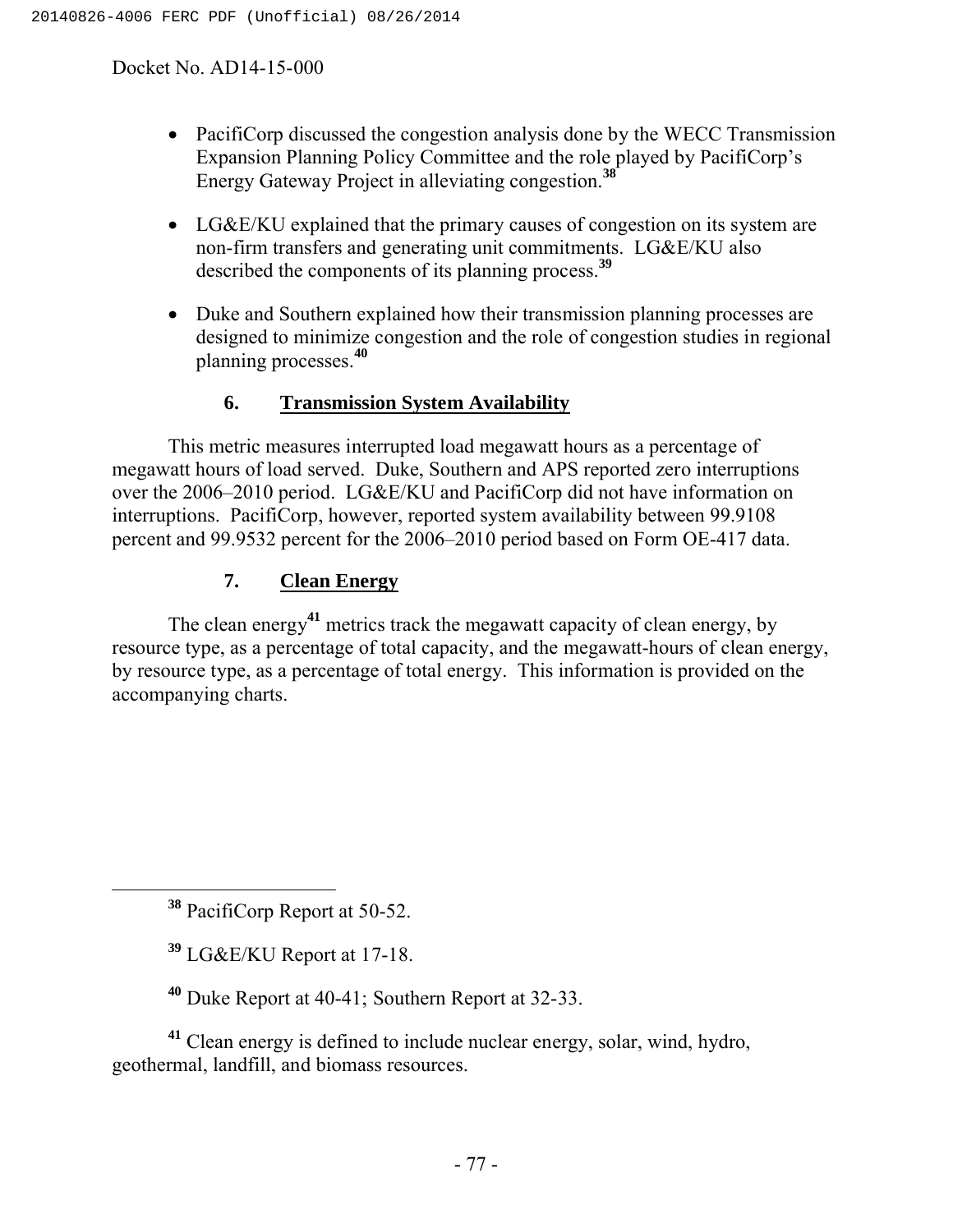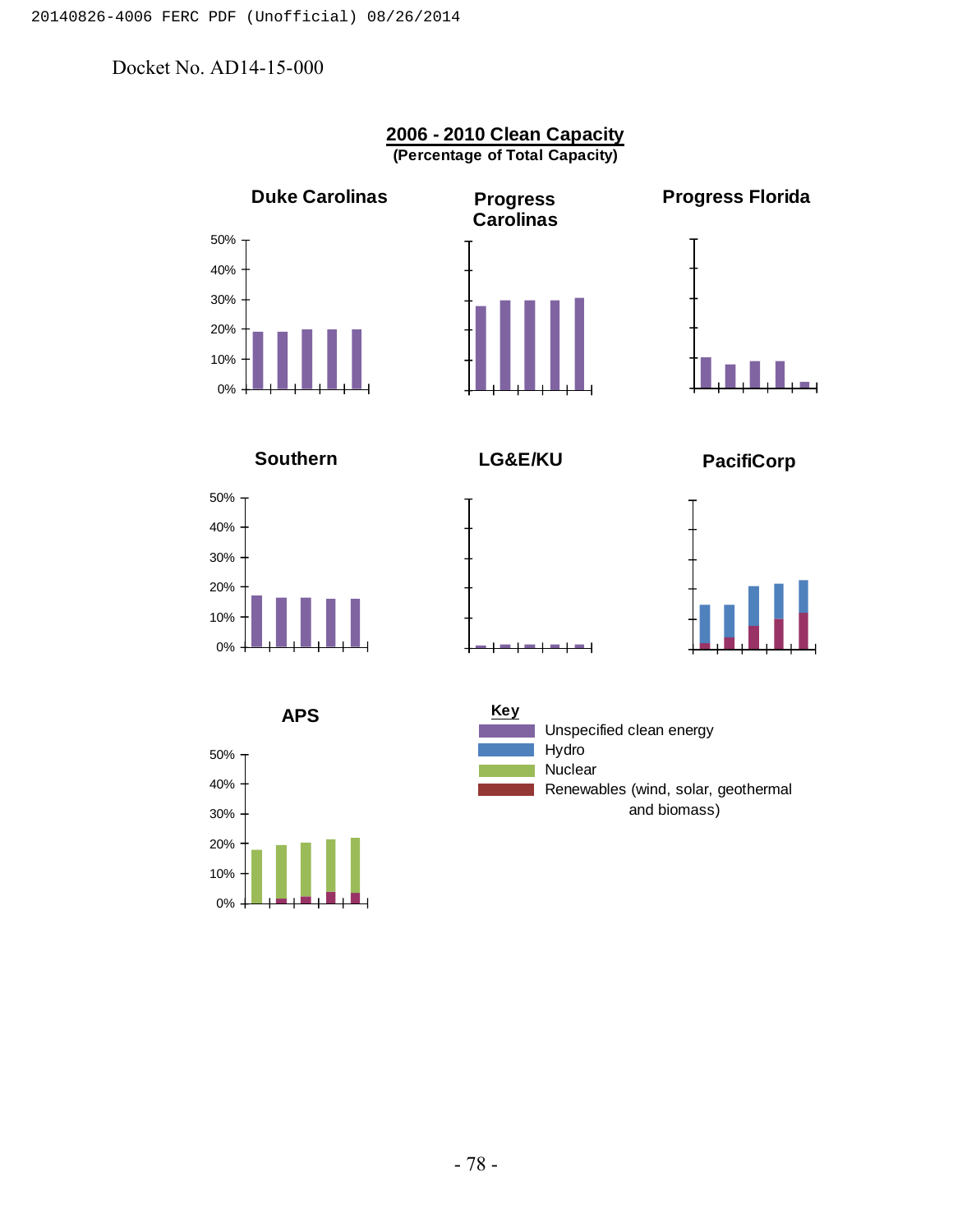0% 10%



#### **2006 - 2010 Clean Energy (Percentage of Total Energy Produced)**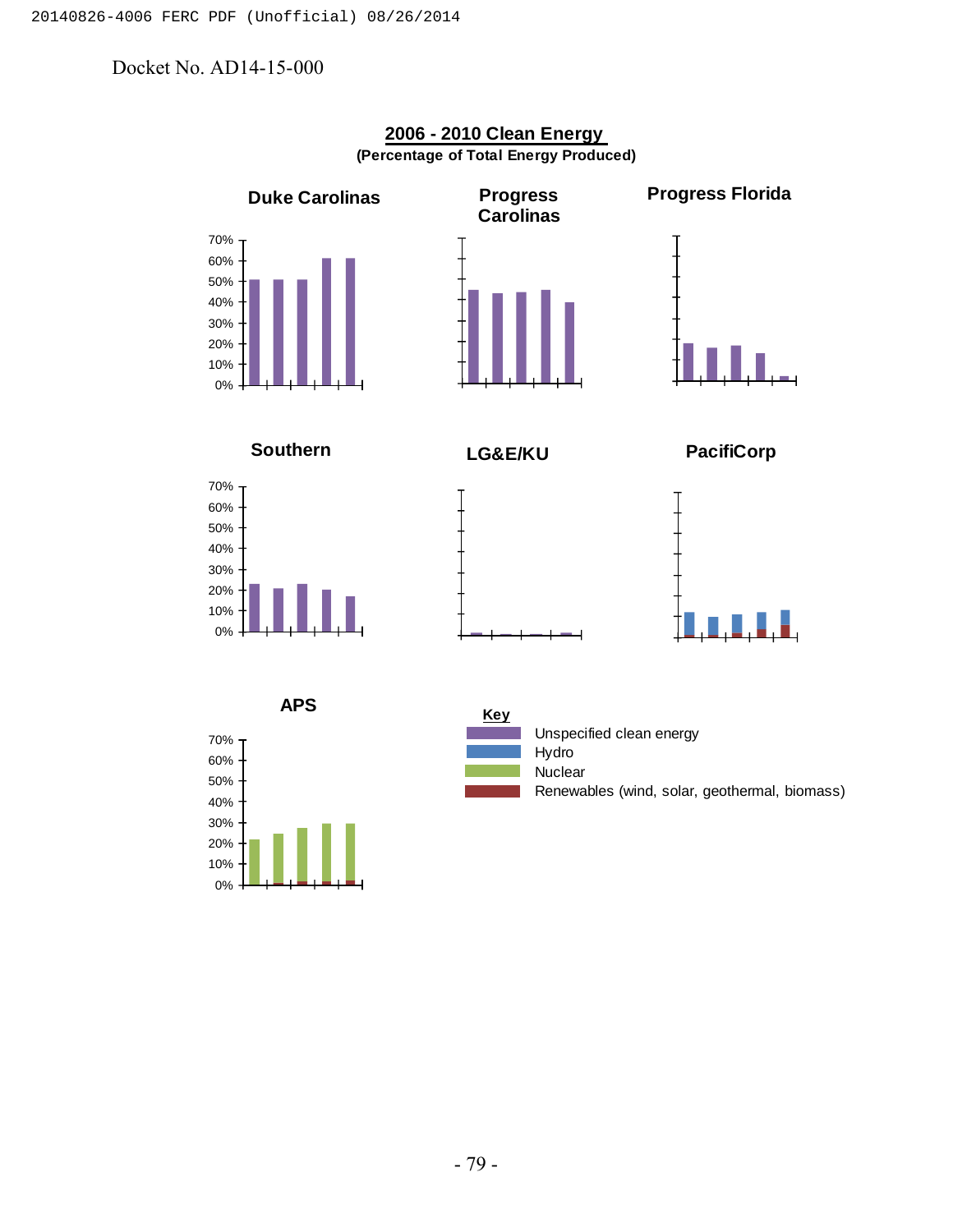#### **8. Price Metric**

In the Commission Staff Report on performance metrics in regions outside ISOs and RTOs, Commission Staff proposed that utilities provide a price metric on their wholesale power sales based on a single, average price for energy and capacity, in addition to reporting peak and off-peak prices. Commission Staff requested that participating utilities discuss their perspectives on a wholesale price metric.**<sup>42</sup>** Several of the utilities (APS, Duke, Southern) responded that a single, annualized average price metric would not provide useful performance information and PacifiCorp noted that the averaging of data may mask pertinent information. PacifiCorp also questions whether the Commission's proposal to obtain and collect data concerning wholesale prices is intended to measure the health of wholesale markets, or intended to identify instances of bad behavior by market participants. Southern and APS disagreed with the premise that a single price metric, applicable to all wholesale market models, can be developed. APS stated that a single, annualized price will not be useful without a detailed and timeconsuming analysis of individual transaction data. Duke indicated that the challenges of comparing wholesale market prices in the Southeast with organized ISO/RTO market prices preclude the ability to construct a meaningful common metric.**<sup>43</sup>**

We continue to believe that a price metric for utilities outside RTO regions would provide a basis for comparing cost trends between RTOs and areas outside RTOs. In response to PacifiCorp regarding the intended purpose of a price metric, we emphasize that such a metric would be useful in measuring the health of wholesale markets. As discussed in the Commission Staff Report, information on a price metric would be useful in assessing the performance of utilities in pricing their products competitively. We encourage participating utilities to develop price metrics that are meaningful. For example, price metrics could be developed for comparable products, such as peak, offpeak and year-round capacity and energy and these product prices could then be volumeweighted into an average price. Accordingly, we repeat our request for data, even if the information is not directly comparable to RTOs.

**<sup>42</sup>** *Performance Metrics In Regions Outside ISOs and RTOs Commission Staff Report*, Docket No. AD12-8-000 at 14 (Oct. 15, 2012).

**<sup>43</sup>** *See* APS Report at 28; Duke Report at 46-47; Southern Report at 13; PacifiCorp Report at 63.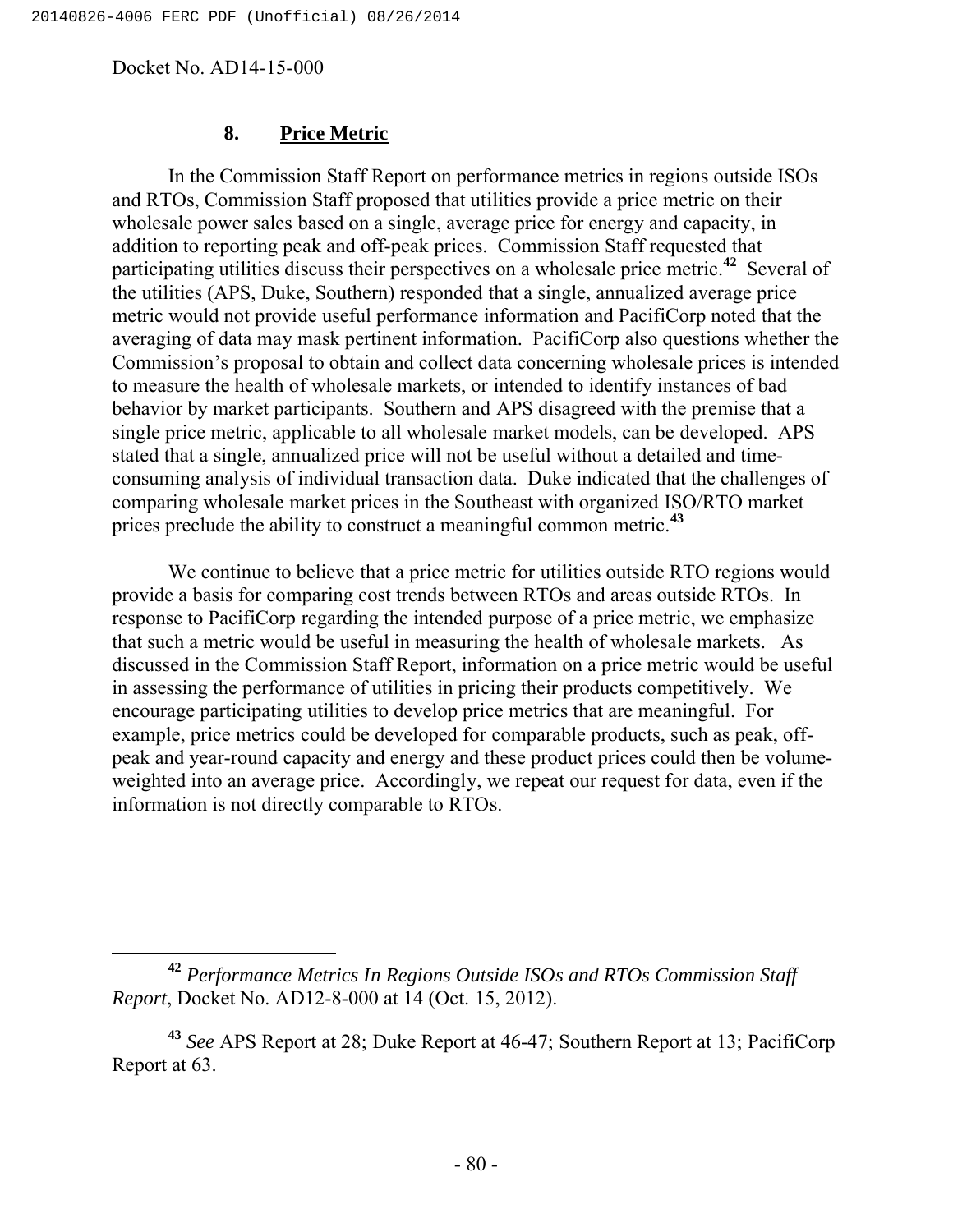**Appendix A Common Metrics**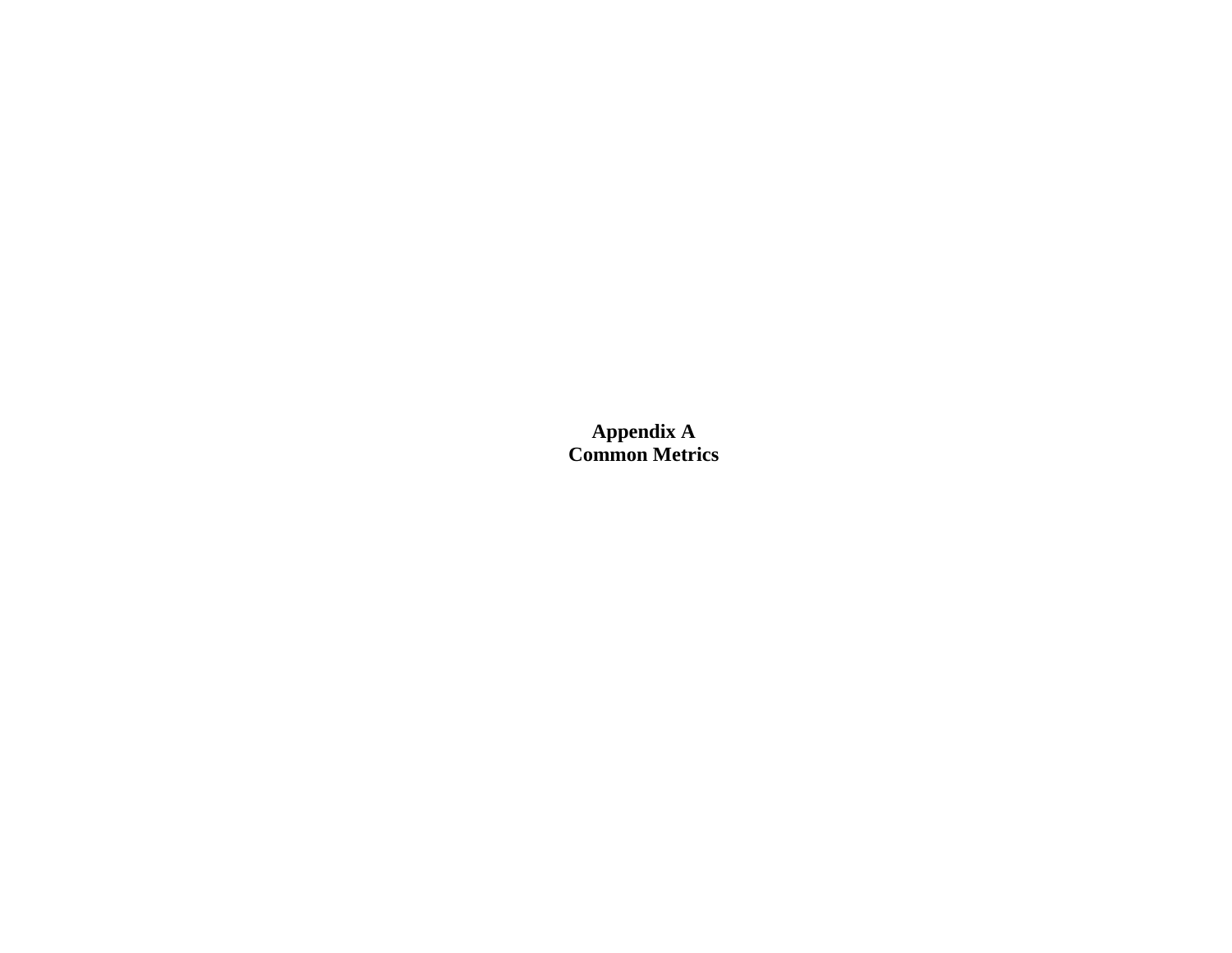| <b>Performance Metric</b>                              | <b>Specific Metric(s)</b>                                                                                                                                                                                                                                                                                                                                                                                                                                                                                                                                                                                                                                                                                                                                                                                                                                                                                                                                                                                                                                                                                                                                                                                             |
|--------------------------------------------------------|-----------------------------------------------------------------------------------------------------------------------------------------------------------------------------------------------------------------------------------------------------------------------------------------------------------------------------------------------------------------------------------------------------------------------------------------------------------------------------------------------------------------------------------------------------------------------------------------------------------------------------------------------------------------------------------------------------------------------------------------------------------------------------------------------------------------------------------------------------------------------------------------------------------------------------------------------------------------------------------------------------------------------------------------------------------------------------------------------------------------------------------------------------------------------------------------------------------------------|
| <b>Reliability</b>                                     |                                                                                                                                                                                                                                                                                                                                                                                                                                                                                                                                                                                                                                                                                                                                                                                                                                                                                                                                                                                                                                                                                                                                                                                                                       |
| <b>NERC Reliability</b><br><b>Standards Compliance</b> | 1. References to which NERC standards are applicable<br>2. Number of violations self-reported and made public by NERC/FERC<br>3. Number of violations identified and made public as NERC audit findings<br>4. Total number of violations made public by NERC/FERC<br>5. Severity level of each violation made public by NERC/FERC<br>6. Compliance with operating reserve standards<br>7. Unserved energy (or load shedding) caused by violations. Additional detail will be provided on<br>(1) number of events; (2) duration of the events; (3) whether the events occurred during on/off-<br>peak hours; (4) additional information on equipment types affected and kV of lines affected; and<br>(5) number of events (and severity and duration of events) resulting in load shedding based on the<br>utilization of TPL-002 Footnote b criteria.<br>Utilities outside ISO and RTO regions should limit reporting to the same eight functional areas<br>used by the ISOs and RTOs:<br>1. Balancing Authority<br>7. Transmission Planner<br>2. Interchange Authority<br>8. Transmission Service Provider<br>3. Planning Authority<br>4. Reliability Coordinator<br>5. Resource Planner<br>6. Transmission Operator |
|                                                        |                                                                                                                                                                                                                                                                                                                                                                                                                                                                                                                                                                                                                                                                                                                                                                                                                                                                                                                                                                                                                                                                                                                                                                                                                       |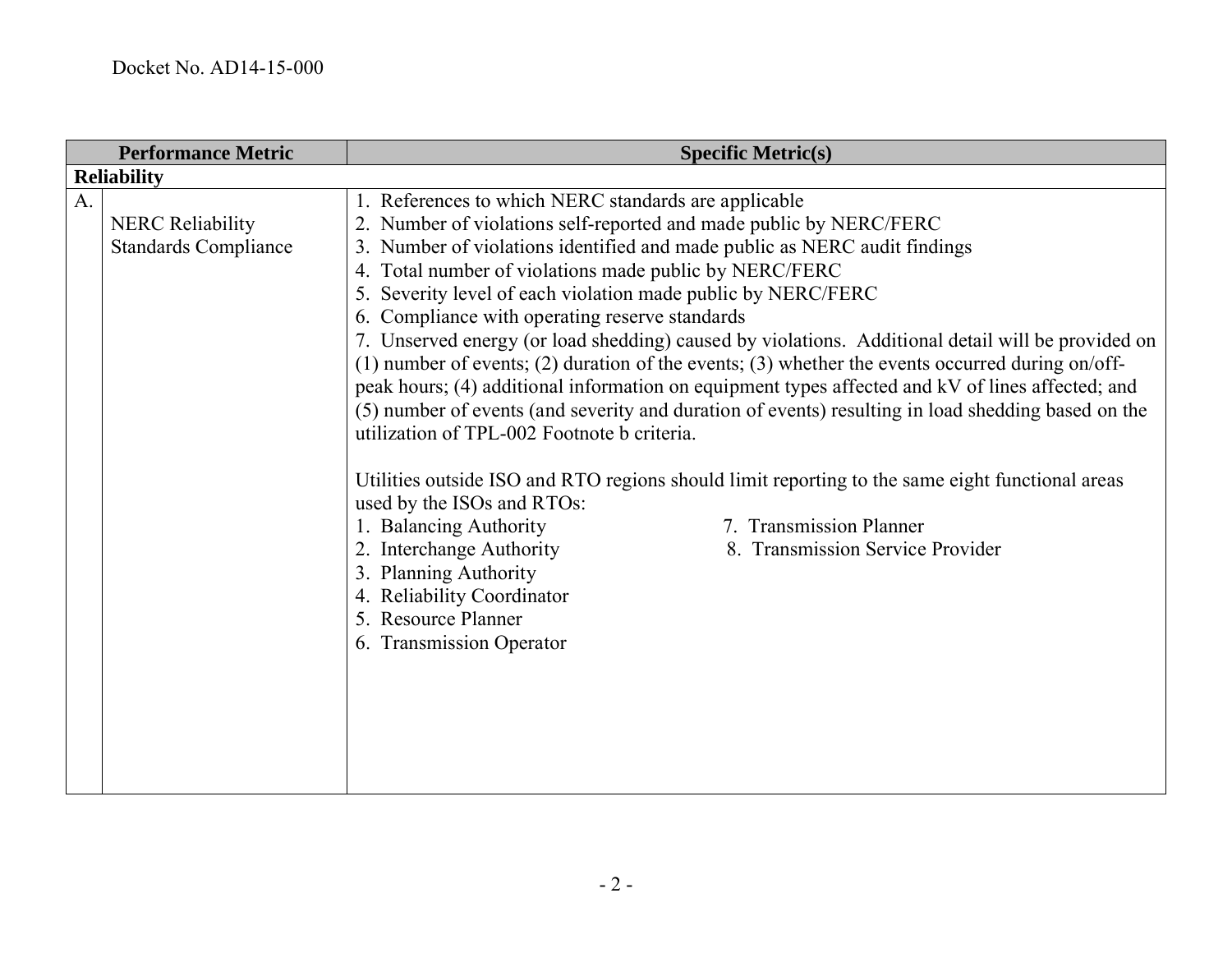| <b>Performance Metric</b> |                               | <b>Specific Metric(s)</b>                                                                       |
|---------------------------|-------------------------------|-------------------------------------------------------------------------------------------------|
| B.                        | Dispatch Reliability          | 1. Balancing Authority ACE Limit (BAAL) or CPS1 and CPS2                                        |
|                           |                               | 2. Energy Management System (EMS) availability                                                  |
| $C$ .                     | <b>Load Forecast Accuracy</b> | Actual peak load as a percentage variance from forecasted peak load                             |
|                           |                               |                                                                                                 |
| D.                        | Wind Forecasting              | Actual wind availability compared to forecasted wind availability                               |
|                           | Accuracy                      |                                                                                                 |
| E.                        | <b>Unscheduled Flows</b>      | Difference between net actual interchange (actual measured power flow in real time) and the net |
|                           |                               | scheduled interchange in megawatt hours                                                         |
|                           |                               | • Reported in FERC Form No. 714                                                                 |
| F.                        | <b>Transmission Outage</b>    | 1. Percentage of $\geq$ 200 kV planned outages of 5 days or more for which ISO, RTO or utility  |
|                           | Coordination                  | notified customers at least 1 month prior to the outage commencement date.                      |
|                           |                               |                                                                                                 |
|                           |                               | 2. Percentage of $\geq$ 200kV outages cancelled by utility after being approved previously.     |
| G.                        | Long-Term Reliability         | 1. Number of facilities approved for construction due to reliability purposes                   |
|                           | Planning - Transmission       |                                                                                                 |
|                           |                               | 2. Percentage of approved construction projects on schedule and completed                       |
|                           |                               | 3. Performance of planning process related to:                                                  |
|                           |                               | a. Completion of reliability studies                                                            |
|                           |                               | b. Completion of economic studies                                                               |
|                           |                               |                                                                                                 |
|                           |                               |                                                                                                 |
|                           |                               |                                                                                                 |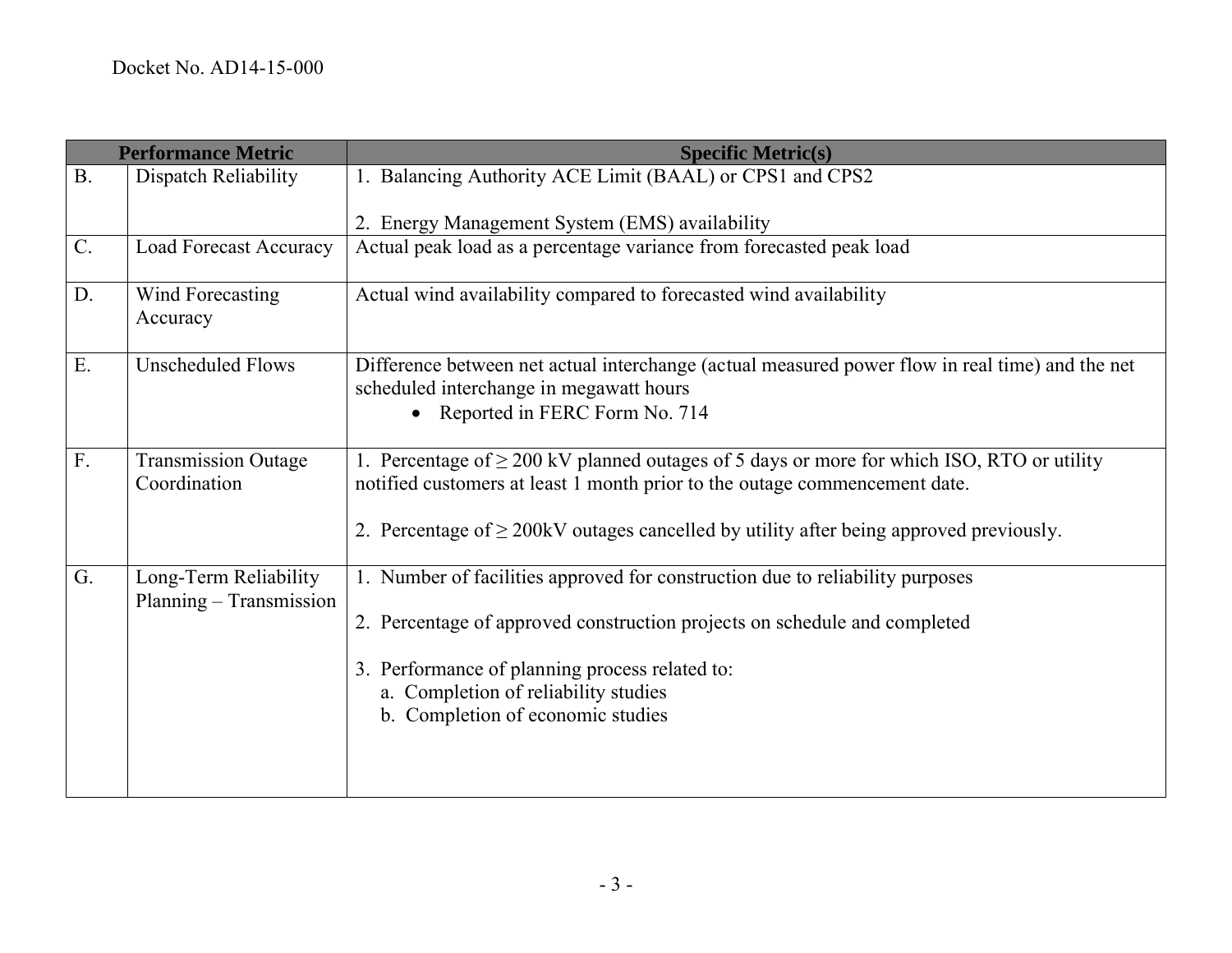|                | <b>Performance Metric</b>                                     | <b>Specific Metric(s)</b>                                                                                                                                                                                                                                                                                                      |
|----------------|---------------------------------------------------------------|--------------------------------------------------------------------------------------------------------------------------------------------------------------------------------------------------------------------------------------------------------------------------------------------------------------------------------|
| H <sub>r</sub> | Long-Term Reliability<br>Planning – Resources                 | 1. Processing time for generation interconnection requests<br>2. Actual reserve margins compared with planned reserve margins                                                                                                                                                                                                  |
| $\mathbf{I}$ . | Interconnection and<br><b>Transmission Process</b><br>Metrics | 1. Number of requests<br>2. Number of studies completed<br>3. Average age of incomplete studies<br>4. Average time for completed studies<br>5. Total cost and types of studies completed (e.g., feasibility study, system impact study and<br>facility study)                                                                  |
| J <sub>1</sub> | <b>Special Protection</b><br><b>Systems</b>                   | 1. Number of special protection systems<br>2. Percentage of special protection systems that responded as designed when activated<br>Applicable pool of special protection systems should be based on how the reporting entity's<br>Regional Entity defines "special protection systems"<br>3. Number of unintended activations |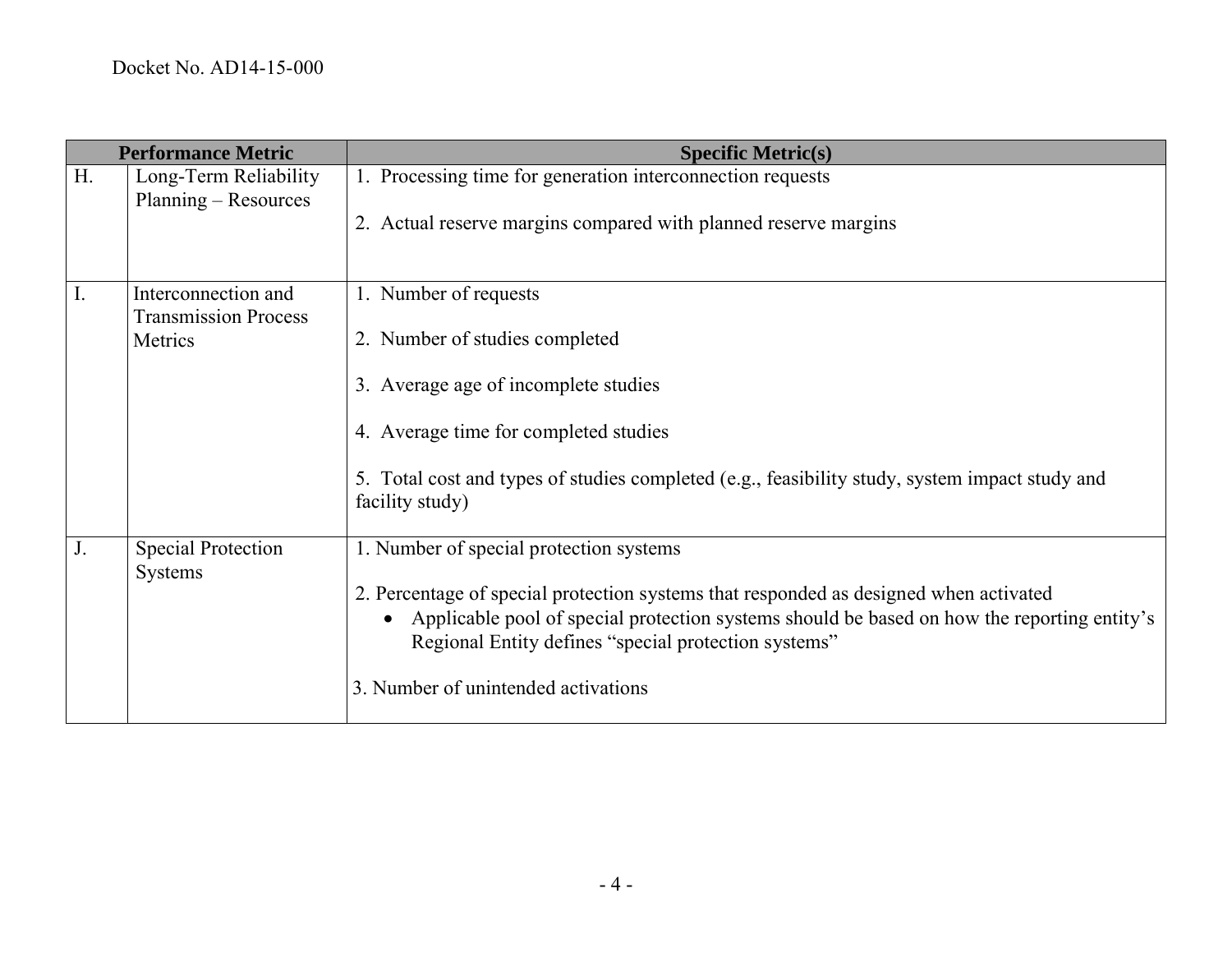|                                   | <b>Performance Metric</b>    | <b>Specific Metric(s)</b>                                                                                                                                                                             |
|-----------------------------------|------------------------------|-------------------------------------------------------------------------------------------------------------------------------------------------------------------------------------------------------|
| <b>System Operations Measures</b> |                              |                                                                                                                                                                                                       |
| A                                 | System Lambda                | System Lambda (on marginal unit)                                                                                                                                                                      |
|                                   |                              | System Lambda metric does not apply to ISOs, RTOs or utilities where the marginal price is<br>$\bullet$<br>set by hydro units<br>• System lambda data will be based on FERC Form No. 714 information. |
| $B$ .                             | <b>Resource Availability</b> | 1 - System forced outage rate as measured over 12 months                                                                                                                                              |
| $\mathcal{C}$ .                   | <b>Fuel Diversity</b>        | Fuel diversity in terms of energy produced and installed capacity                                                                                                                                     |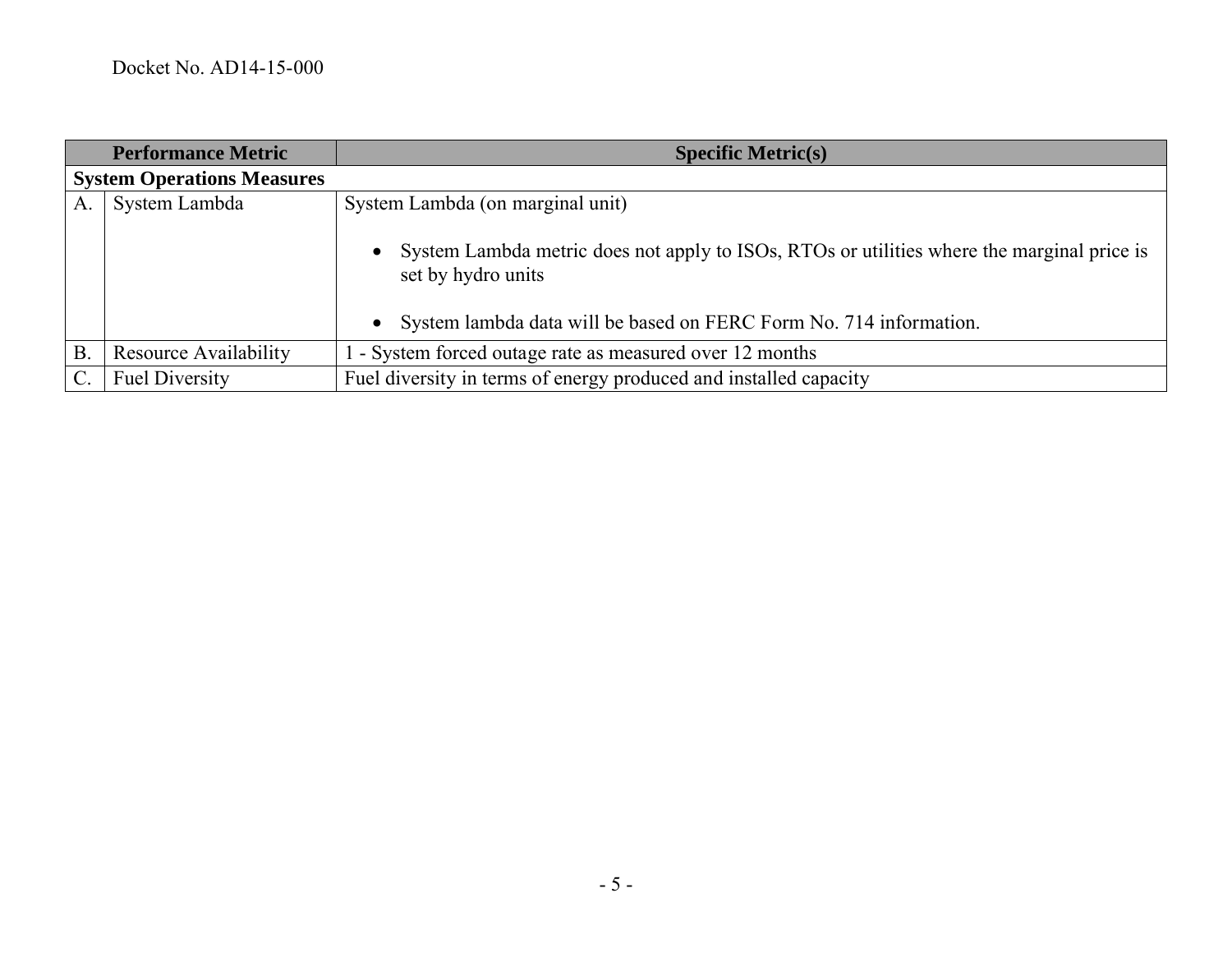20140826-4006 FERC PDF (Unofficial) 08/26/2014

**Appendix B List of Participants**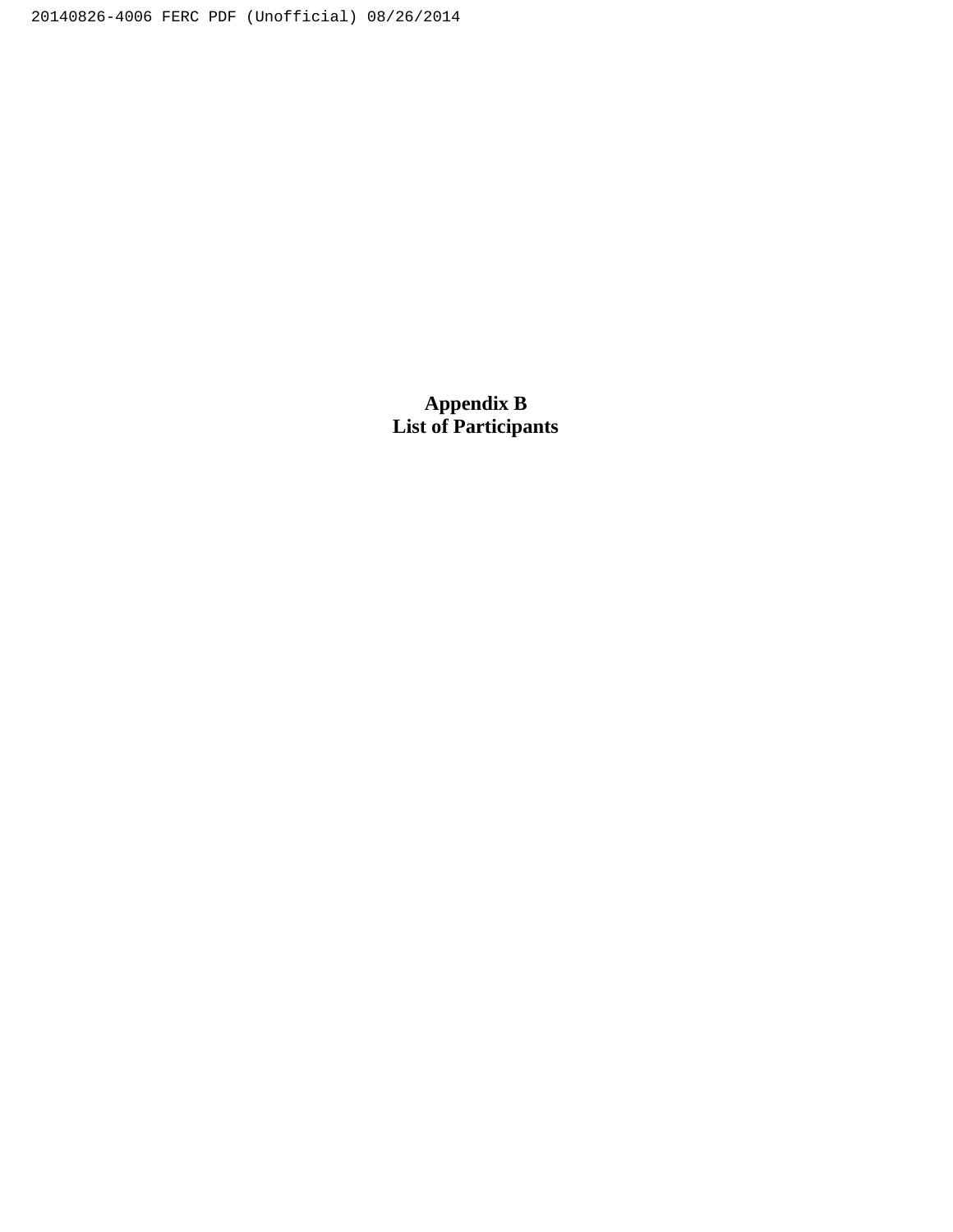# **List of Participants In The Metrics Initiative**

Allegheny Power and Allegheny Energy Supply Company, LLC American Public Power Association American Wind Energy Association Arizona Public Service Company California Department of Water Resources State Water Project California Independent System Operator Corporation California Public Utilities Commission City of Redding, City of Santa Clara and M-S-R Public Power Agency COMPETE Coalition Consumer Commenters**<sup>1</sup>** DC Energy, LLC Delaware Municipal Electric Corporation, Inc. Dominion Resources Services, Inc. Duke Energy Corporation Edison Electric Institute Eastern Massachusetts Consumer-Owned Systems**<sup>2</sup>** Electric Power Supply Association Electricity Consumers Resource Council Federal Trade Commission FirstEnergy Service Company

**<sup>2</sup>** Belmont Municipal Light Department, Braintree Electric Light Department, Hingham Municipal Lighting Plant, Reading Municipal Light Department, Taunton Municipal Lighting Plant, and Wellesley Municipal Lighting Plant.

**<sup>1</sup>** AARP, American Forest & Paper Association, American Municipal Power, Inc., American Public Power Association, Blue Ridge Power Agency, Citizen Power, Citizens Utility Board, Coalition of Midwest Transmission Customers, Connecticut Office of Consumer Counsel, Electricity Consumers Resource Council, Illinois Attorney General, Industrial Energy Consumers of America, Kennebunk Light & Power District, Maryland Office of People's Counsel, Modesto Irrigation District, Municipal Electric Utilities Association of New York, National Consumer Law Center, NEPOOL Industrial Customer Coalition, Northeast Public Power Association, New York Association of Public Power, Office of the People's Counsel for the District of Columbia, Ohio Partners for Affordable Energy, Pennsylvania Office of Consumer Advocate, PJM Industrial Customer Coalition, Public Citizen, Public Power Association of New Jersey, Public Utility Law Project of New York, Inc., and Virginia Citizens Consumer Council.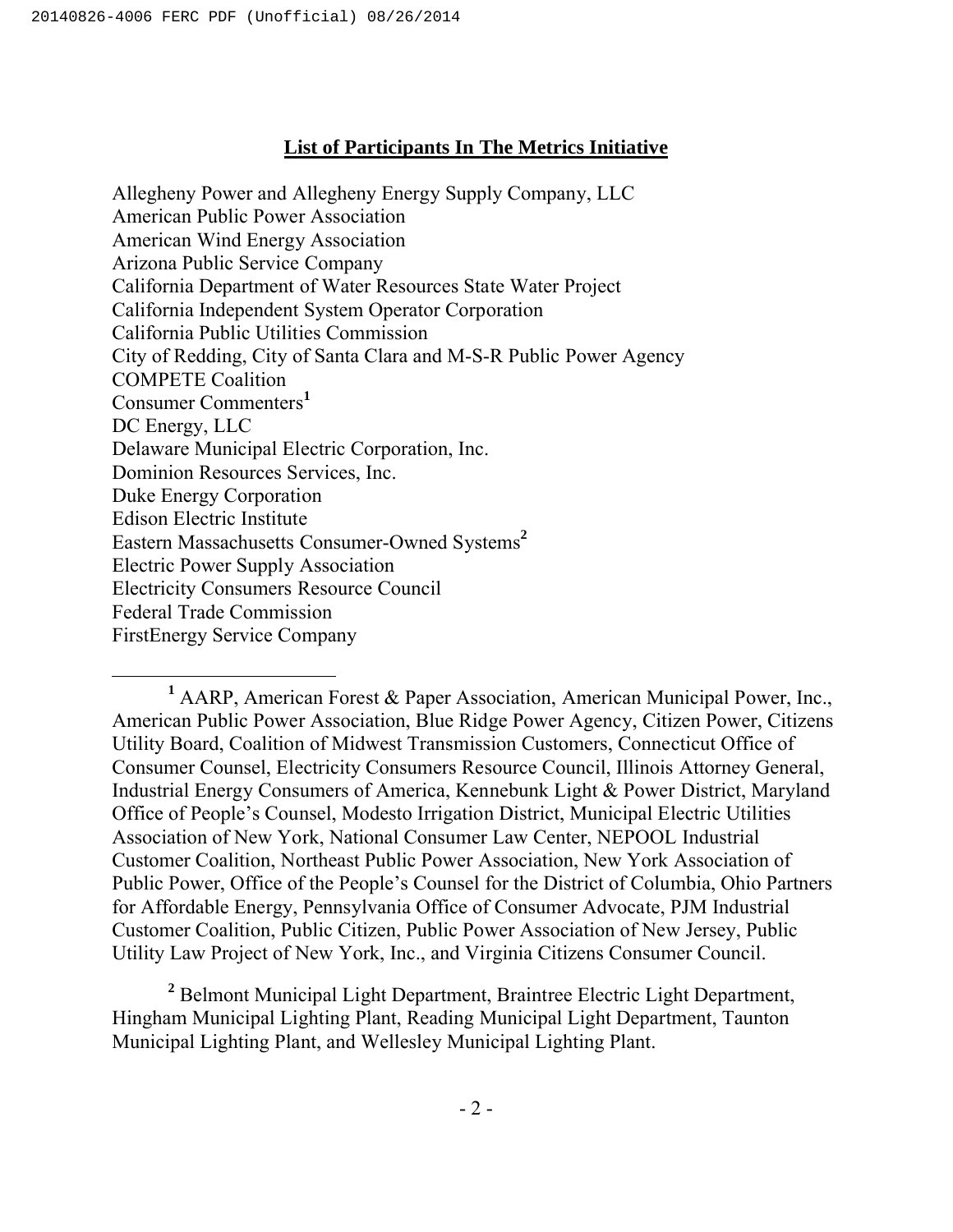Internal Market Monitor of ISO New England Inc. ISO/RTO Council Independent Power Producers of New York, Inc. Indicated New York Transmission Owners**<sup>3</sup>** International Transmission Company Kentucky Utilities Company Louisville Gas and Electric Company Maine Public Utilities Commission Maryland Public Service Commission Attorney General of the Commonwealth of Massachusetts MidAmerican Energy Company Midcontinent Independent System Operator, Inc. Midwest ISO Transmission Owners**<sup>4</sup>** Missouri Public Service Commission Multiple Transmission-Dependent Public Power Systems**<sup>5</sup>**

 **<sup>3</sup>** Central Hudson Gas & Electric Corporation, Consolidated Edison Company of New York, Inc., Long Island Power Authority, New York Power Authority, New York State Electric & Gas Corporation, Orange and Rockland Utilities, Inc., and Rochester Gas and Electric Corporation.

**<sup>4</sup>** Ameren Services Company, as agent for Union Electric Company d/b/a AmerenUE, Central Illinois Public Service Company d/b/a AmerenCIPS, Central Illinois Light Co. d/b/a AmerenCILCO, and Illinois Power Company d/b/a AmerenIP; American Transmission Company LLC; City of Columbia Water and Light Department (Columbia, MO); City Water, Light & Power (Springfield, IL); Duke Energy Corporation for Duke Energy Ohio, Inc., Duke Energy Indiana, Inc., and Duke Energy Kentucky, Inc.; Great River Energy; Hoosier Energy Rural Electric Cooperative, Inc.; Indiana Municipal Power Agency; Indianapolis Power & Light Company; International Transmission Company d/b/a ITCTransmission; ITC Midwest LLC; Michigan Electric Transmission Company, LLC; Michigan Public Power Agency; MidAmerican Energy Company; Minnesota Power (and its subsidiary Superior Water, L&P); Montana-Dakota Utilities Co.; Northern Indiana Public Service Company; Northern States Power Company, a Minnesota corporation, and Northern States Power Company, a Wisconsin corporation, subsidiaries of Xcel Energy Inc.; Northwestern Wisconsin Electric Company; Otter Tail Power Company; Southern Illinois Power Cooperative; Southern Indiana Gas & Electric Company (d/b/a Vectren Energy Delivery of Indiana); Southern Minnesota Municipal Power Agency; Wabash Valley Power Association, Inc.; and Wolverine Power Supply Cooperative, Inc.

**<sup>5</sup>** Public Works Commission of the City of Fayetteville, North Carolina, Lafayette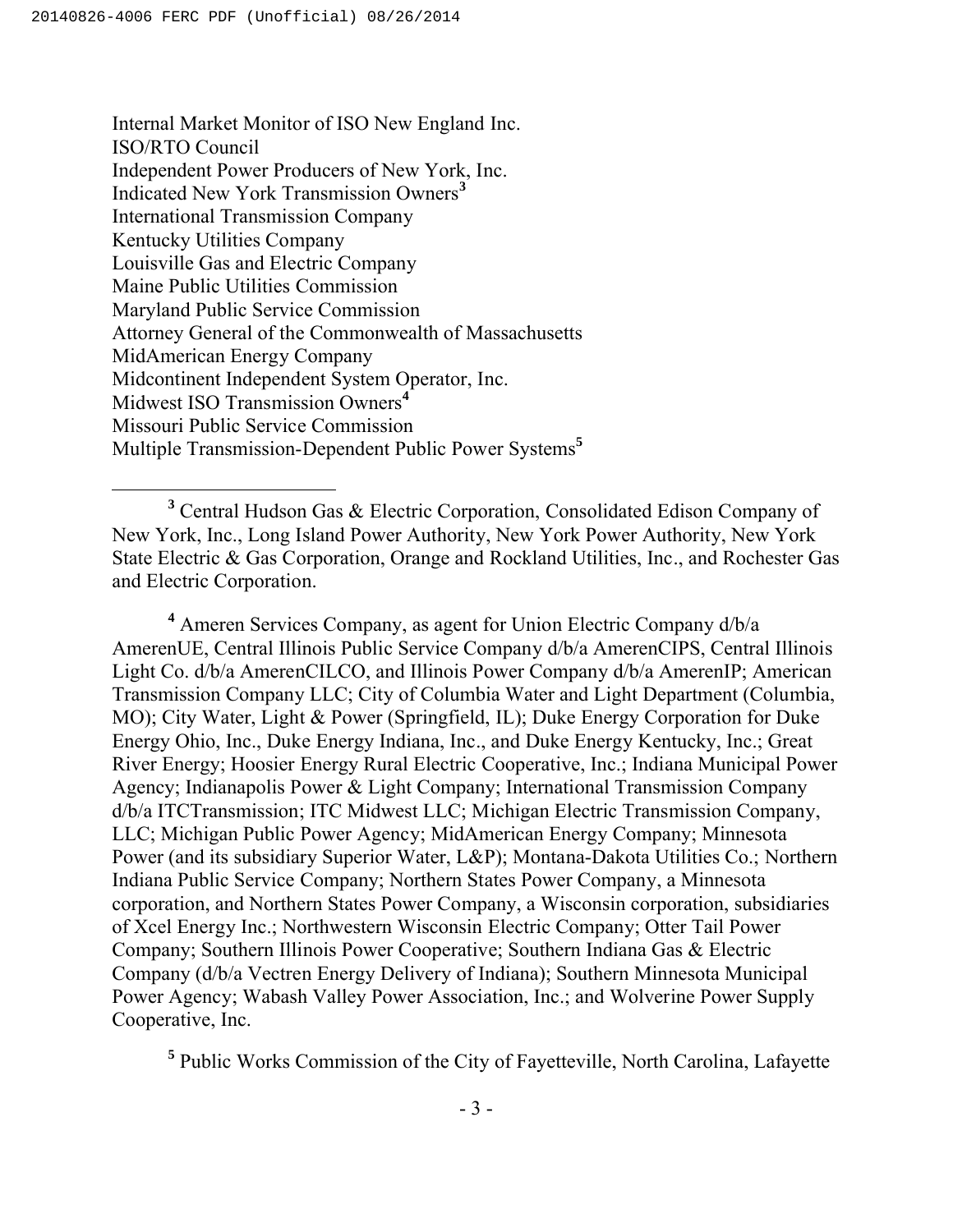National Association of Regulatory Utility Commissioners National Association of State Utility Consumer Advocates National Grid USA National Rural Electric Cooperative Association New England Conference of Public Utility Commissioners ISO New England Inc. New England Power Generators Association, Inc. New England Power Pool Participants Committee New England States Committee on Electricity New Jersey Department of the Public Advocate, Division of Rate Counsel New Hampshire Public Utilities Commission New York Independent System Operator, Inc. New York State Public Service Commission Northwest & Intermountain Power Producers Coalition Public Utilities Commission of Ohio Office of the Ohio Consumers' Counsel Old Dominion Electric Cooperative Organization of MISO States Pacific Gas and Electric Company PacifiCorp Pennsylvania Public Utility Commission Pepco Holdings, Inc. PJM Interconnection, L.L.C. PJM Power Providers Group Public Systems<sup>6</sup> Retail Energy Supply Association Southern Company Southern California Edison Company Southwest Power Pool, Inc. Steel Producers Association**<sup>7</sup>** Transmission Agency of Northern California Transmission Access Policy Study Group Tyrone J. Christy, Vice Chairman, Pennsylvania Public Utility Commission

Utilities System, and City of Orangeburg, South Carolina.

**<sup>6</sup>** Connecticut Municipal Electric Energy Cooperative, Massachusetts Municipal Wholesale Electric Company and New Hampshire Electric Cooperative, Inc.

**<sup>7</sup>** Steel Dynamics and Nucor Steel.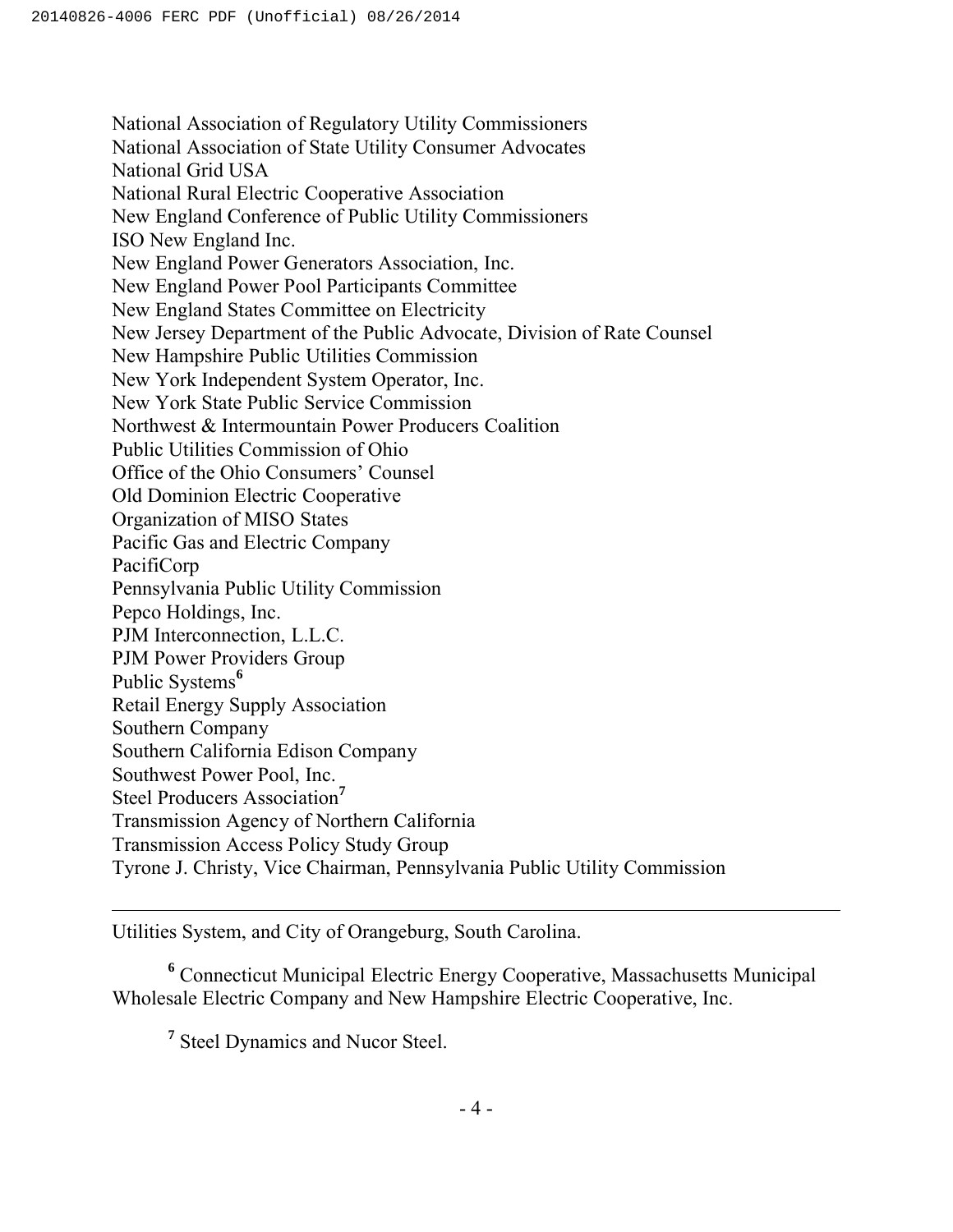United Illuminating Company Viridity Energy, Inc. Westar Energy, Inc.